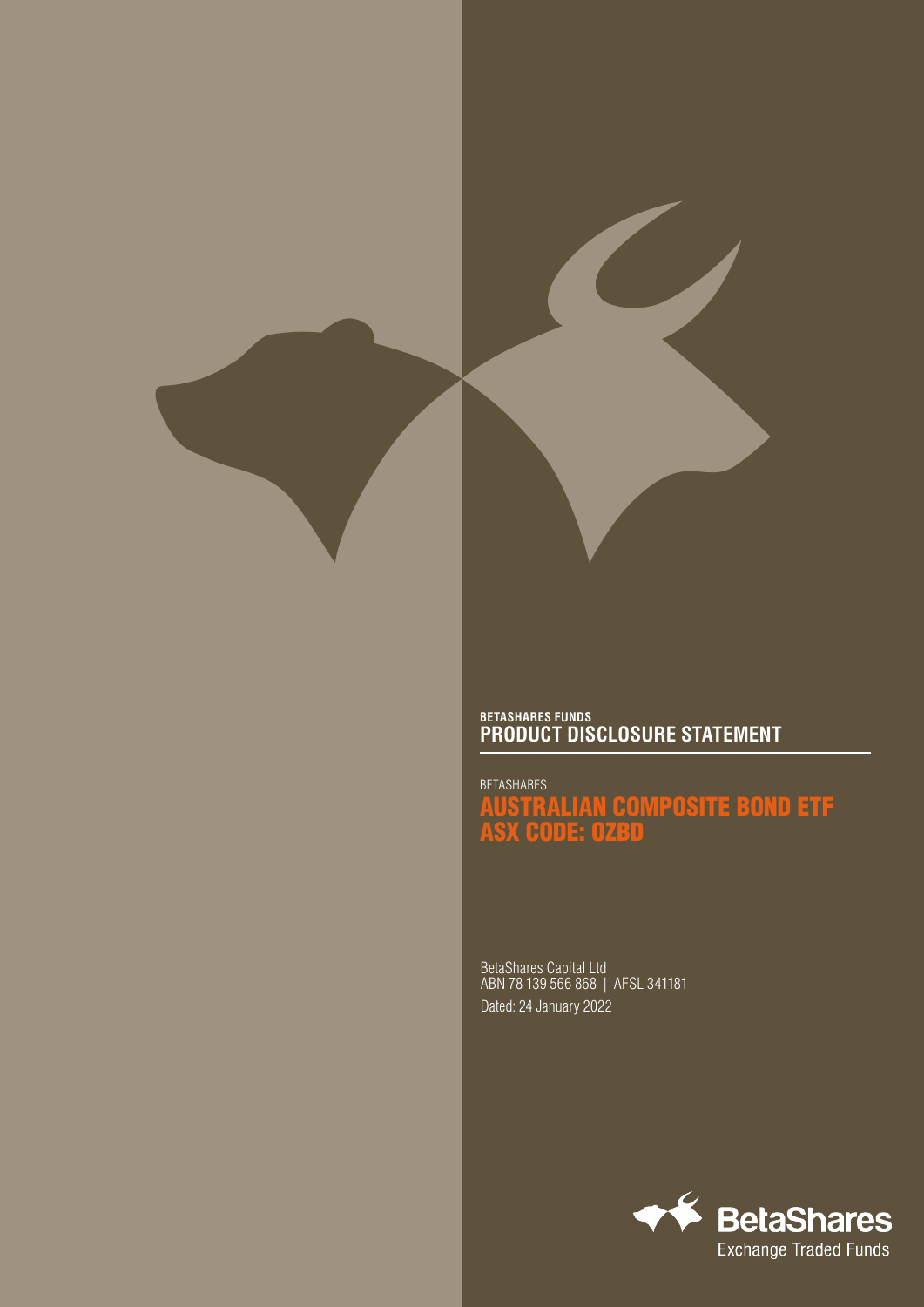#### IMPORTANT INFORMATION

#### About this PDS

This Product Disclosure Statement (PDS) is dated 24 January 2022.

BetaShares Capital Ltd ABN 78 139 566 868 AFS Licence 341181 is the issuer of this PDS and is responsible for its contents. In this PDS references to the "Responsible Entity", "BetaShares", "we", "our" and "us" refer to BetaShares Capital Ltd.

This PDS is the offer document for the following registered managed investment scheme: BetaShares Australian Composite Bond ETF (ARSN 652 043 920). This is referred to in this PDS as the "Fund" or the "BetaShares Fund".

A copy of this PDS has been lodged with the Australian Securities and Investments Commission (ASIC) on 24 January 2022. Neither ASIC nor ASX Limited takes any responsibility for the contents of this PDS.

At the time of lodgement of this PDS with ASIC, the Units in the Fund are yet to be quoted for trading on the ASX. An application has been made to the ASX for Units in the Fund issued pursuant to this PDS to be quoted for trading on the AQUA market of the ASX under the AQUA Rules.

No applications for Units in the Fund will be accepted until the exposure period for the PDS has expired. The exposure period for the PDS expires seven days after lodgement of this PDS with ASIC, subject to possible extension by ASIC for a further period of up to seven days.

A copy of the latest PDS for the Fund is available on the BetaShares website at <u>www.betashares.com.au</u> or by contacting BetaShares on (02) 9290 6888. A paper copy will be provided free of charge on request.

#### The offer

The offer under this PDS is for certain financial institutions, called "Authorised Participants". Certain sections of the PDS (particularly those relating to applications for and redemptions of Units in the normal course) are of direct relevance to Authorised Participants only.

Other investors cannot apply for Units under this PDS, but can buy Units on the ASX through a stockbroker, or via a financial adviser. Such investors may use this PDS for information purposes only.

The offer to which this PDS relates is available to Authorised Participants receiving the PDS (electronically or otherwise) in Australia, or in certain overseas jurisdictions by direct arrangement with the Responsible Entity.

This PDS does not constitute an offer of securities in any jurisdiction where, or to any person to whom, it would be unlawful to make such an offer.

No action has been taken to register or qualify the Fund in any jurisdiction outside Australia and New Zealand, although the Responsible Entity reserves the right to do so at any time. The distribution of this PDS outside Australia and New Zealand may be restricted by law and persons who come into possession of this PDS outside Australia and New Zealand should seek advice on and observe any such restrictions. Any failure to comply with such restrictions may constitute a violation of applicable securities law.

Units have not been registered under the United States Securities Act of 1933 (as amended) and except in a transaction which does not violate such Act, may not be directly or indirectly offered or sold in the United States of America or any of its territories or for the benefit of a US Person (as defined in Regulation S of such Act).

#### PDS updates

Information in this PDS that is not materially adverse to investors is subject to change from time to time and may be updated by the Responsible Entity by publishing such information on the BetaShares website at www.betashares.com.au. A paper copy of any updated information will be provided free of charge on request. Any new or updated information that is materially adverse to investors will be available to investors via a supplementary or new PDS accessible via the ASX Market Announcements Platform.

#### Risks

An investment in the Units is subject to risk (refer to section 4), which may include possible delays in repayment and loss of income and capital invested.

None of BetaShares Holdings Pty Ltd, BetaShares, or any of their related entities, directors or officers gives any guarantee or assurance as to the performance of, or the repayment of capital or income reinvested in, the Fund described in this PDS. BetaShares Holdings Pty Ltd and its related entities may invest in or provide other services to the Fund.

#### Not personal advice

This PDS is prepared for general information only and is not financial product advice. It is not intended to be a recommendation by the Responsible Entity, any of the Responsible Entity's associates or any other person to invest in the Fund. In preparing this PDS, the Responsible Entity did not take into account the investment objectives, financial situation or particular needs of any particular person. Before making an investment decision, investors need to consider whether an investment in the Fund is appropriate to their needs, objectives and circumstances.

Investors should consult a professional financial adviser and ensure they understand the risks of the Fund before investing.

#### **Definitions**

Certain capitalised terms used in this PDS are defined in the Glossary in section 8. All references to dollar amounts in this PDS are to Australian dollars unless otherwise stated.

For further details on BetaShares Funds, please contact a stockbroker or financial adviser or visit www.betashares.com.au.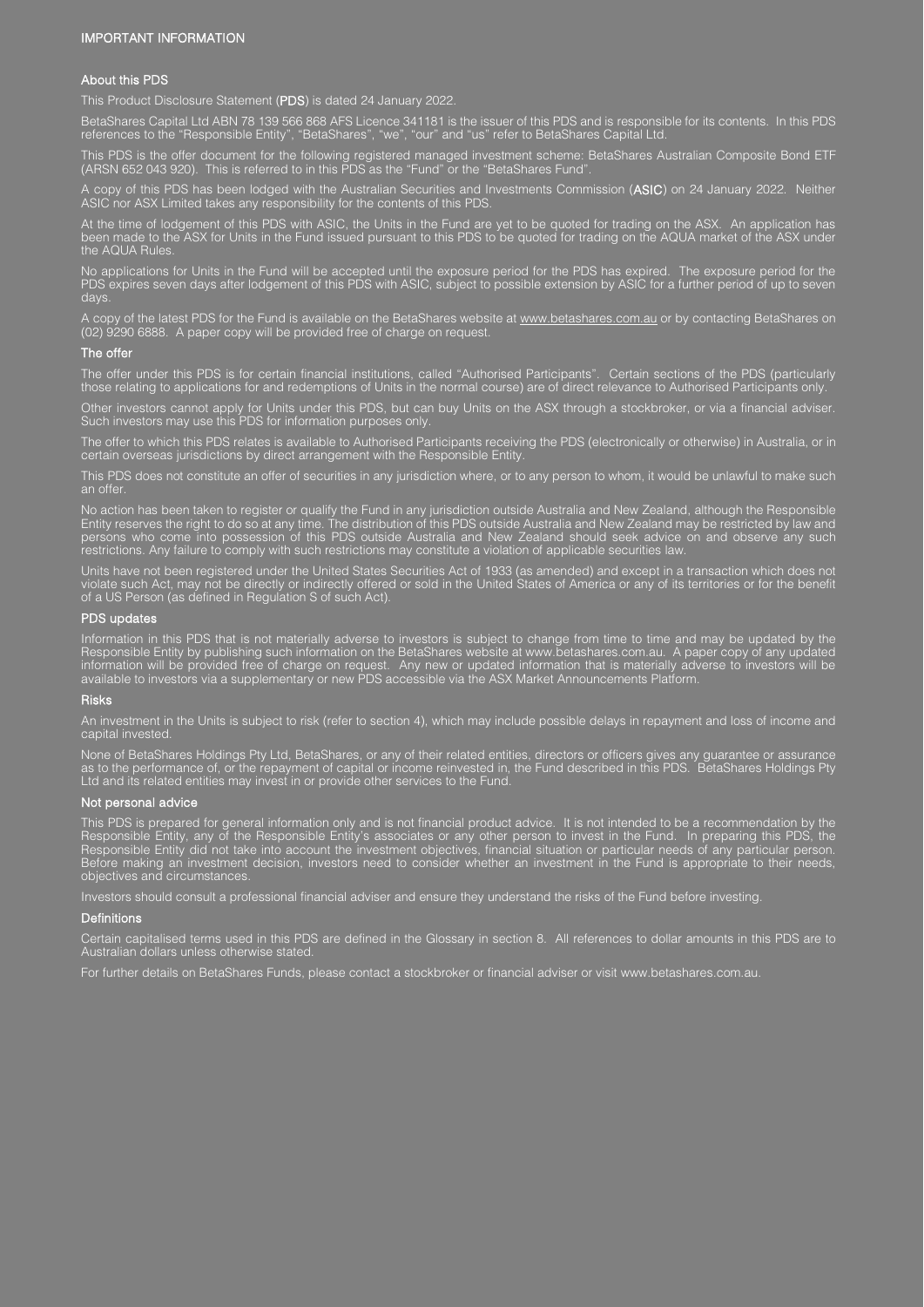## PRODUCT DISCLOSURE STATEMENT **CONTENTS**

| 1                       | <b>Key features</b>              | 3              |
|-------------------------|----------------------------------|----------------|
| $\overline{2}$          | <b>About the Fund</b>            | $\overline{7}$ |
| $\mathbf{3}$            | <b>Fees and other costs</b>      | 10             |
| $\overline{4}$          | <b>Risks</b>                     | 16             |
| $5\phantom{.0}$         | <b>How to buy and sell Units</b> | 20             |
| $6\phantom{1}$          | <b>Additional information</b>    | 23             |
| $\overline{7}$          | <b>Taxation</b>                  | 32             |
| $\bf{8}$                | Glossary                         | 34             |
| <b>APPLICATION FORM</b> |                                  | 36             |
|                         | 37<br><b>REDEMPTION FORM</b>     |                |
|                         | 38<br><b>DIRECTORY</b>           |                |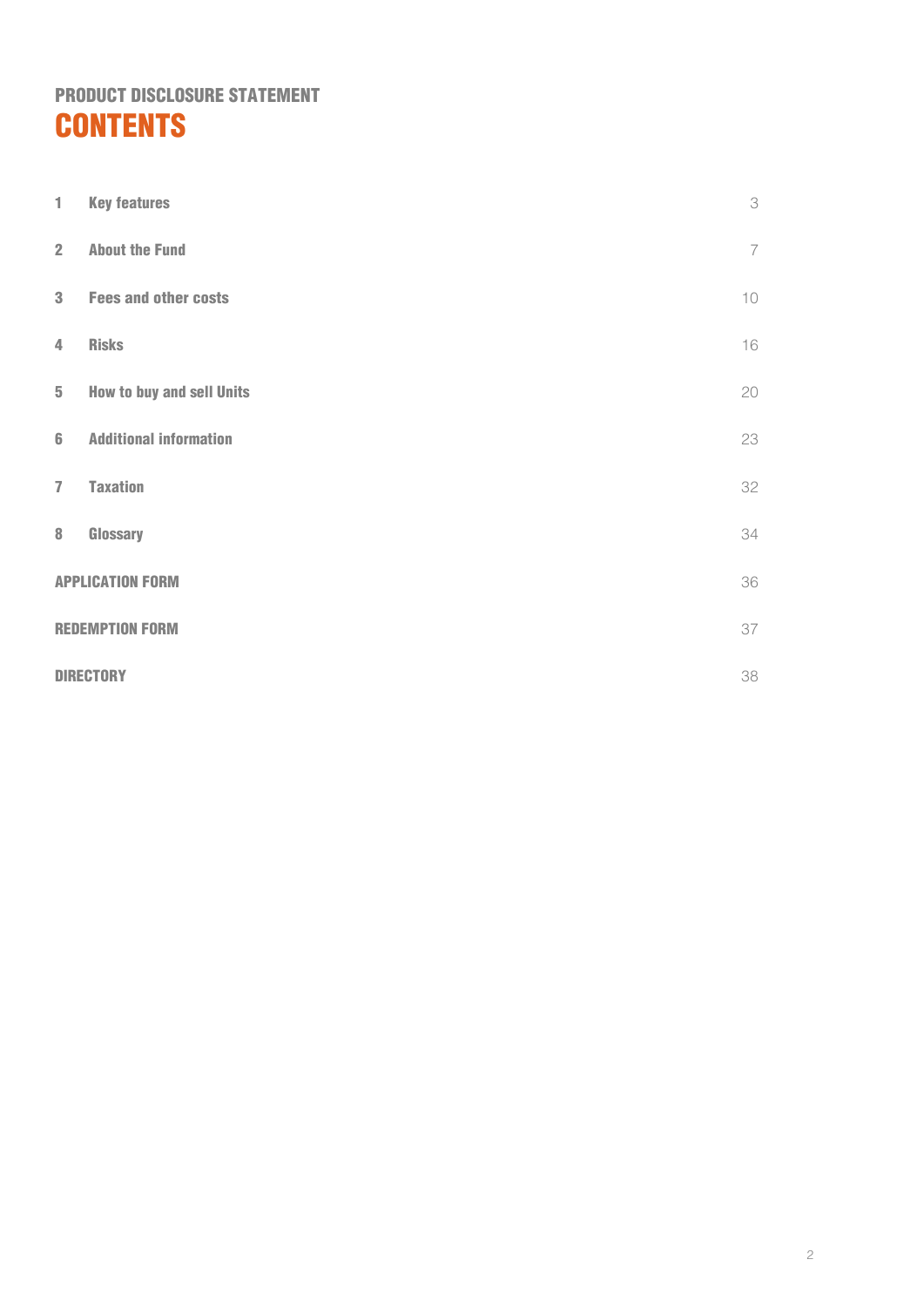## <span id="page-3-0"></span>1 KEY FEATURES

## 1.1 ABOUT THE FUND

This PDS relates to the BetaShares Australian Composite Bond ETF (the "Fund"). The Fund is an exchange traded fund (or "ETF"), which is a managed investment scheme whose units will trade on the ASX, much like listed shares.

The investment objective of the Fund is to provide an investment return that aims to track the performance of the Bloomberg Australian Enhanced Yield Composite Bond Index (the "Index"), before taking into account fees and expenses.

The Index comprises a portfolio of fixed-rate, Australian dollardenominated, investment grade corporate bonds, government bonds, government-related and supranational bonds.

ETFs combine certain features of index managed funds and listed shares in one investment. Like index managed funds, ETFs come with the benefits of diversification, transparency and attractive fee levels. Unlike index managed funds, however, ETFs trade on a stock exchange so they also benefit from simple trading, including the ability to buy and sell during the course of the trading day, much like listed shares.

The Fund carries investment risks. For information on the risks applicable to the Fund, see section [4.](#page-16-0) 

## 1.2 SUMMARY OF KEY INFORMATION

The following table briefly summarises some of the key information contained in this PDS. It is not a complete summary of this PDS and you should read the PDS in its entirety. You should seek your own professional investment advice before deciding to invest in the Fund.

#### TABLE 1.2: SUMMARY OF KEY INFORMATION

| <b>TOPIC</b>         | <b>SUMMARY</b>                                                                                                                                                                                                                                                                                                                                                                                               | <b>SECTION</b>     |
|----------------------|--------------------------------------------------------------------------------------------------------------------------------------------------------------------------------------------------------------------------------------------------------------------------------------------------------------------------------------------------------------------------------------------------------------|--------------------|
| Investment objective | The investment objective of the Fund is to provide an investment return that aims to<br>track the performance of the Bloomberg Australian Enhanced Yield Composite Bond<br>Index, before taking into account fees and expenses.                                                                                                                                                                              | 2.1                |
|                      | The Fund aims to achieve this objective by adopting the investment strategy set out<br>in section 2.1.2.                                                                                                                                                                                                                                                                                                     |                    |
|                      | There is no assurance or guarantee that the Fund's returns will meet the investment<br>objective.                                                                                                                                                                                                                                                                                                            |                    |
| Investing            | The offer in this PDS is only available to Authorised Participants.                                                                                                                                                                                                                                                                                                                                          | 5                  |
|                      | Units can only be acquired in whole multiples of a "Creation Unit" unless the<br>Responsible Entity agrees otherwise. The number of Units in a Creation Unit for the<br>Fund is determined by the Responsible Entity and notified to Authorised<br>Participants.                                                                                                                                             |                    |
|                      | Application amounts must be in the form of a parcel of securities selected by the<br>Responsible Entity from time to time which generally corresponds to the composition<br>of the Index, together with any balancing cash payment, unless the Responsible<br>Entity agrees to accept a cash application. Applications are subject to an<br>application fee described in section 3.                          |                    |
|                      | Units will be quoted on the ASX under the AQUA Rules. Once quoted (and subject<br>to market conditions), investors may purchase Units by trading on the ASX. The<br>purchase of Units on the ASX is not governed by the terms of this PDS and therefore<br>the minimum investment does not apply to purchases of Units on the ASX.                                                                           |                    |
| Redemptions          | A Unitholder can generally only redeem Units if it is an Authorised Participant.                                                                                                                                                                                                                                                                                                                             | 5, 6.2.8 and 6.2.9 |
|                      | Units can only be redeemed in whole multiples of a Creation Unit unless the<br>Responsible Entity agrees otherwise. The number of Units that constitute a Creation<br>Unit for the Fund is determined by the Responsible Entity and notified to Authorised<br>Participants.                                                                                                                                  |                    |
|                      | The amount payable to a Unitholder on redemption will be in the form of a parcel of<br>securities selected by the Responsible Entity from time to time which generally<br>corresponds to the composition of the Index, together with any balancing cash<br>payment, unless the Responsible Entity agrees to accept a cash redemption.<br>Redemptions are subject to a withdrawal fee described in section 3. |                    |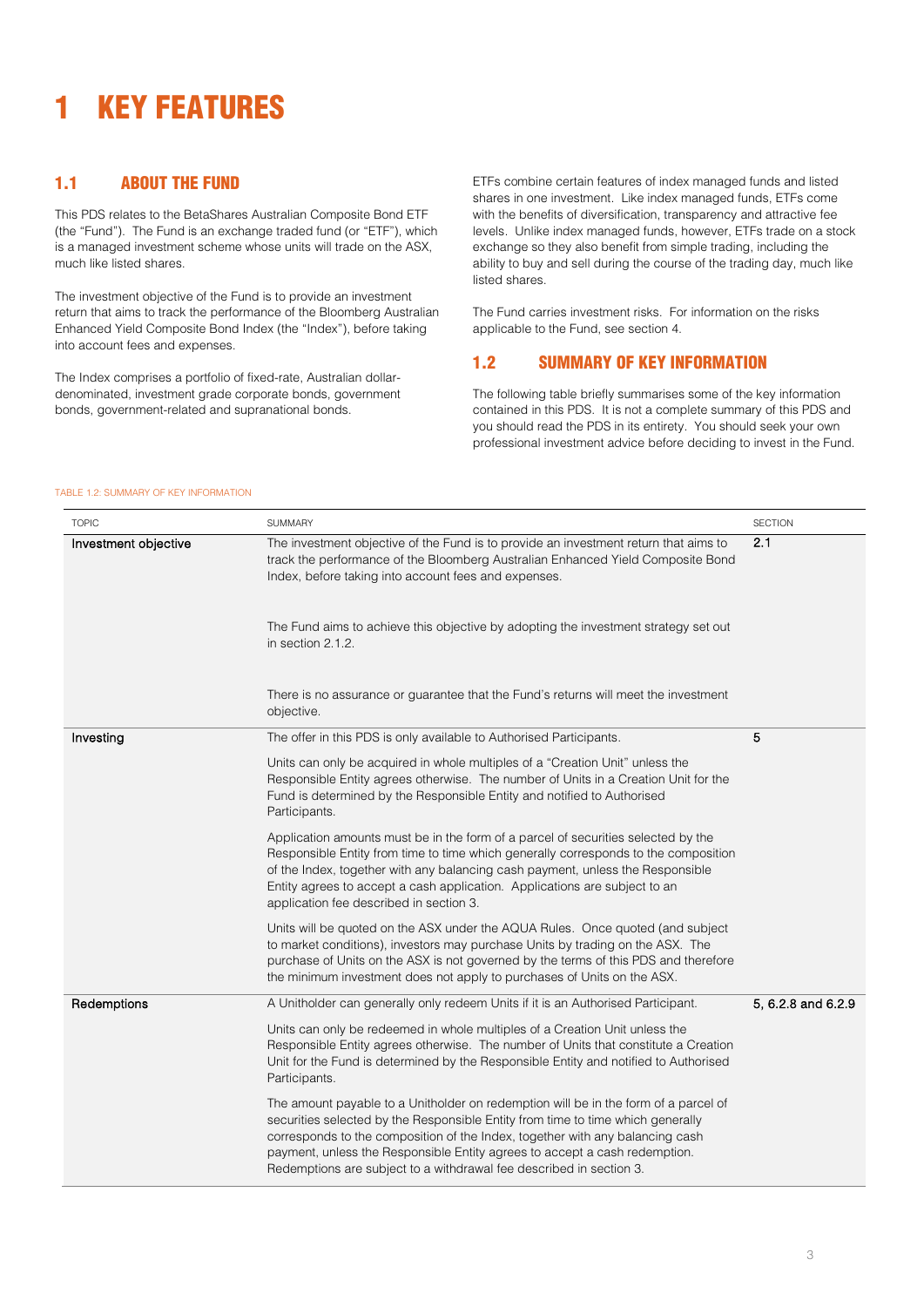| <b>TOPIC</b>         | <b>SUMMARY</b>                                                                                                                                                                                                                                                                                                                                  | <b>SECTION</b>   |
|----------------------|-------------------------------------------------------------------------------------------------------------------------------------------------------------------------------------------------------------------------------------------------------------------------------------------------------------------------------------------------|------------------|
|                      | In certain specified circumstances, redemption requests may be delayed, rejected<br>or scaled down. See section 6.2.8 and 6.2.9 for further information.                                                                                                                                                                                        |                  |
|                      | Units will be quoted on the ASX under the AQUA Rules. Once quoted (and subject<br>to market conditions), investors may sell their Units by trading on the ASX. The sale<br>of Units on the ASX is not governed by the terms of this PDS and therefore the<br>minimum redemption does not apply to sales of Units on the ASX.                    |                  |
|                      | A Unitholder who is not an Authorised Participant can only redeem Units in the<br>special circumstances described in section 5.6.                                                                                                                                                                                                               |                  |
| <b>Distributions</b> | The Responsible Entity intends to make monthly distributions (assuming there is<br>distributable income).                                                                                                                                                                                                                                       | 2.2              |
| Risks                | There are a number of risks associated with investing in the Fund. The key risks<br>include the following:                                                                                                                                                                                                                                      | $\boldsymbol{4}$ |
|                      | Investment objective risk - There is no assurance that the Fund's<br>investment strategy will be successful or that the investment objective will<br>be achieved.                                                                                                                                                                               |                  |
|                      | Index tracking risk - The Fund should not be expected to track the<br>$\bullet$<br>performance of the Index exactly, but generally aims to minimise any<br>deviation from the Index, before fees and expenses, as much as possible.                                                                                                             |                  |
|                      | Market risk - The Fund's investment returns will be influenced by the<br>$\bullet$<br>performance of the bond market as a whole. Changes in the prices of the<br>bonds held may result in a loss in the value of Units.                                                                                                                         |                  |
|                      | Interest rate risk - In a period of rising interest rates, typically the capital<br>$\bullet$<br>value of the Fund's fixed income securities can be expected to fall, and<br>the Fund's returns will therefore also be expected to fall.                                                                                                        |                  |
|                      | Credit risk - The Fund will be exposed to the risk that an issuer may default<br>$\bullet$<br>on making its payment obligations, thereby adversely affecting the Fund's<br>value.                                                                                                                                                               |                  |
|                      | Counterparty risk - There is a risk of loss due to a counterparty to the Fund<br>not honouring a financial commitment. Counterparties include service<br>providers such as the Fund's trading counterparties, unit registrar, fund<br>administrator and custodian.                                                                              |                  |
|                      | Suspension risk - In certain circumstances, the Responsible Entity can<br>suspend or scale down applications or redemptions.                                                                                                                                                                                                                    |                  |
|                      | Trading price risk - The trading price of Units on the ASX may differ from<br>٠<br>the Net Asset Value per Unit.                                                                                                                                                                                                                                |                  |
|                      | Liquidity risk - Although the Units will be quoted on the AQUA market of<br>the ASX, there can be no assurance that there will be a liquid market for<br>Units, and no assurance that there will be a liquid market for the Fund's<br>investments.                                                                                              |                  |
|                      | Index risk - The sponsor of the Index may change the Index methodology<br>$\bullet$<br>or stop publishing the Index, or the Responsible Entity's licence to use the<br>Index may terminate.                                                                                                                                                     |                  |
|                      | Settlement risk - The Fund is exposed to some risk if an Authorised<br>$\bullet$<br>Participant or other market participant fails to comply with its settlement<br>obligations in connection with applications and redemptions in respect of<br>Units.                                                                                          |                  |
|                      | The lack of an operating history for the Fund.                                                                                                                                                                                                                                                                                                  |                  |
|                      | This is not a comprehensive summary of all the risks of investing in the Fund. Before<br>investing in the Fund, investors should carefully consider the risks associated with<br>an investment in the Fund and obtain financial advice on whether an investment in<br>the Fund is suitable for their objectives, financial situation and needs. |                  |
|                      | For further details of the risks of investing, see section 4.                                                                                                                                                                                                                                                                                   |                  |
| Fees and other costs | Fees and other costs as described in section 3 of this PDS will apply.                                                                                                                                                                                                                                                                          | 3                |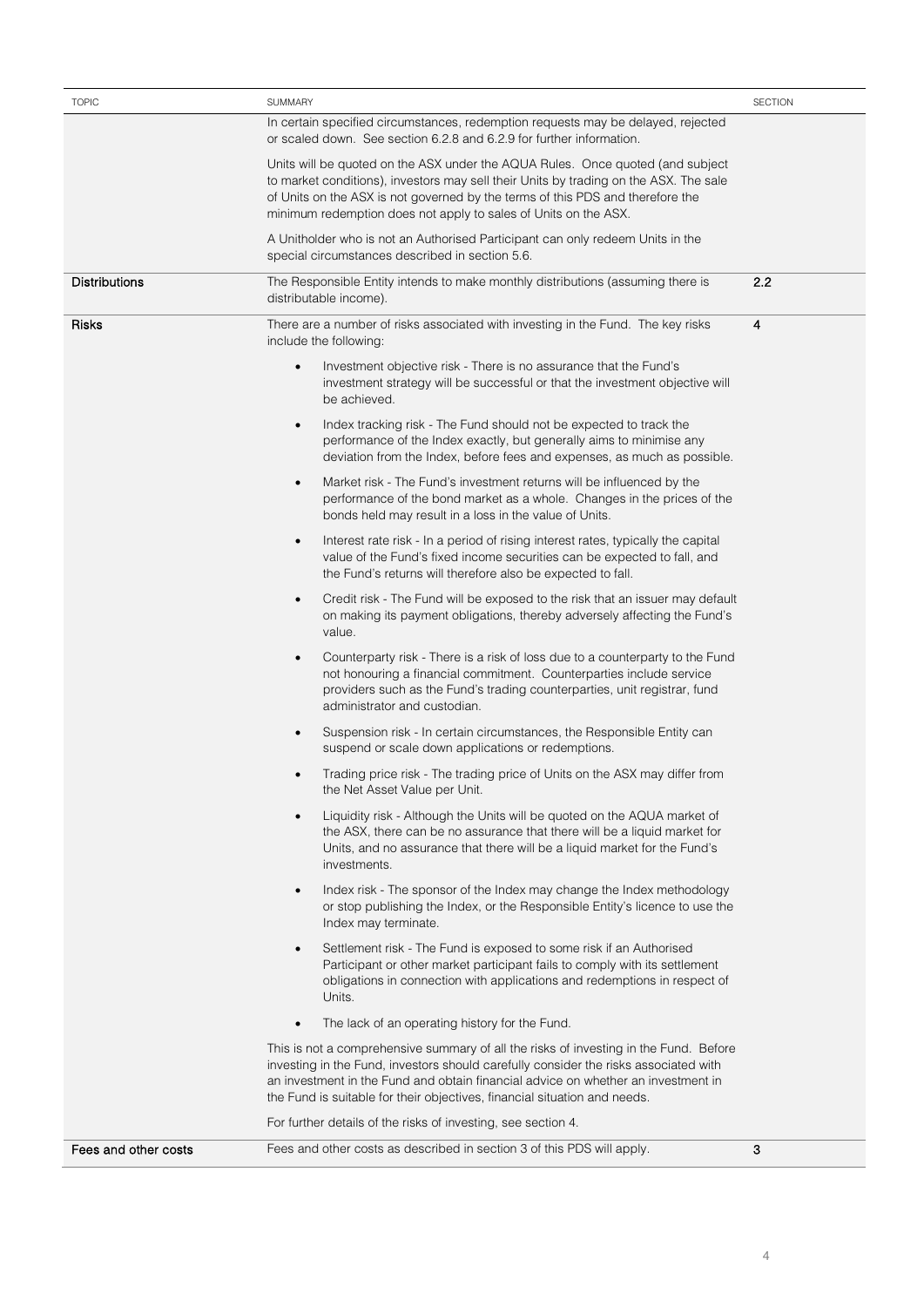| <b>TOPIC</b>              | <b>SUMMARY</b>                                                                                                                                                                      | <b>SECTION</b> |
|---------------------------|-------------------------------------------------------------------------------------------------------------------------------------------------------------------------------------|----------------|
| Tax                       | Tax information of a general nature is set out in section 7. Investors should seek<br>their own professional tax advice which takes into account their particular<br>circumstances. |                |
| Complaints                | The Responsible Entity has a process in place to deal with complaints from<br>Unitholders.                                                                                          | 6.2.23         |
| <b>Responsible Entity</b> | BetaShares Capital Ltd is the responsible entity of the Fund and is the issuer of this<br>PDS.                                                                                      | 1.3            |

## 1.3 ABOUT BETASHARES

BetaShares Capital Ltd is the responsible entity of the Fund and is responsible for the ongoing management of the Fund.

The Responsible Entity is an Australian asset management business located in Sydney which was established in 2009 to be a specialist provider of fund products that are exchange traded. The Responsible Entity launched its first funds in 2010. As at the date of this PDS, it manages over \$23 billion in assets and acts as responsible entity for more than 60 funds whose units are quoted for trading on the Australian Securities Exchange under the AQUA Rules. These funds provide exposure to the performance of specific equity strategies, equity indices, fixed income strategies, fixed income indices, currencies, commodities or commodity indices. The primary focus of the Responsible Entity's business is the operation of funds that are exchange traded.

Neither BetaShares Capital Ltd nor any of its related entities, directors or officers gives any guarantee or assurance as to the performance of, or the repayment of capital invested in, the Fund.

The Responsible Entity has sufficient working capital to enable it to operate the Fund as outlined in this PDS.

## 1.4 ADMISSION TO TRADING UNDER THE AQUA RULES

An application has been made for the Units in the Fund to be admitted to trading status on the ASX under the AQUA Rules. The AQUA Rules form part of the ASX Operating Rules. The Fund will not be listed on the ASX under the ASX Listing Rules.

The AQUA Rules provide a tailored framework for the quotation of exchange traded funds, managed funds and structured products on the ASX.

In operational terms, the market for products quoted under the AQUA Rules operates in the same way that it does for listed equities, with continuous matching of bids and offers and an opening and closing auction.

#### **AQUA Rules: fundamental difference**

The key distinction between products admitted under the ASX Listing Rules and those quoted under the AQUA Rules is the level of control and influence that the issuer of the relevant product has over the value of the underlying assets of the product.

Under the ASX Listing Rules, listed equity securities typically reflect the value of the business operated by the issuer. By contrast, the value of a product quoted under the AQUA Rules typically reflects the performance of the underlying assets.

The following table highlights the key specific differences between the AQUA Rules and the ASX Listing Rules.

| <b>ASX LISTING RULES</b>                                                                                                                                                  | <b>AQUA RULES</b>                                                                                                                                                                                                                                    |
|---------------------------------------------------------------------------------------------------------------------------------------------------------------------------|------------------------------------------------------------------------------------------------------------------------------------------------------------------------------------------------------------------------------------------------------|
| Control                                                                                                                                                                   |                                                                                                                                                                                                                                                      |
| An issuer of an entity listed under the ASX Listing<br>Rules:                                                                                                             | An issuer of a product quoted under the AQUA Rules:                                                                                                                                                                                                  |
| controls the value of its own securities and<br>$\bullet$                                                                                                                 | does not control the value of the assets underlying its products, but                                                                                                                                                                                |
| the business it runs; and                                                                                                                                                 | offers products that give investors exposure to the underlying assets -<br>such as shares, indices, currencies or commodities.                                                                                                                       |
| the value of those securities is directly<br>$\bullet$                                                                                                                    |                                                                                                                                                                                                                                                      |
| influenced by the equity issuer's<br>performance and conduct.                                                                                                             | The value (price) of products quoted under the AQUA Rules is dependent upon<br>the performance of the underlying assets rather than the financial performance of<br>the issuer itself e.g. an ETF issuer does not control the value of the shares it |
| For example, the management and board of a listed<br>company generally control the fate of the business<br>and, therefore, have direct influence over the share<br>price. | invests in.                                                                                                                                                                                                                                          |
| Continuous Disclosure                                                                                                                                                     |                                                                                                                                                                                                                                                      |

Issuers are subject to the continuous disclosure requirements under ASX Listing Rule 3.1 and Section 674 of the *Corporations Act*.

Issuers of products quoted under the AQUA Rules are not subject to the continuous disclosure requirements under ASX Listing Rule 3.1 and section 674 of the *Corporations Act* but must disclose information about: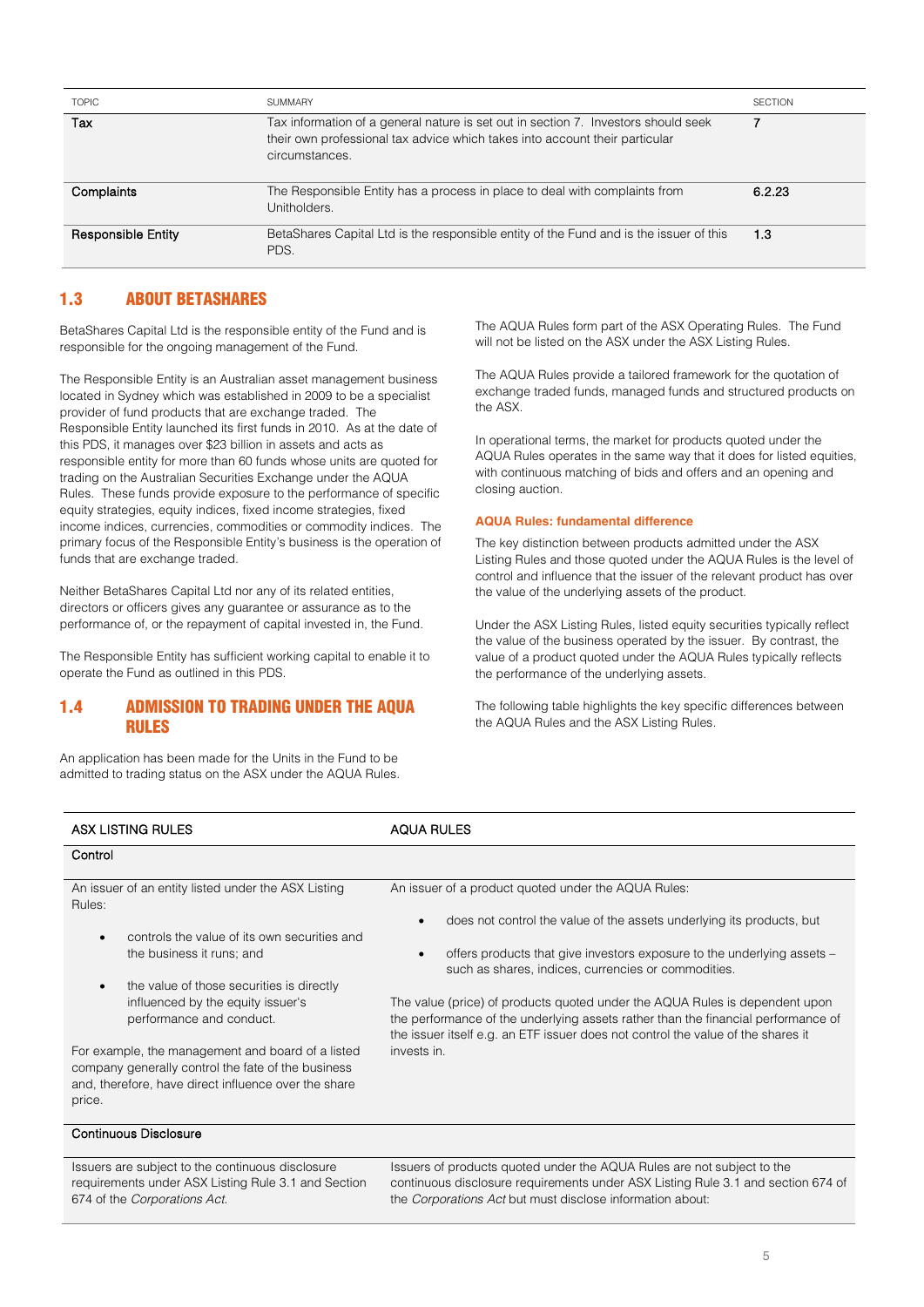| <b>ASX LISTING RULES</b>                                                                                                                                                                                                                                                                                    | <b>AQUA RULES</b>                                                                                                                                                                                                                                                                                                                                                                                                                                                                                                  |
|-------------------------------------------------------------------------------------------------------------------------------------------------------------------------------------------------------------------------------------------------------------------------------------------------------------|--------------------------------------------------------------------------------------------------------------------------------------------------------------------------------------------------------------------------------------------------------------------------------------------------------------------------------------------------------------------------------------------------------------------------------------------------------------------------------------------------------------------|
|                                                                                                                                                                                                                                                                                                             | the Net Tangible Assets ("NTA") or the Net Asset Value ("NAV") of the<br>funds;                                                                                                                                                                                                                                                                                                                                                                                                                                    |
|                                                                                                                                                                                                                                                                                                             | distributions declared; and                                                                                                                                                                                                                                                                                                                                                                                                                                                                                        |
|                                                                                                                                                                                                                                                                                                             | any other information that is required to be disclosed to ASIC under<br>section 675 of the Corporations Act must be disclosed via the ASX<br>Market Announcements Platform at the same time it is disclosed to<br>ASIC. The Responsible Entity also intends to post any such information<br>on its website www.betashares.com.au at the same time.                                                                                                                                                                 |
|                                                                                                                                                                                                                                                                                                             | AQUA Product issuers must also disclose to the ASX any information the<br>non-disclosure of which may lead to the establishment of a false market in its<br>products or would materially affect the price of its products.                                                                                                                                                                                                                                                                                         |
| Periodic Disclosure                                                                                                                                                                                                                                                                                         |                                                                                                                                                                                                                                                                                                                                                                                                                                                                                                                    |
| Issuers are required to disclose their half-yearly and<br>annual financial information or annual reports to the<br>ASX under Chapter 4 of the ASX Listing Rules.                                                                                                                                            | Financial reports relating to the issuer itself are not required to be disclosed to the<br>ASX. However, periodic financial reports relating to the AQUA Product must be<br>disclosed to the ASX at the same time they are lodged with ASIC under Chapter<br>2M of the Corporations Act.                                                                                                                                                                                                                           |
| Corporate Control                                                                                                                                                                                                                                                                                           |                                                                                                                                                                                                                                                                                                                                                                                                                                                                                                                    |
| Requirements in the Corporations Act and the ASX<br>Listing Rules in relation to matters such as takeover<br>bids, share buy-backs, change of capital, new issues,<br>restricted securities, disclosure of directors' interests<br>and substantial shareholdings, apply to companies<br>and listed schemes. | These requirements do not apply to AQUA Product issuers. Section 601FM of the<br>Corporations Act continues to apply to the removal or change of the responsible<br>entity. An extraordinary resolution would be required to change the responsible<br>entity. An extraordinary resolution is a resolution passed by a majority of the total<br>votes that may be cast by members entitled to vote on the resolution.                                                                                              |
| <b>Related Party Transactions</b>                                                                                                                                                                                                                                                                           |                                                                                                                                                                                                                                                                                                                                                                                                                                                                                                                    |
| Chapter 10 of the ASX Listing Rules, which relates to<br>transactions between an entity and persons in a<br>position to influence the entity, specifies controls over<br>related party transactions.                                                                                                        | Chapter 10 of the ASX Listing Rules does not apply to AQUA Products. Products<br>quoted under the AQUA Rules which are registered managed investment<br>schemes remain subject to the related party requirements in Part 5C.7 and<br>Chapter 2E of the Corporations Act.                                                                                                                                                                                                                                           |
| <b>Auditor Rotation Obligations</b>                                                                                                                                                                                                                                                                         |                                                                                                                                                                                                                                                                                                                                                                                                                                                                                                                    |
| There are specific requirements in relation to auditor<br>rotation under Part 2M.4 Division 5 of the Corporations<br>Act.                                                                                                                                                                                   | Issuers of products quoted under the AQUA Rules are not subject to the<br>requirements under Part 2M.4 Division 5 of the Corporations Act. A responsible<br>entity of a registered managed investment scheme will continue to be required to<br>undertake an independent audit of its compliance with the scheme's compliance<br>plan in accordance with Section 601HG of the Corporations Act and the auditor<br>must not be the auditor of the scheme's financial statements (but may be from the<br>same firm). |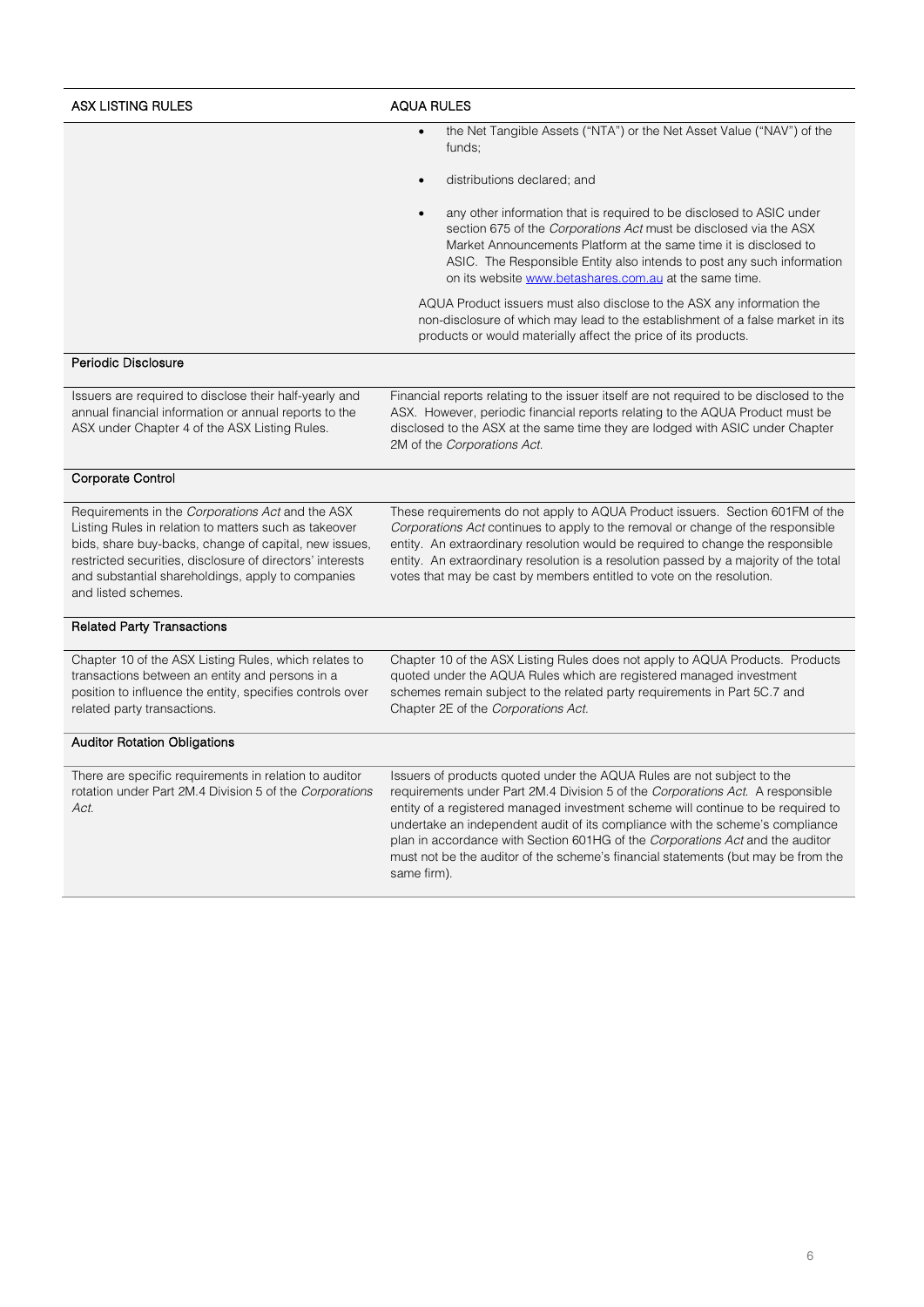# <span id="page-7-0"></span>2 ABOUT THE FUND

## <span id="page-7-2"></span>2.1 INVESTMENT POLICY

#### 2.1.1 Investment objective

The investment objective of the Fund is to provide an investment return that aims to track the performance of the Bloomberg Australian Enhanced Yield Composite Bond Index (the "Index"), before taking into account fees and expenses.

The Index comprises a portfolio of fixed-rate, Australian dollardenominated, investment grade corporate bonds, government bonds, government-related and supranational bonds.

There is no assurance or guarantee that the returns of the Fund will meet its investment objective.

#### 2.1.2 Investment strategy

In seeking to achieve the investment objective, the Responsible Entity will employ a passive management approach with the aim of tracking the performance of the Index, before fees and expenses.

The Fund will generally seek to invest in the securities that comprise the Index in proportion to the weightings of the securities in the Index. This is known as a "full replication" strategy. As far as practicable, the timing and nature of any changes to the composition of the Fund's investments will generally correspond with the timing and nature of changes to the Index.

The holdings of the Fund may not always exactly replicate the Index. The Fund may, from time to time, not hold all of the securities comprising the Index, may hold securities in weightings which differ from the Index (particularly while the Fund is growing initially), and may invest in securities that have been or are expected to be included in the Index. Also, the Fund may hold other investments that do not form part of the Index where this may help to achieve the Fund's investment objective.

In addition to holding securities directly, the Fund may for efficiency obtain some of its investment exposure by investing in relevant exchange traded funds providing fixed income exposure (including ASX-quoted funds managed by the Responsible Entity).

The Fund may hold exchange-traded derivatives contracts from time to time (e.g. bond futures contracts), where this may help to achieve the Fund's investment objectives. For example, exchange-traded derivatives may be used where direct investment in a particular security or securities is not possible or practicable, or to obtain an investment exposure without physically buying or selling the underlying asset. Such derivatives will only be used in limited circumstances and will not be used to leverage the Fund.

Investors will be able to regularly compare the performance of the Fund against the performance of the Index via the BetaShares website at [www.betashares.com.au.](http://www.betashares.com.au/)

As at the date of this PDS, the Responsible Entity does not intend to engage in securities lending in connection with the Fund, although it may do so in the future provided that any such change is notified in advance to investors and potential investors via a supplementary or

new PDS accessible through the ASX Market Announcements Platform.

The Fund will not use derivatives, short selling, leverage or gearing to seek to enhance its returns.

Cash balances (which may include holdings in ASX-quoted cash trusts, including those managed by the Responsible Entity) may be held in the Fund from time to time.

The assets of the Fund, whether securities or cash, will be held by the Fund's custodian, other than cash held as collateral for any derivatives positions.

#### 2.1.3 About the Index

The index sponsor is Bloomberg Index Services Limited, a global provider of index solutions.

The Index provides exposure to the total returns of Australian-dollar denominated, fixed rate, investment-grade bonds, weighted by applying an optimisation process that seeks to maximise "yield to worst"<sup>1</sup>, subject to certain parameters described below.

The index constituents will comprise bonds issued by companies, governments, government-related and supranational entities that are eligible instruments under the AQUA Rules.

To be eligible for inclusion in the Index at each rebalance, a security must meet certain eligibility criteria, including the following:

- It must be a constituent of the Bloomberg Australian Aggregate 100mn Index (the 'Parent Index');
- only senior and subordinated, fixed rate, investment grade debt, denominated in Australian dollars, is permitted; and
- it must have a principal amount outstanding of:
	- o \$100 million for those securities issued in Australia; or
	- o \$300 million for those securities issued external to Australia

The eligible securities are placed within the following subcomponents:

- Australian Aggregate \$100 million Government 1-5 Year;
- Australian Aggregate \$100 million Government 5-7 Year;
- Australian Aggregate \$100 million Government 7-10 Year
- Australian Aggregate \$100 million Government 10+ Year;
- Australian Aggregate \$100 million Non-Government 1-5 Year;
- Australian Aggregate \$100 million Non-Government 5-7 Year;
- Australian Aggregate \$100 million Non-Government 7-10 Year; and

<span id="page-7-1"></span> $1$  "Yield to worst" is defined as the annualised total return of a bond if it is held to maturity or is called prior to maturity, the bond does not default, and the coupons are reinvested. The yield to worst is the lower of either the yield to maturity or the yield to call.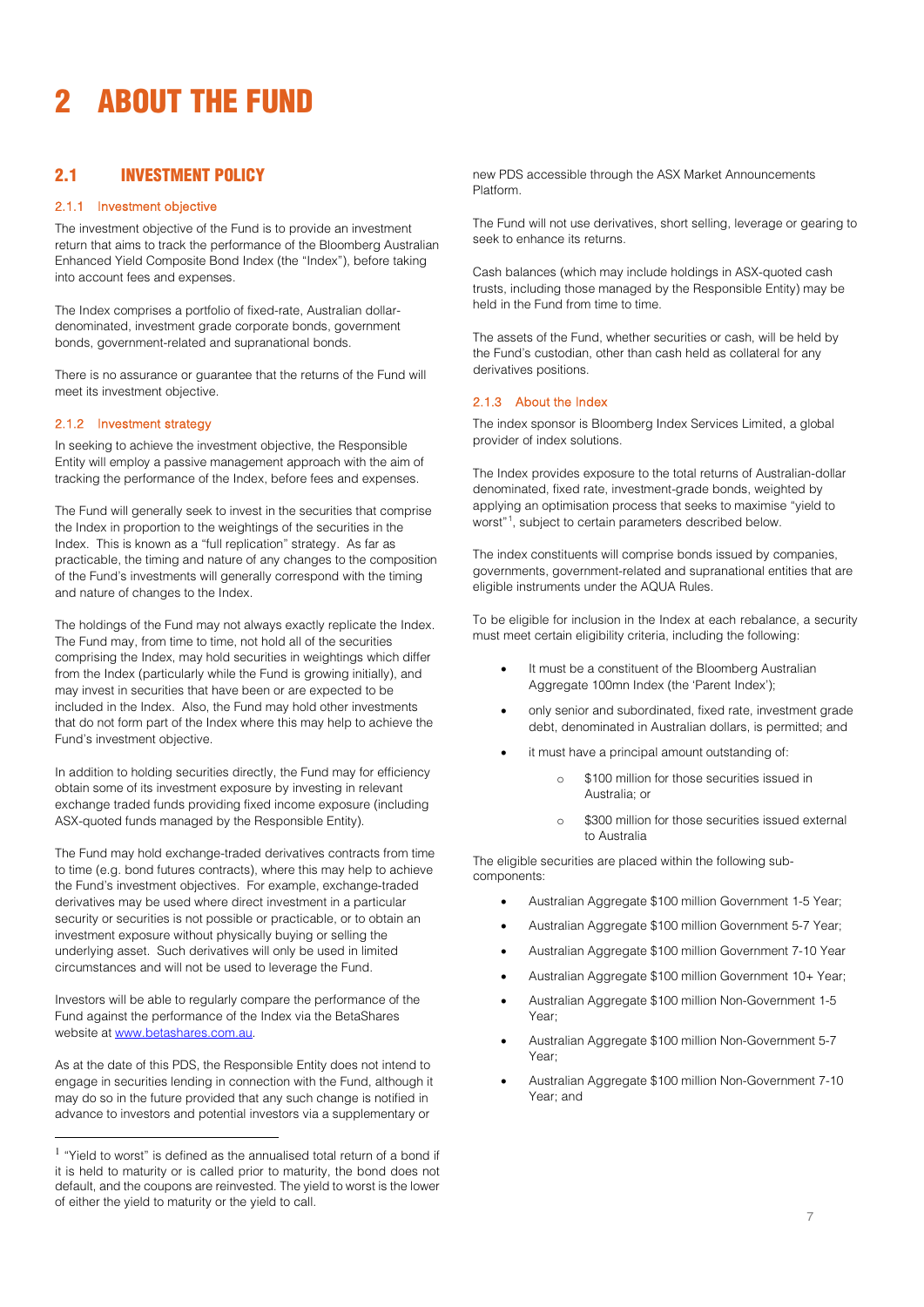• Australian Aggregate \$100 million Non-Government 10+ Year.

The Index then reweights these sub-components through an optimisation process that seeks to maximise "yield to worst"1 , subject to the below parameters.

The following Index weighting parameters are applied:

- government and government-related bonds must make up between 40% - 75% of the Index based on their weight;
- each sub-component must make up at least 5% within the Index;
- expected tracking error must be within 2% of the Parent Index, (as based on the Index provider's fixed income risk model);
- the Index's effective duration must be within 1 year of the Parent Index; and
- collectively, the government-related sub-components' contribution to the Index's effective duration must be between 50 - 85%.

The Index is rebalanced monthly on the last business day. Securities may be removed at the monthly rebalance due to events including credit rating changes, sector reclassifications and revisions to the principal amount outstanding, subject to certain index buffer rules.

As at the date of the PDS, the Index holds approximately 650 constituents.

The nature and method of calculation of the Index may change from time to time.

The Index provider is not a related company of the Responsible Entity.

Past performance information about the Index is available from various sources, including stockbrokers, financial information websites and major data providers such as Bloomberg or Reuters. Any past performance information about the Index does not take into account fees, costs or taxes that may be incurred as a result of investing in the Fund. Past performance of the Index is not a reliable guide to future performance of the Index or the Fund.

Further information about the Index can be found on the Fund's webpage on the BetaShares website at www.betashares.com.au.

A listing of the Fund's portfolio holdings will be available daily at [www.betashares.com.au.](http://www.betashares.com.au/)

#### 2.1.4 Labour standards and environmental, social and ethical considerations

The Responsible Entity does not take into account labour standards or environmental, social or ethical considerations when selecting, retaining or realising investments.

#### 2.1.5 Performance

Performance information for the Fund, and the Net Asset Value for the Fund, will be published on the BetaShares website at [www.betashares.com.au.](http://www.betashares.com.au/) Information relating to past performance is not a reliable indicator of future performance. At the date of this PDS, the Fund has no material assets or liabilities and no performance information is available because it is a new fund.

#### 2.1.6 Changes to investment objectives and strategy

The Responsible Entity may from time to time vary the investment mandate (i.e. the investment objective and strategy as described in section[s 2.1.1](#page-7-2) to 2.1.3) for the Fund as set out in this PDS.

Any significant change to the investment mandate will be notified to investors and potential investors via a supplementary or new PDS accessible through the ASX Market Announcements Platform.

## 2.2 DISTRIBUTIONS

The Fund intends to pay monthly distributions based on interest and other income earned by the Fund, after allowing for fees and expenses. Distribution amounts may also be adjusted for realised gains or losses, including on disposal of securities, or for other assessable income derived by the Fund.

#### 2.2.1 Distributions

Unitholders holding Units in the Fund at the end of a distribution period are entitled to a pro-rata share of the distributable income (if any) for that period based on the number of Units held in the Fund at the end of the distribution period.

The amount of distributable income at the end of any distribution period will be determined by the Responsible Entity. Under the AMIT tax rules, the Fund may make cash distributions that differ from taxable income attributed by the Fund to Unitholders. See section 7 for further information.

The Fund's NAV per Unit will normally fall after the end of each distribution period if a distribution is payable. Consequently, if you invest just before the end of a distribution period, some of your capital may be returned to you as income in the form of a distribution.

Distributions will generally be paid within 15 business days of the end of the distribution period to which they relate by deposit to a Unitholder's nominated Australian bank, building society or credit union account.

The amount of the distribution paid by the Fund may vary from period to period, and there may be periods when the Fund will not pay a distribution.

The Responsible Entity may, in its discretion, change the duration of a distribution period for the Fund (provided that distribution periods cannot be longer than one year).

Unitholders may also become entitled to the distributable income of the Fund on the redemption of their Units. See section 7.1.6 for further information.

Information about the timetable for each distribution and the declared distribution amount will be announced via the ASX Market Announcements Platform.

#### 2.2.2 Tax statements

The Responsible Entity will, as soon as reasonably practicable after the end of each financial year, issue to each Unitholder who received an entitlement to the distributable income and / or who was attributed taxable income of the Fund during a financial year, a tax statement which outlines the amount and composition of the taxable income to which the Unitholder became entitled and / or was attributed. Where the Fund is an Attribution Managed Investment Trust ("AMIT") for the financial year, the tax statement is referred to as an AMIT member annual statement ("AMMA").

#### 2.2.3 Distribution Reinvestment Plan

The Responsible Entity has established a distribution reinvestment plan ("DRP") for the Fund.

Participation in the DRP is subject to the terms and conditions of the DRP policy document, which is available at no charge by contacting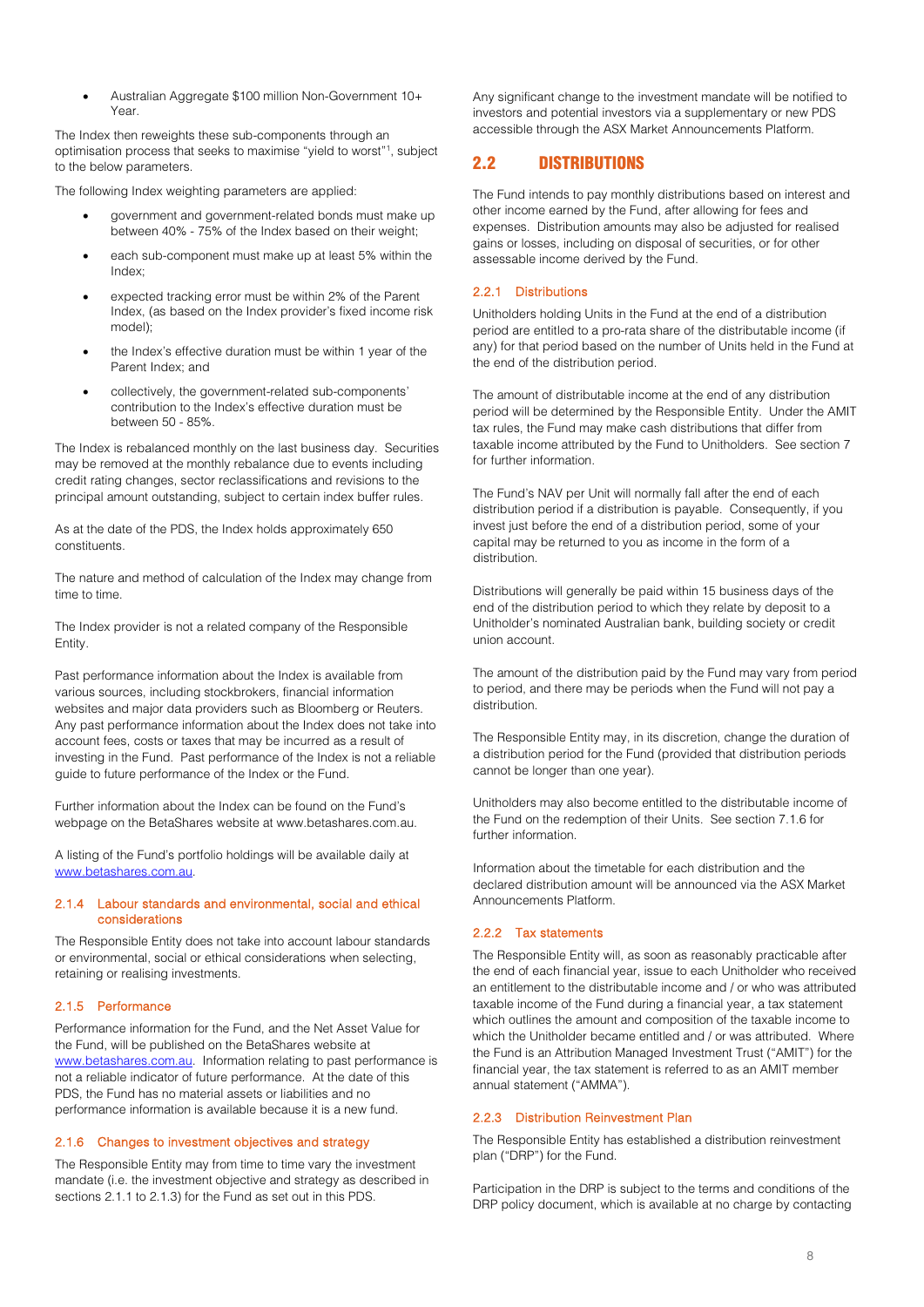BetaShares on 1300 487 577 (within Australia). The DRP is currently available only to Unitholders who have a registered address in Australia or New Zealand, unless otherwise determined by the Responsible Entity.

Unitholders can choose to:

- if eligible, participate in the DRP, meaning distributions from the Fund will be reinvested in additional Units in the Fund; or
- have the distributions paid directly to a nominated Australian bank, building society or credit union account.

Full or partial reinvestment is available. If no DRP election is made, the distributions will automatically be paid into the nominated Australian bank, building society or credit union account.

Eligible Unitholders can elect to participate in the DRP by completing an on-line form available on the Registrar's website or by contacting the Registrar (further information will be provided in the information pack you will receive when you become a Unitholder).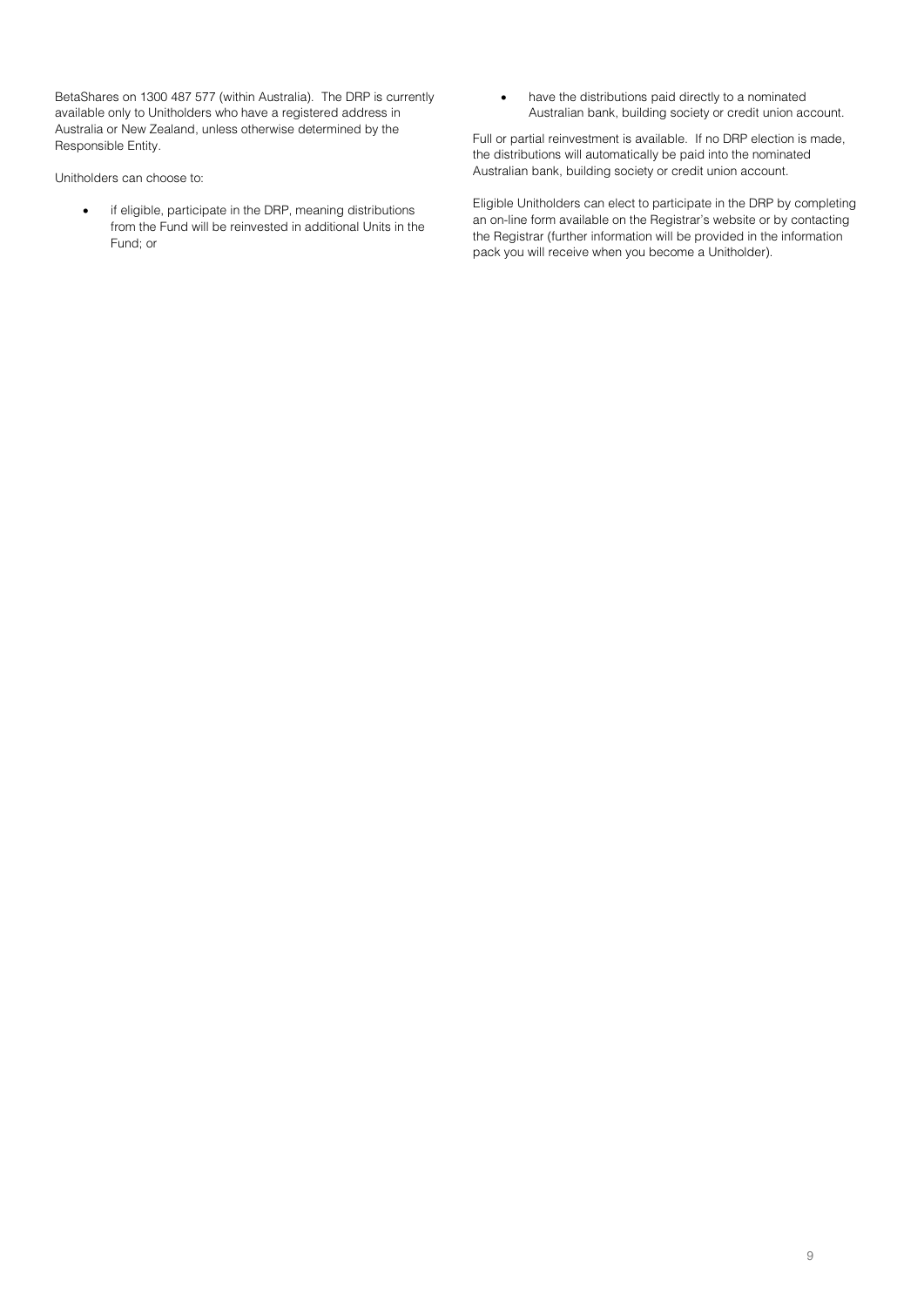# <span id="page-10-0"></span>3 FEES AND OTHER COSTS

#### DID YOU KNOW?

Small differences in both investment performance and fees and costs can have a substantial impact on your long term returns.

For example, total annual fees and costs of 2% of your account balance rather than 1% could reduce your final return by up to 20% over a 30 year period (for example, reduce it from \$100,000 to \$80,000).

You should consider whether features such as superior investment performance or the provision of better member services justify higher fees and costs.

You may be able to negotiate to pay lower fees. Ask the fund or your financial adviser.

#### TO FIND OUT MORE

If you would like to find out more, or see the impact of the fees based on your own circumstances, the Australian Securities and Investments Commission (ASIC) Moneysmart website (www.moneysmart.gov.au) has a managed funds fee calculator to help you check out different fee options.

## 3.1 FEES AND OTHER COSTS

This section shows fees and other costs that you may be charged. These fees and costs may be deducted from your money, from the returns on your investment or from the assets of the managed investment scheme as a whole.

Taxes are set out in another part of this PDS.

You should read all the information about fees and costs because it is important to understand their impact on your investment.

#### TABLE 3.1: FEES AND COSTS SUMMARY

BetaShares Australian Composite Bond ETF

| TYPE OF FEE OR COST                                | <b>AMOUNT</b>                                                                                                    | HOW AND WHEN PAID                                                                                                                                                                                                                           |
|----------------------------------------------------|------------------------------------------------------------------------------------------------------------------|---------------------------------------------------------------------------------------------------------------------------------------------------------------------------------------------------------------------------------------------|
| Ongoing annual fees and costs                      |                                                                                                                  |                                                                                                                                                                                                                                             |
| <b>Management fees and costs:</b>                  | 0.19% per annum of the Fund's Net Asset Value.                                                                   |                                                                                                                                                                                                                                             |
| The fees and costs for<br>managing your investment | As at the date of this PDS, the management fees<br>and costs of the Fund consist of the following<br>components: |                                                                                                                                                                                                                                             |
|                                                    | Management fee                                                                                                   |                                                                                                                                                                                                                                             |
|                                                    | 0.19% per annum of the Fund's Net Asset Value.                                                                   | The management fee is calculated and accrued<br>daily as a percentage of the Fund's Net Asset                                                                                                                                               |
|                                                    | Plus                                                                                                             | Value, and reflected in the daily Net Asset Value<br>per Unit. The amount is deducted from the Fund's<br>assets monthly on or after the first day of the<br>following month.                                                                |
|                                                    | Recoverable expenses <sup>1</sup>                                                                                |                                                                                                                                                                                                                                             |
|                                                    | Estimated at 0.00% per annum of the Fund's Net<br>Asset Value.                                                   | Any expenses normally incurred in operating the<br>Fund are paid as and when they arise by the<br>Responsible Entity out of its own resources. Any<br>extraordinary expenses are deducted from the<br>Fund's assets as and when they arise. |
|                                                    | Plus                                                                                                             |                                                                                                                                                                                                                                             |
|                                                    | Indirect costs                                                                                                   |                                                                                                                                                                                                                                             |
|                                                    | Estimated at 0.00% per annum of the Fund's Net<br>Asset Value. <sup>2</sup>                                      | The indirect costs are calculated and accrued<br>daily as a percentage of the Fund's Net Asset<br>Value, and reflected in the daily Net Asset Value<br>per Unit. The amount is deducted from the Fund's<br>assets as and when incurred.     |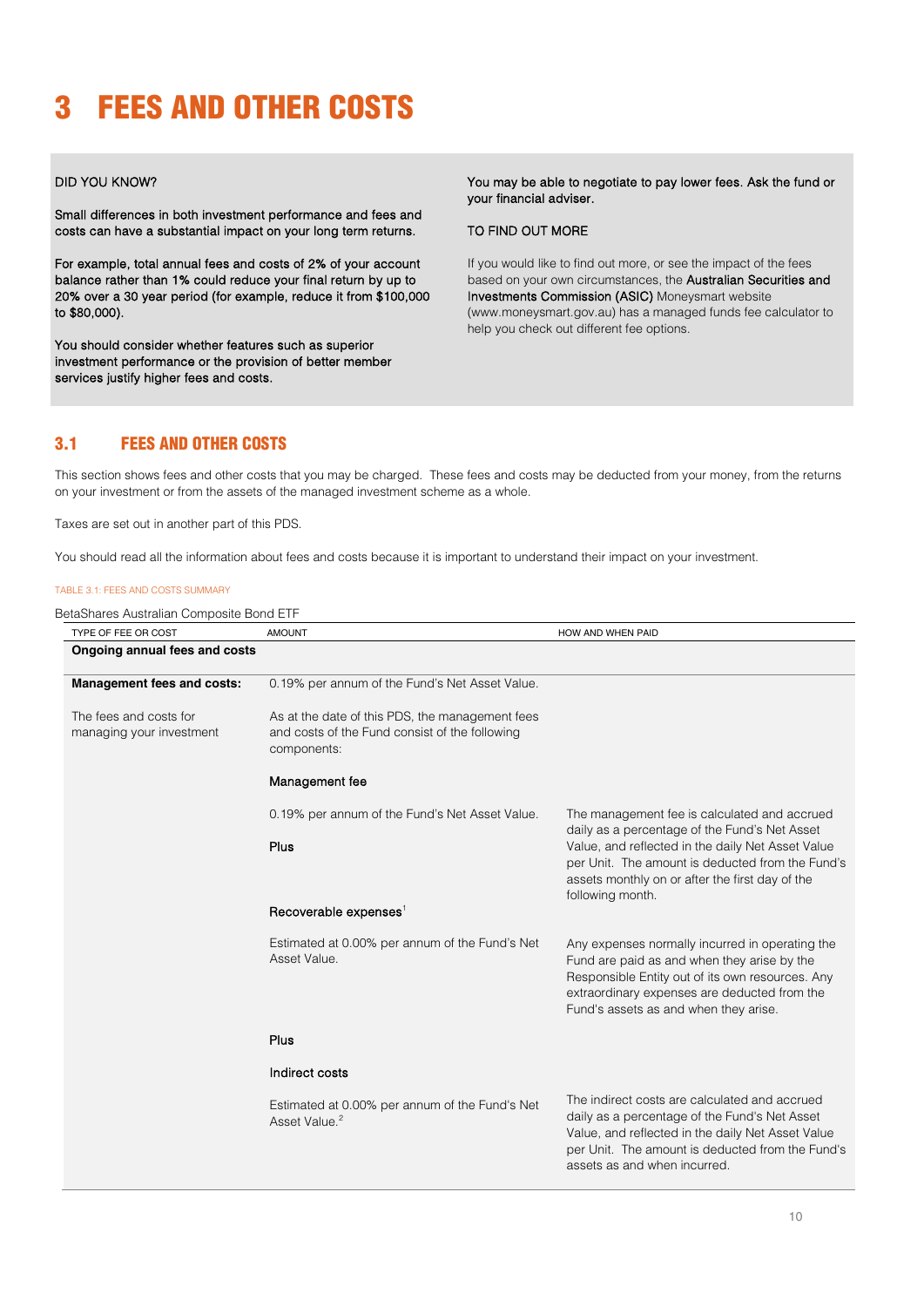| Nil                                            | Not applicable                                                                                                                                                                                                                                                                                                                                                                                                                                   |
|------------------------------------------------|--------------------------------------------------------------------------------------------------------------------------------------------------------------------------------------------------------------------------------------------------------------------------------------------------------------------------------------------------------------------------------------------------------------------------------------------------|
|                                                |                                                                                                                                                                                                                                                                                                                                                                                                                                                  |
|                                                |                                                                                                                                                                                                                                                                                                                                                                                                                                                  |
| Estimated at 0.05% per annum of the Fund's Net | Transaction costs reduce the Fund's Net Asset<br>Value. How and when they are paid varies                                                                                                                                                                                                                                                                                                                                                        |
|                                                | depending on the type of transaction cost. Certain<br>costs, eg brokerage, are added to or deducted<br>from the amounts payable from the Fund's assets<br>or receivable by the Fund at the time of settlement<br>in respect of investments purchased or sold for<br>the Fund. Other costs, eg transactional custodian<br>fees, are invoiced to the Fund and paid from the<br>Fund's assets according to a regular monthly or<br>quarterly cycle. |
|                                                | Asset Value. <sup>3</sup><br>Mambay sativity valated feas and seate (feas for semices or when your menay meyes in an aut of the sebemal                                                                                                                                                                                                                                                                                                          |

#### **Member activity related fees and costs (fees for services or when your money moves in or out of the scheme)**

| <b>Establishment fee:</b>                                                                                  | Nil.                                                                                         | Not applicable.                                                                                                                                                    |
|------------------------------------------------------------------------------------------------------------|----------------------------------------------------------------------------------------------|--------------------------------------------------------------------------------------------------------------------------------------------------------------------|
| The fee to open your investment                                                                            |                                                                                              |                                                                                                                                                                    |
| <b>Contribution fee:</b>                                                                                   | If you are not an Authorised Participant - \$0.                                              | Payable only by Authorised Participants <sup>4</sup> .                                                                                                             |
| The fee on each amount<br>contributed to your investment                                                   | If you are an Authorised Participant – up to \$500<br>for in-kind applications. <sup>5</sup> | This fee will be payable by Authorised Participants<br>together with the application consideration at the<br>time of applying for Units, for in-kind applications. |
| <b>Buy-sell spread:</b>                                                                                    | Nil. <sup>6</sup>                                                                            | Not applicable.                                                                                                                                                    |
| An amount deducted from your<br>investment representing costs<br>incurred in transactions by the<br>scheme |                                                                                              |                                                                                                                                                                    |
| Withdrawal fee:                                                                                            | If you are not an Authorised Participant - \$0.                                              | Payable only by Authorised Participants <sup>4</sup> .                                                                                                             |
| The fee on each amount you<br>take out of your investment                                                  | If you are an Authorised Participant – up to \$500<br>for in-kind redemptions. <sup>5</sup>  | This fee will be deducted from the redemption<br>proceeds at the time of the redemption, for in-kind<br>redemptions.                                               |
| Exit fee:                                                                                                  | Nil.                                                                                         | Not applicable.                                                                                                                                                    |
| The fee to close your investment                                                                           |                                                                                              |                                                                                                                                                                    |
| <b>Switching fee:</b>                                                                                      | Nil.                                                                                         | Not applicable.                                                                                                                                                    |
| The fee for changing investment<br>options                                                                 |                                                                                              |                                                                                                                                                                    |

<sup>1</sup> As the Fund is newly established, this figure reflects the recoverable expenses that the Responsible Entity, at the date of this PDS, reasonably estimates will apply for the current financial year (adjusted to reflect a 12 month period). For more information on recoverable expenses, please see section 3.3.3 in the "Additional Explanation of Fees and Costs" section below.

<sup>2</sup> As the Fund is newly established, this figure reflects the indirect costs that the Responsible Entity, at the date of this PDS, reasonably estimates will apply for the current financial year (adjusted to reflect a 12 month period). Any non-trivial management costs borne by the Fund through its investment in other ETFs will be reimbursed to the Fund by the Responsible Entity from its own resources. For more information on the meaning and calculation of indirect costs, see "Indirect costs" under the heading "Additional Explanation of Fees and Costs".

<sup>3</sup> As the Fund is newly established, this figure reflects the transaction costs that the Responsible Entity, at the date of this PDS, reasonably estimates will apply for the current financial year (adjusted to reflect a 12 month period). This estimate is net of estimated transaction costs for which the Responsible Entity reimburses the Fund out of the application and redemption fees it receives from Authorised Participants as described in section 3.3.6. For more information on transaction costs and the application and redemption fees payable by Authorised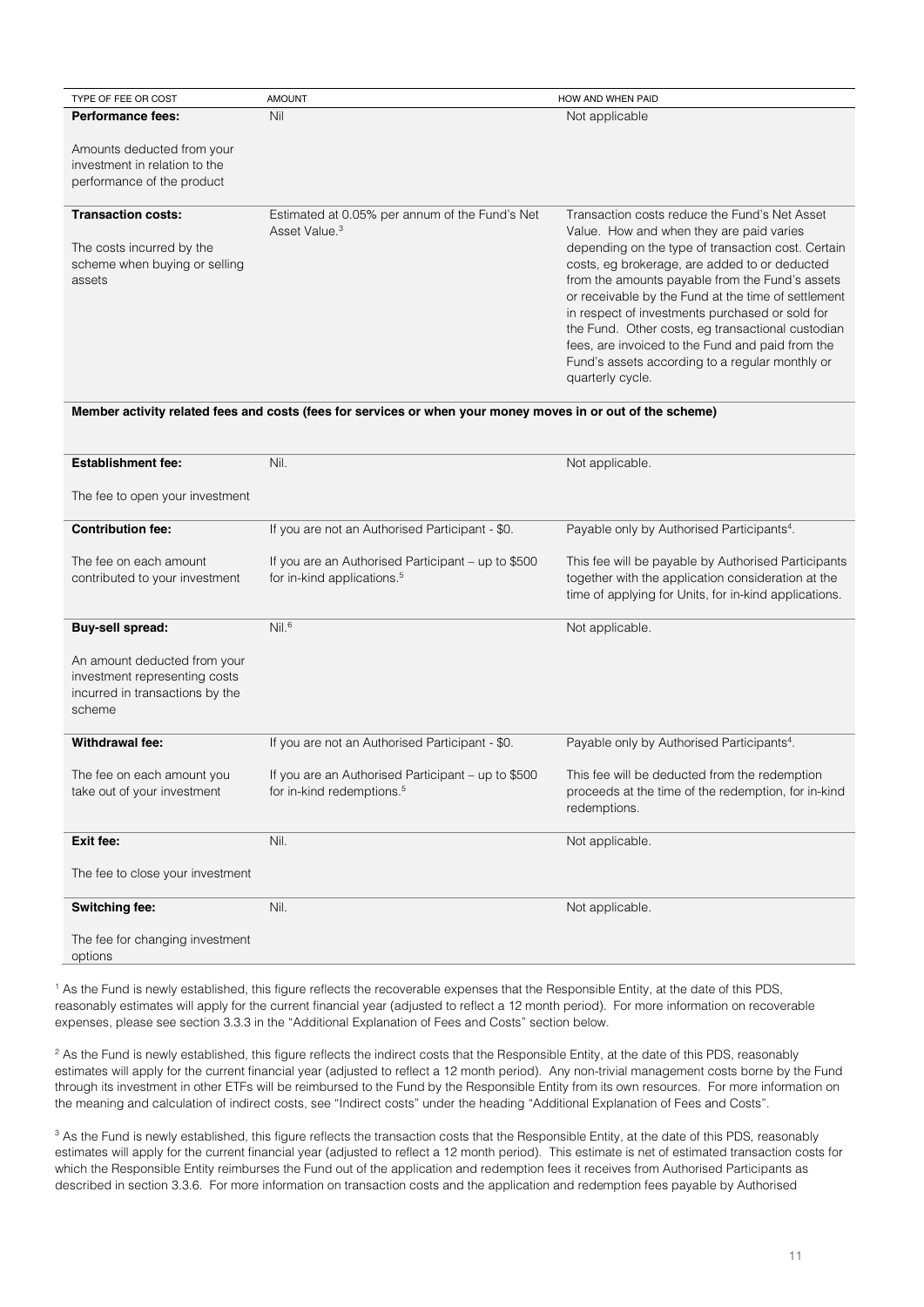Participants see "Transaction costs" and "Application and redemption fees for Authorised Participants" under the heading "Additional Explanation of Fees and Costs".

<sup>4</sup> An Authorised Participant is a trading participant under the ASX Operating Rules who has entered into an agreement with the Responsible Entity in relation to Unit applications and redemptions. For an explanation of the contribution fees and withdrawal fees (also referred to in this PDS as application fees and redemption fees) please see section 3.3.6 "Application and Redemption Fees for Authorised Participants" in the "Additional Explanation of Fees and Costs" section. Unitholders who are not Authorised Participants may be charged a redemption fee if they redeem Units pursuant to their right to redeem in the special circumstances described in section 5.6 - see "Additional Explanation of Fees and Costs" section below for more information.

<sup>5</sup> Cash applications and redemptions are only available if agreed by the Responsible Entity. Additional contribution and withdrawal fees may apply in the case of a cash application or redemption as agreed with the Responsible Entity from time to time.

<sup>6</sup> While the Fund does not charge a buy-sell spread, as the Fund is traded on a securities exchange, investors may incur a bid-offer spread when trading on the exchange.

Certain additional costs may apply. See the "Additional Explanation of Fees and Costs" section below for more information.

Each fee set out in this table may in some cases be negotiated with wholesale clients. For more information, refer to the explanation of "Differential fees, rebates and related payments" in the "Additional Explanation of Fees and Costs" section below.

All fees and costs in the table above include Goods and Services Tax ("GST") net of any reduced input tax credits and are shown without any other adjustment in relation to any tax deduction available to the Responsible Entity.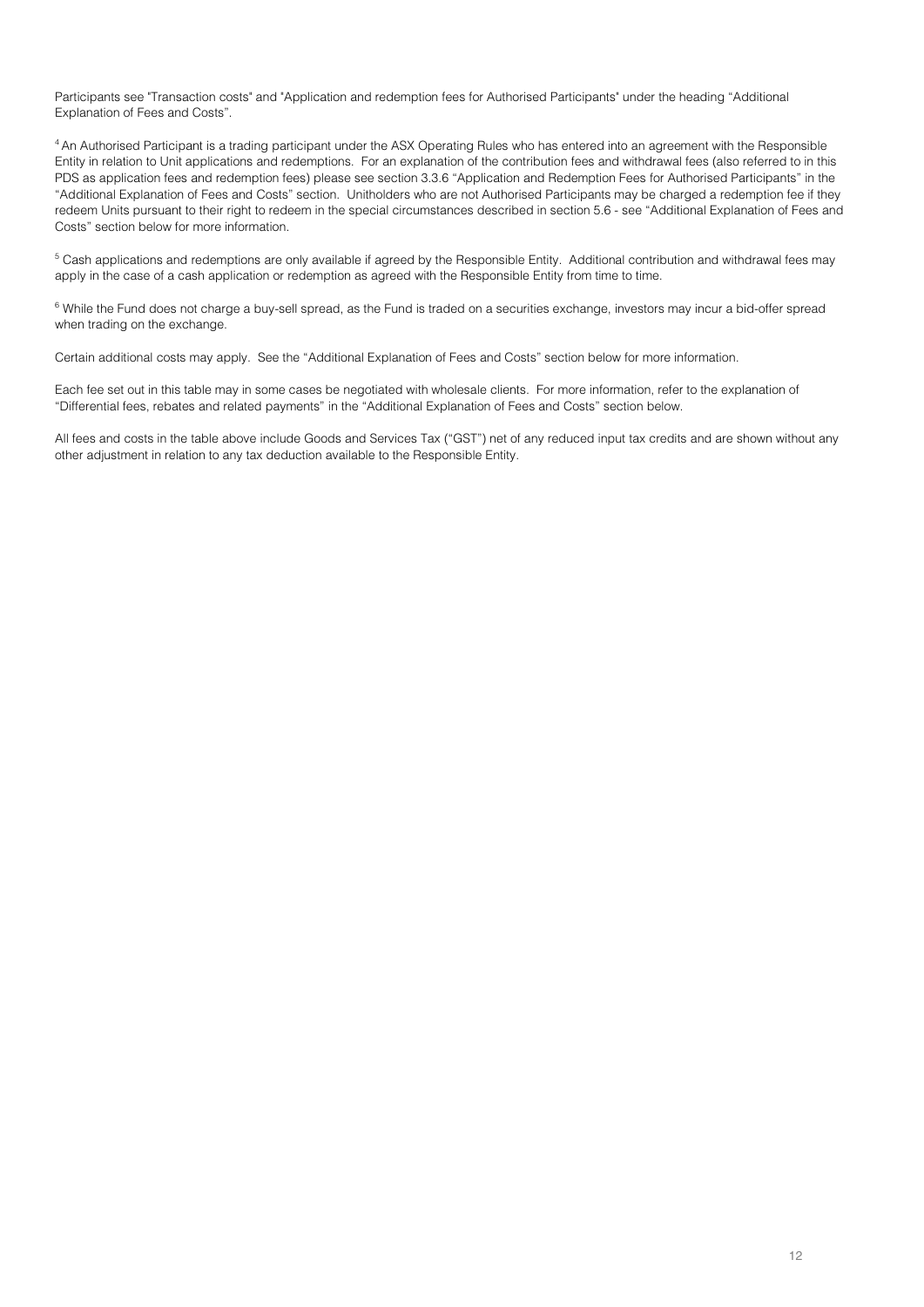## 3.2 EXAMPLE OF ANNUAL FEES AND COSTS

This table gives an example of how the ongoing annual fees and costs in the Fund can affect your investment over a one year period. You should use this table to compare this product with other managed investment schemes.

#### TABLE 3.2: EXAMPLE OF ANNUAL FEES AND COSTS

| <b>EXAMPLE</b> - BetaShares Australian<br>Composite Bond ETF | <b>AMOUNT</b>                                                                | <b>BALANCE OF \$50,000 WITH A CASH CONTRIBUTION OF \$5,000<sup>1</sup> DURING THE YEAR</b>                                                                                                                                                                                                           |
|--------------------------------------------------------------|------------------------------------------------------------------------------|------------------------------------------------------------------------------------------------------------------------------------------------------------------------------------------------------------------------------------------------------------------------------------------------------|
| <b>CONTRIBUTION FEES<sup>2</sup></b>                         |                                                                              | For every additional \$5,000 you put in, you will be charged:                                                                                                                                                                                                                                        |
|                                                              | \$0 if you are not an<br>Authorised Participant;<br><b>or</b>                | \$0 if you are not an Authorised Participant; or                                                                                                                                                                                                                                                     |
|                                                              | \$500 for in-kind<br>applications if you are<br>an Authorised<br>Participant | \$500 if you are an Authorised Participant.                                                                                                                                                                                                                                                          |
| <b>PLUS MANAGEMENT FEES</b><br><b>AND COSTS3</b>             | 0.19% p.a. of the Fund's<br>Net Asset Value                                  | And, for every \$50,000 you have in the Fund you will be charged or have<br>deducted from your investment \$95 each year.                                                                                                                                                                            |
| <b>PLUS PERFORMANCE FEES</b>                                 | Nil                                                                          | And, you will be charged or have deducted from your investment \$0 in<br>performance fees each year. <sup>6</sup>                                                                                                                                                                                    |
| <b>PLUS TRANSACTION COSTS4</b>                               | Estimated at 0.05% of<br>the Fund's Net Asset<br>Value                       | And, you will be charged or have deducted from your investment \$25 in<br>transaction costs.                                                                                                                                                                                                         |
| <b>EQUALS COST OF FUND</b>                                   |                                                                              | If you had an investment of \$50,000 at the beginning of the year and you<br>put in an additional \$5,000 <sup>5</sup> during that year, you would be charged fees<br>and costs of \$120 (if you are not an Authorised Participant) or \$620 (if you<br>are an Authorised Participant for the Fund). |
|                                                              |                                                                              | What it costs you will depend on whether you are an Authorised<br>Participant, the investment option you choose and the fees you<br>negotiate.                                                                                                                                                       |

An Authorised Participant who redeems Units directly will also be charged a withdrawal fee of up to \$500 for an in-kind redemption based on a balance of \$50,000. Unitholders who are not Authorised Participants may be charged a redemption fee if they redeem Units pursuant to their right to redeem in the special circumstances described in section 5.6. For more information, see "Redemption fees for other unitholders" in the "Additional Explanation of Fees and Costs" section below.

Each fee in this table may in some cases be negotiated with wholesale clients. For more information, refer to the explanation of "Differential fees, rebates and related payments" in the "Additional Explanation of Fees and Costs" section below.

<sup>1</sup> Please note the minimum investment in the Fund by an Authorised Participant is one Creation Unit, unless the Responsible Entity agrees otherwise.<br><sup>2</sup> Assumes the maximum contribution fee set out in Table 3.1 applies.

<sup>3</sup> Management fees and costs are made up of the management fee, recoverable expenses and indirect costs. As the Fund is newly established, the figures used in the example above represent the amounts that the Responsible Entity, as at the date of this PDS, reasonably estimates will apply for the current financial year (adjusted to reflect a 12 month period). For more information, see the "Additional Explanation of Fees and Costs" section below.

4 As the Fund is newly established, this figure reflects the transaction costs that the Responsible Entity, at the date of this PDS, reasonably estimates will apply for the current financial year (adjusted to reflect a 12 month period). This estimate is net of estimated transaction costs for which the Responsible Entity reimburses the Fund out of the application and redemption fees it receives from Authorised Participants, as described in section 3.3.6. For more information on transaction costs and the application and redemption fees payable by Authorised Participants, see "Transaction costs" and "Application and redemption fees for Authorised Participants" in the "Additional Explanation of Fees and Costs" section below.

<sup>5</sup> Assumes the \$50,000 is invested for the entire year and the \$5,000 investment occurs on the last day of the year, and therefore the fees and costs in this example are calculated using the \$50,000 balance only.

<sup>6</sup> The Fund does not charge, and there is no right for the Responsible Entity to charge, a performance fee.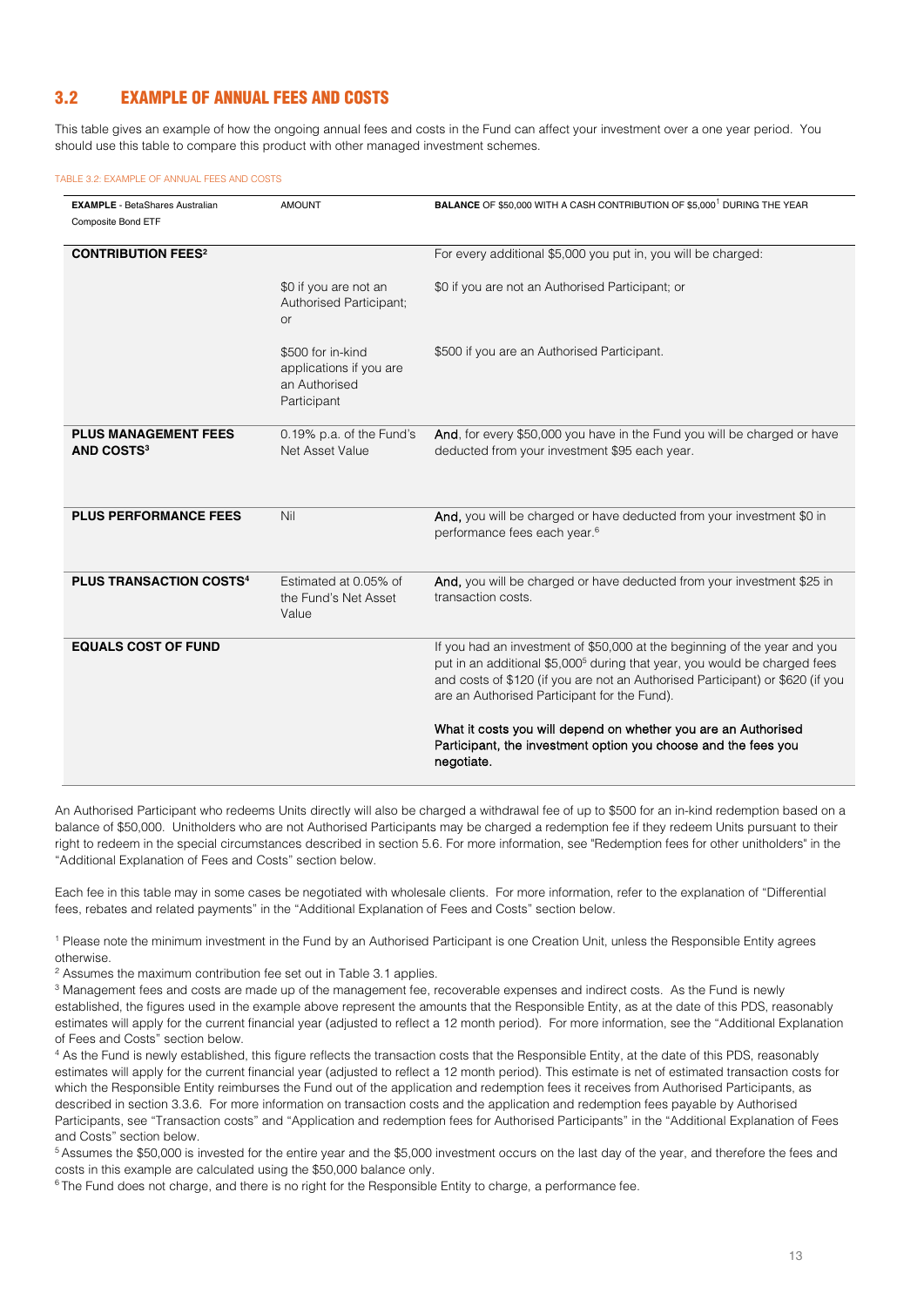## 3.3 ADDITIONAL EXPLANATION OF FEES AND **COSTS**

#### **3.3.1 Management fees and costs**

The management fees and costs for the Fund incorporate all relevant ongoing fees and other costs involved in managing the Fund and deriving investment returns. The management fees and costs comprise:

- Responsible Entity's management fee;
- recoverable expenses; and
- indirect costs.

Management fees and costs do not include:

- transaction costs, such as brokerage, transactional custodian fees, and other transaction fees associated with buying and selling the Fund's assets; and
- other costs that an investor would ordinarily incur when investing directly in the Fund's underlying assets.

(These costs are therefore not included in the management fees and costs set out in Table 3.1 and Table 3.2 above, but they are paid out of the Fund's assets).

#### **3.3.2 Management fee**

The management fee is charged by the Responsible Entity for managing the Fund and making it available to investors. It is calculated and accrued daily as a percentage of the Fund's Net Asset Value, and reflected in the daily Net Asset Value per Unit. The amount is deducted from the Fund's assets monthly on or after the first day of the following month.

#### **3.3.3 Recoverable expenses**

The recoverable expenses represent the operating expenses incurred in the operation of the Fund. The Fund's Constitution allows all properly incurred expenses to be recovered from the Fund and does not place any limit on the amount or types of expenses that can be recovered.

The expenses normally incurred in the day to day operation of the Fund include custodian, fund administration, unit registry, ASX and audit costs (other than transaction costs described above). These expenses normally incurred and charged to the Fund will be paid by the Responsible Entity out of its own resources while this PDS is current. The Responsible Entity may withdraw or replace this PDS at any time.

The recoverable expenses normally incurred by the Fund that will apply for the current financial year (adjusted to reflect a 12 month period) will be 0.00%p.a. of the Fund's Net Asset Value, as these expenses will be paid out of the Responsible Entity's own resources as and when they arise.

Extraordinary expenses are expenses that are not normally incurred in the day to day operation of the Fund and are not necessarily incurred in any given year. They may include costs associated with holding unitholder meetings, changing the Fund's constitution, or defending or pursuing legal proceedings. Extraordinary expenses will not be paid out of the Responsible Entity's own resources. Any such expenses will be recovered from the Fund and reflected in its Net Asset Value per Unit. The Responsible Entity, as at the date of this PDS, reasonably estimates that the extraordinary expenses of the Fund that will apply for the current financial year (adjusted to reflect a 12 month period) will be nil.

#### **3.3.4 Indirect costs**

Indirect costs are any amounts that we know or where required, reasonably estimate, will reduce the Fund's returns that are paid from the Fund's assets (other than the management fee, recoverable expenses, and transaction costs described elsewhere in this section) or that are paid from the assets of any interposed vehicle (such as an underlying fund) in which the Fund may invest.

The Fund may incur indirect costs to the extent it invests in any ETF quoted on the ASX as described in section 2.1.2, which would be accrued and paid in the ETF and reflected in the value of the Fund's holding in that ETF. The Responsible Entity, as at the date of this PDS, reasonably estimates that the indirect costs of the Fund that will apply for the current financial year (adjusted to reflect a 12 month period) will be 0.00% p.a. of the Net Asset Value of the Fund, on the basis that any non-trivial management costs borne by the Fund through its investment in other ETFs will be reimbursed to the Fund by the Responsible Entity from its own resources.

#### **3.3.5 Transaction costs**

The Fund incurs transaction costs, such as brokerage, clearing costs, transactional custodian fees, and other transaction fees associated with buying and selling the Fund's assets. Transaction costs also include costs incurred by an interposed vehicle that would be transaction costs if they had been incurred by the Fund. Transaction costs are an additional cost to investors (to the extent they are not off-set by the application and redemption fees charged by the Responsible Entity to Authorised Participants) and are not included in the management fees and costs shown in Table 3.1.

Transaction costs reduce the Fund's Net Asset Value. How and when they are paid varies depending on the type of transaction cost. Certain costs, eg brokerage, are added to or deducted from the amounts payable from the Fund's assets or receivable by the Fund at the time of settlement in respect of investments purchased or sold for the Fund. Other costs, eg transactional custodian fees, are invoiced and paid from the Fund's assets according to a regular monthly or quarterly cycle.

The Responsible Entity, as at the date of this PDS, reasonably estimates that the net transaction costs of the Fund for the current financial year (adjusted to reflect a 12 month period) will be approximately 0.05% p.a. of the Fund's Net Asset Value or \$25 for every \$50,000 you have in the Fund. These net transaction costs represent estimated total gross transaction costs of 0.15% p.a. minus the estimated transaction costs for which the Responsible Entity reimburses the Fund out of the application and redemption fees it receives, as described in section 3.3.6. These net transaction costs are borne by the Fund.

The transaction costs estimate shown in the fees and costs summary in Table 3.1 is shown net of any amount for which the Responsible Entity reimburses the Fund out of the application and redemption fees it receives from Authorised Participants.

The amount of these costs can be expected to vary from year to year depending on the volume and value of transactions undertaken.

#### **3.3.6 Application and redemption fees for Authorised Participants**

No application fees or redemption fees are payable by investors who buy and sell Units on the ASX. However, brokerage charges may apply.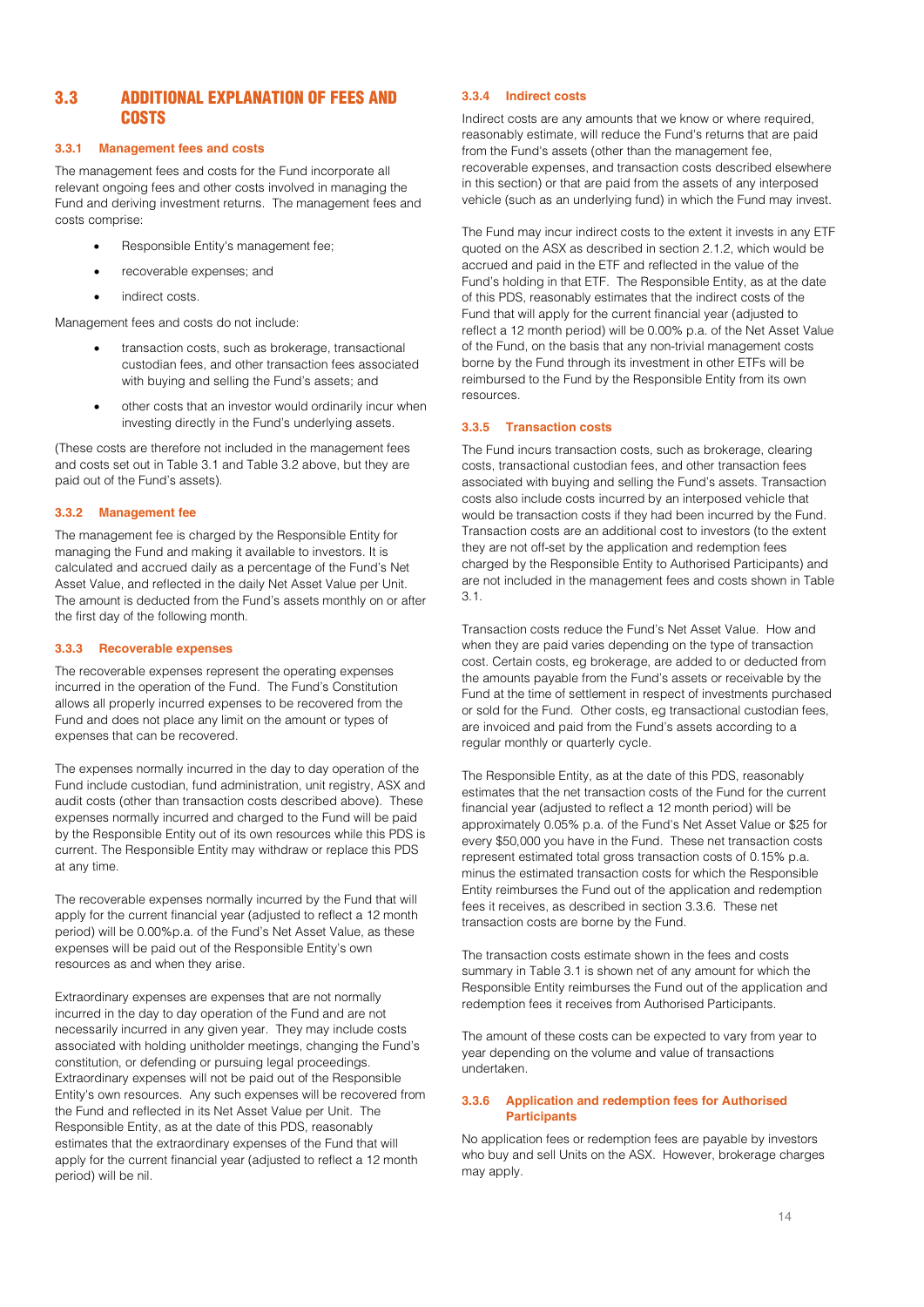Subject to section 3.3.7 below, application fees and redemption fees will only be payable by Authorised Participants on an application for or redemption of Units directly with the Fund.

The applicable application and redemption fees are set out in Table 3.1 above and are paid by Authorised Participants to the Responsible Entity. Out of these fees, the Responsible Entity pays directly, or reimburses the Fund for, the estimated transaction costs associated with the in-kind application or redemption.

The application and redemption fees payable by Authorised Participants seek to ensure that the transaction costs associated with applications and redemptions are borne by the transacting Authorised Participants and not by other investors.

#### **3.3.7 Redemption fees for other Unitholders**

Unitholders who are not Authorised Participants may be charged a redemption fee if they redeem Units pursuant to their right to redeem in the special circumstances described in section 5.6. The redemption fee per Unit will not be greater than the redemption fee per Unit that would be payable by an Authorised Participant for a cash redemption when withdrawing the minimum parcel of Units.

#### **3.3.8 Stockbroker fees**

Investors may incur customary brokerage fees and commissions when buying and selling Units on the ASX, as for any listed or quoted security. Please consult a stockbroker for more information in relation to their fees and charges.

#### **3.3.9 Can fees and costs change and what are the maximums?**

Yes, fees and costs can change subject to maximums in the Fund's Constitution.

The Constitution limits the amount of the Responsible Entity's management fee to a maximum of 3% p.a. of the Fund's Net Asset Value (plus GST).

The Constitution of the Fund provides for the following maximum fees:

- a maximum contribution fee of 5% of the aggregate Issue Price of the Units applied for (plus GST);
- a maximum withdrawal fee of 5% of the aggregate Withdrawal Amount of the relevant Units (plus GST).

The Responsible Entity also has the right under the Constitution to recover from the Fund all expenses properly incurred in the performance of its duties.

As at the date of this PDS, the Responsible Entity does not have any intention to change the fees and costs described in this PDS, although it has the right to do so at any time without investor consent. Any increase in the fees for the Fund will be announced to the ASX via the Market Announcements Platform at least 30 days before it occurs.

As the Fund is newly established, any estimates of fees and costs in this PDS are based on information available as at the date of this PDS. As such, the actual fees and costs may differ and are subject to change from time to time. Information in this PDS that is not materially adverse to investors is subject to change from time to time and may be updated by the Responsible Entity by publishing such information on the BetaShares website at www.betashares.com.au. A paper copy of any updated information will be provided free of charge on request.

#### **3.3.10 Differential fees, rebates and related payments**

The Responsible Entity may, from time to time, agree with wholesale clients to rebate or reduce some of the management or other fees on a case by case basis. The amount of fee reduction is at the Responsible Entity's discretion. The Responsible Entity will achieve these reductions and meet any rebates in relation to management fees by payments from its own resources. For more information, please contact the Responsible Entity at the address specified in the "Directory" section of the PDS.

Any reduction in management fees offered by the Responsible Entity to a wrap platform or master trust operator may be passed on to the clients of the operator or retained by the operator.

Subject to applicable law, the Responsible Entity may also pay one-off or annual product access payments to wrap platform or master trust operators for including the Fund in their offering. As of the date of this PDS, no product access payments have been made. The Responsible Entity would make any such payment from its own resources.

#### **3.3.11 Indirect investors**

Indirect investors investing through a wrap platform or master trust should note that the fees outlined in this section [3](#page-10-0) are in addition to any other fees and costs imposed by the wrap platform or master trust operator.

#### **3.3.12 Taxation**

Information in relation to taxation is set out in section 7 of this PDS.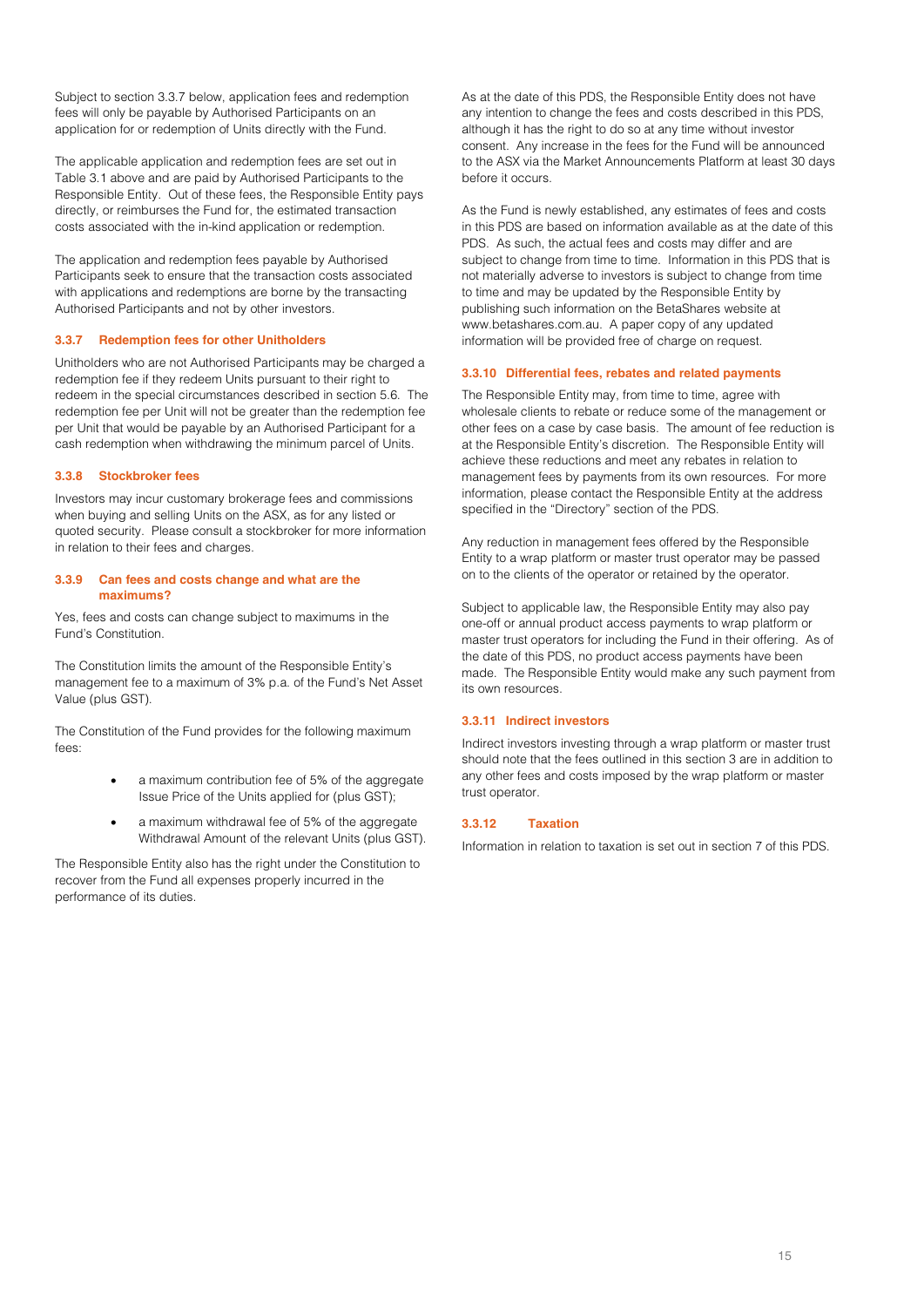## <span id="page-16-0"></span>**RISKS**

Unitholders in the Fund face a number of investment risks. There are risks associated with any investment. Generally, the higher the expected return of an investment, the higher the risk and the greater the variability of returns.

The market price and Net Asset Value per Unit can fluctuate within a wide range. When considering an investment in the Fund, personal tolerance for fluctuating market values should be taken into account.

The most common risks associated with investing in the Fund are described below, but there could be other risks that affect the performance of the Fund. The discussion below is general in nature.

The Responsible Entity does not provide assurances or guarantees on future profitability, returns, distributions or return of capital. An investment in the Fund could lose money over short or long periods.

You should seek your own professional advice on the appropriateness of this investment to your circumstances. You should also consider how an investment in the Fund fits into your overall investment portfolio.

## 4.1 INVESTMENT OBJECTIVE RISK

There is no assurance that the Fund's investment objective will be achieved or that an investment in the Fund will earn any positive return in the short or long-term.

The Responsible Entity will seek to maintain the Fund's investment in all market conditions. This means that investors should not expect the Fund's investments to be repositioned if market conditions for debt securities are, or if the performance of the investments becomes, unfavourable.

## 4.2 MARKET RISK

The investment returns will be influenced by the performance of the fixed income market as a whole. Changes in prices of the securities held by the Fund may result in a loss in value of the Fund's Units. Market factors that drive changes in the prices of the securities in the Index, including changes in interest rates, global events (such as natural disasters, wars and other conflicts, and outbreaks of infectious diseases), general economic conditions, investor sentiment, industry-specific factors and the financial performance of specific issuers, can be expected to influence the value of the Units. Markets are volatile and fluctuate from day-today. This volatility may cause the value of an investment in the Units to decrease.

## 4.3 SECURITY SPECIFIC RISK

Factors specific to a particular security issuer may cause the return of the security to differ from that of the broader market for debt securities. Such factors may include the issuer's business prospects, market estimations of potential future profitability and creditworthiness, balance sheet leverage, capital management policies, management changes and market sentiment.

The Fund will be sensitive to security specific risk for those securities which form a material component of the Index.

## 4.4 INTEREST RATE RISK

The value of the fixed income securities held by the Fund will fluctuate as a result of changes in interest rates, particularly changes in longer term yields. Typically fixed income security values fall when interest rates rise, whilst conversely fixed income security values rise when interest rates fall. The degree of change in value depends on the term of the security. Generally longer term securities are more impacted by interest rate risk than shorter term securities.

## 4.5 CREDIT RISK

The Fund is exposed to the creditworthiness of the issuers of the debt securities held by the Fund (as well as issuers of bank deposit accounts held by the Fund). Creditworthiness refers to the ability of an issuer to meet its obligations to make regular coupon payments and to repay the principal sum at maturity.

The value of the Fund will be affected by the perceived or actual creditworthiness of the Fund's securities. A perceived or actual deterioration of the credit quality of one or more securities in the Fund (which may be associated with a credit rating downgrade, or a perceived risk of a downgrade) will adversely impact the value of such securities and, as a result, the value of the Fund.

There is a risk that an issuer of securities held by the Fund may default on its obligations in respect of those securities. This would cause the Fund to suffer losses.

The company-issued debt securities held by the Fund generally rank, in respect of the order of payment on a default of the issuer, behind secured debt (if any) and any other mandatorily preferred obligations (typically tax and employee payments and certain other obligations). Upon a winding up of an issuer, there may therefore be insufficient assets to pay all amounts owing in respect of the securities.

Although the index methodology requires the debt securities to have investment-grade credit ratings, the rating provided merely reflects the opinion of a particular rating agency, and does not provide any assurance regarding the bond issuer's ability to meet its payment obligations in relation to a bond. Credit ratings are not intended to be an investment recommendation or used as a basis for assessing investment merit. They are limited in scope and may be changed or withdrawn at any time.

## 4.6 COUNTRY RISK

Country risk is the risk that the assets of the Fund may fluctuate in value due to political and/or financial events, changes in laws or regulation or differences in accounting practices occurring in the country where the respective bonds are issued.

## 4.7 SECURITIES TRADING RISK

There is a risk that trading in one or more of the securities held in the Index may cease due to action taken by the issuer of a security or by a regulatory authority, or for other reasons. Depending on the impact on the Fund, this may cause the Responsible Entity to suspend the application and redemption process for Units and the trading of Units on the ASX.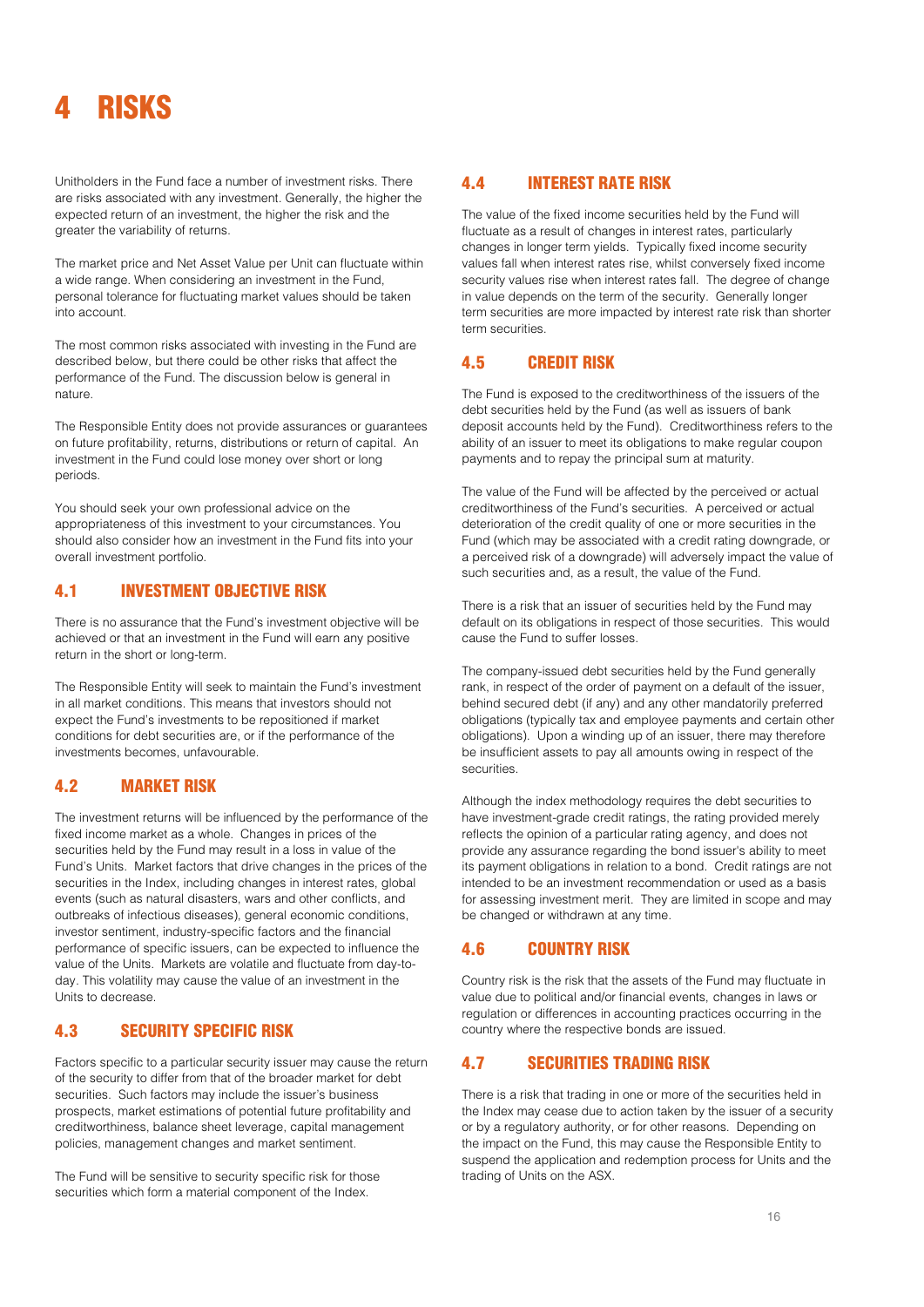## 4.8 DERIVATIVES RISK

Exchange traded derivatives may only be used in limited circumstances and will not be used to leverage the Fund. The primary risks associated with the use of such derivatives are:

- the values of the derivative failing to move in line with the underlying asset;
- the potential lack of liquidity of the derivative;
- the possibility that the derivative position is difficult or costly to manage or reverse;
- the Fund may not be able to meet payment obligations as they arise, including any requirements to make margin payments;
- the counterparties involved in trading derivatives (the relevant central clearing house or clearing broker) may not meet their contractual obligations;
- the collateral obligations in respect of margin requirements on derivative contracts can cause liquidity issues if insufficient collateral is available; and
- the electronic platforms on which such derivatives are traded are subject to risks related to system access, varying response times, security and system failure.

Any of the above factors could cause the Fund to incur losses, suffer increased costs, fail to realise gains or fail to achieve a high correlation with the performance of the Index.

The Responsible Entity will aim to ensure that there is sufficient cash and other liquid assets available in the Fund at all times to meet any payment obligations under derivatives.

## 4.9 GENERAL REGULATORY RISK

This is the risk that a government or regulator may introduce regulatory and/or tax changes, or a court makes a decision regarding the interpretation of the law, which affects the value of the Units or the tax treatment of the Fund and its Unitholders.

The Fund may be affected by changes to legislation or government policy in Australia or in overseas countries. These changes are monitored by the Responsible Entity and action is taken, where appropriate, to facilitate the achievement of the investment objective of the Fund. The Responsible Entity may not always be able to take such action.

## 4.10 TAX RISK

Taxation law is complex and subject to changes by the Australian authorities, possibly with retrospective effect.

As the circumstances of each investor are different, the Responsible Entity strongly recommends that investors obtain professional independent tax advice relating to the tax implications of investing in and dealing in Units.

Unitholders redeeming their Units should note the risk of potentially adverse tax implications where the Units are not held as trading stock or as revenue assets and should seek their own advice in this regard. The tax implications of redemption may be different to selling Units on the ASX. These and other taxation matters are dealt with in section 7 of this PDS.

For more information on taxation matters, see section 7 of this PDS.

## 4.11 MANAGER RISK

This is the risk that the Responsible Entity's investment strategy is not successful, or not successfully implemented, resulting in the Fund failing to meet its objectives. No assurance can be given that the trading systems and strategies utilised by the Responsible Entity will prove successful under all or any market conditions.

## 4.12 FUND RISK

There is a risk that the Fund could terminate, that the Fund's investment objective or investment strategy or fees and expenses could change, or that the Responsible Entity may not be able to continue to act, for example if it loses its Australian financial services licence (in which case it could be replaced as responsible entity of the Fund or the Fund could be wound up). Any replacement responsible entity might achieve different results for investors, positive or negative, than would otherwise be the case.

There is also a risk that investing in the Fund may give a different result than investing directly in the constituents or assets that make up the Fund's underlying Index.

## 4.13 OPERATIONAL RISK

The Fund's day to day operations may be adversely affected by circumstances beyond the reasonable control of the Responsible Entity, such as failure of technology or infrastructure, or natural disasters. A breakdown in administrative procedures and risk control measures implemented by the Responsible Entity or its service providers may also adversely affect the operation and performance of the Fund.

## 4.14 EFFECT OF APPLICATIONS AND REDEMPTIONS ON DISTRIBUTIONS

The distribution per Unit amount for a distribution period may be affected by application and redemption activity during the period and therefore there is no assurance that the yield on the Fund's Units will be same as the yield on the securities in the Fund's underlying Index. The issue of Units during a distribution period will tend to reduce the amount of the distribution per Unit for that period (which will be associated with a smaller decline in the NAV per Unit at the time of the distribution). Conversely, the redemption of Units during a distribution period will tend to increase the amount of the distribution per Unit for that period (which will be associated with a larger decline in the NAV per Unit at the time of the distribution).

## 4.15 FUND TRADING RISK

In certain circumstances, the ASX may suspend trading of the Units of the Fund and in that event Unitholders would not be able to buy or sell Units of the Fund on the ASX. In these circumstances, the Responsible Entity may suspend the application and redemption process.

There may be other occasions where the Responsible Entity may suspend the application and redemption process, such as around the end of a distribution period or where other factors prevent the accurate calculation of Unit prices, such as the suspension or restriction of trading in securities held by the Fund. This may cause the Fund's Units to be suspended from trading on the ASX.

The ASX also imposes certain requirements for Units to continue to be quoted. The Responsible Entity will endeavour to meet these requirements at all times to ensure the Units remain quoted, although there can be no assurance that Units will remain quoted on the ASX. Under these circumstances, the Responsible Entity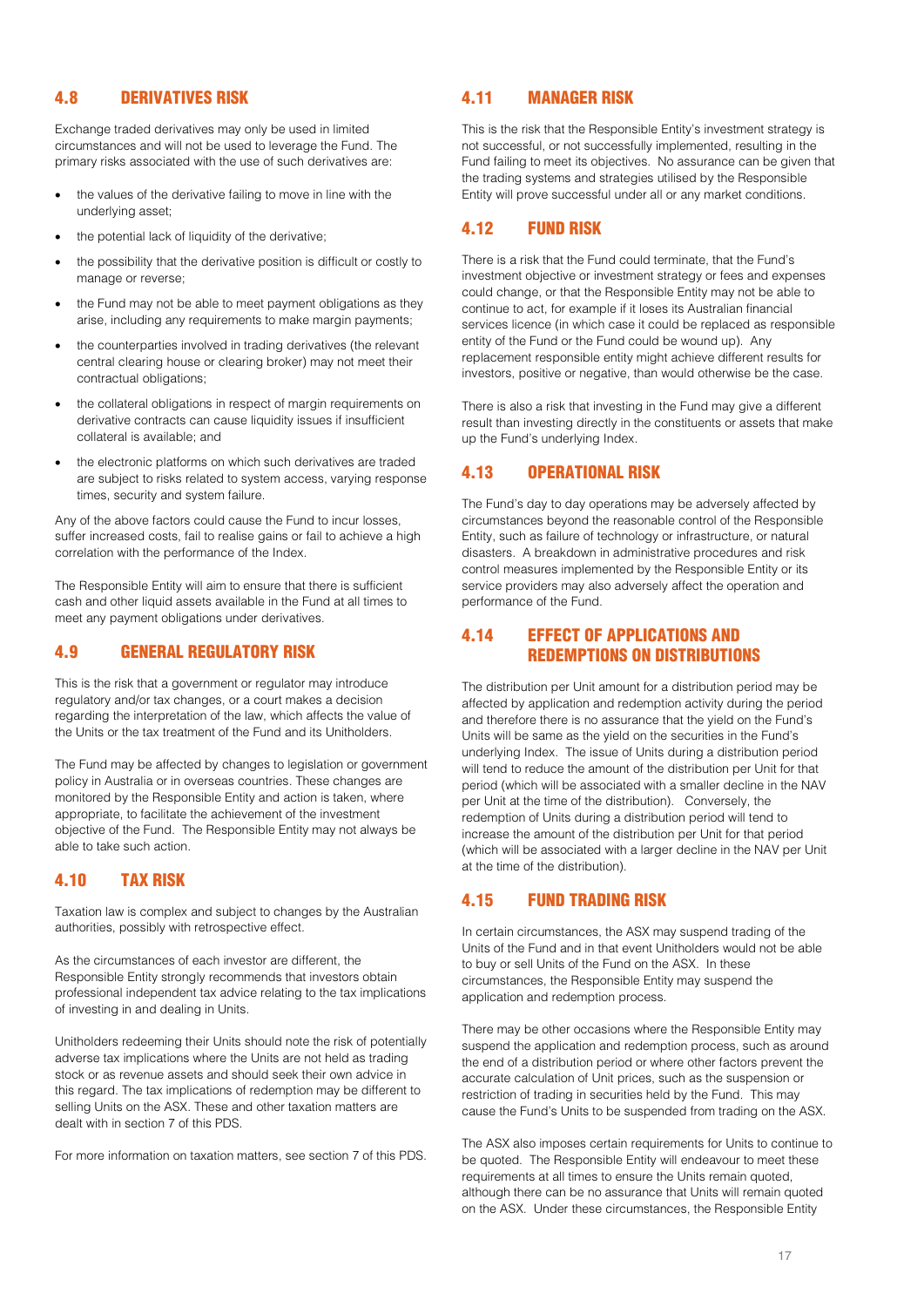may take measures such as suspending the application and redemption process or potentially terminating the Fund.

## 4.16 LIQUIDITY RISK

Although the Units will be quoted under the AQUA Rules there can be no assurances that there will be a liquid market for Units. The Responsible Entity has in place market making arrangements to assist in maintaining liquidity for the Fund on the ASX. The Responsible Entity cannot guarantee that a market maker will fulfil its obligations or that a market maker will continue to be appointed. The market making arrangements agreed by the Responsible Entity with a market maker also specify certain permitted circumstances where the market making obligations may be suspended (such as operational disruptions, market disruptions or unusual conditions (including those which make the market maker's ability to perform the market making function impossible, impracticable or unduly onerous such as an unusually volatile or "fast market"), other events set out in the ASX Operating Rules, the suspension or rejection of applications for Units or redemption requests, or the market maker not having ASIC relief to allow short selling of Units). If a market maker defaults on its obligations, the Responsible Entity may seek to replace the market maker, although the arrangements with the market maker may limit or exclude any liability on the part of the market maker.

In addition, there is the risk that one or more assets held by the Fund may suffer from restricted or limited liquidity, which may be associated with wider than usual bid-offer spreads for such assets, preventing the Fund from closing out certain positions or rebalancing in a timely manner and at a fair price. This may be due to factors specific to that investment or to prevailing market conditions. The bid-offer spread for Units can be expected to increase if there is decreased liquidity for the underlying assets and/or their bid-offer spreads widen due to market conditions.

The Fund's monthly average bid-offer spread will be reported in the ASX Investment Products Monthly Update, which can be viewed on the ASX's website at www.asx.com.au.

## 4.17 TRADING PRICE OF UNITS MAY DIFFER FROM NET ASSET VALUE PER UNIT

As with any exchange traded fund, it is possible that the trading price of Units on the ASX may differ from the Net Asset Value per Unit. The trading price is dependent on a number of factors including the demand for and supply of Units, investor confidence, the availability of market maker services during the course of the trading day, the bid-offer spread charged by a market maker and how closely the value of the assets of the Fund tracks the performance of the Index. The trading price may be affected if there is a suspension of the application and redemption process. The application and redemption facility is designed to reduce the likelihood of Units trading at a significant discount or premium to the Net Asset Value per Unit. If the application or redemption facility for the Fund is closed on a particular day, the trading price might diverge further from the Net Asset Value per Unit.

If the trading of securities or assets which form part of the Index is suspended or restricted, the Net Asset Value of the Fund may also be affected.

Periods of increased market volatility or disruptions to the market making function may result in wider bid-offer spreads for Units and trading prices that differ significantly from the Fund's Net Asset Value per Unit. This risk may be higher in the period shortly after the ASX opens for trading and near the close of trading. If an investor purchases Units at a time when the market price is at a premium to the Net Asset Value per Unit or sells at a time when the market price is at a discount to the Net Asset Value per Unit, then the investor may sustain losses. Investors should consider placing "limit orders" to reduce the risk of trading at unfavourable prices.

## 4.18 VALUATION RISK

There is a risk that the value of the Fund's underlying investments used to calculate the Fund's Net Asset Value, as obtained from independent valuation sources, may not accurately reflect the realisable value of those investments.

## 4.19 INFLATION RISK

The returns on an investment in the Fund may not keep pace with inflation, which would reduce the real return earned by investors.

## 4.20 SETTLEMENT RISK

The application and redemption processes associated with the issue or redemption of Units are subject to the normal settlement procedures through CHESS and relevant central securities depositories. The Fund is exposed to some risk if an Authorised Participant or other market participant fails to comply with its settlement obligations. For example, the issue of Units occurs independently of the transfer of the application securities via relevant central securities depositories and therefore it is possible that Units may be issued before the Authorised Participant has complied with its obligation to deliver payment for the Units. These risks are mitigated by the fact that Authorised Participants and other market participants are subject to usual CHESS and central securities depository trading practices including sanctions for failure to comply with obligations. The Fund may also suffer loss if an Authorised Participant fails to deliver the application consideration for Units, or redeliver Units in relation to a redemption, by the settlement time and the Fund has entered into transactions in reliance on delivery occurring.

## 4.21 RECONSTITUTION RISK

There is a risk that the disposal of securities upon reconstitution of the Index may result in crystallisation of a capital loss. This risk is of particular significance in situations where an issuer's credit rating has been downgraded to below investment grade and where the credit spread on the security has materially widened.

## 4.22 INDEX RISK

The Fund aims to provide Unitholders with a return that tracks the return of the Index before fees and expenses. The Fund will therefore employ a "passive" management approach, which means that the Responsible Entity will not seek to reposition investments in an attempt to avoid or limit any underperformance of a security held in the portfolio.

The securities included in the Index are selected from the eligible universe of possible securities. There is no assurance that the Index will outperform any other comparable index or direct investment in a particular security held by the Index.

Occasionally, the published Index return may differ from what would be expected under the accepted index calculation methodology. The Index provider may or may not re-publish, restate, or advise market participants of an adjusted or corrected figure. In these circumstances, the Responsible Entity may recalculate returns, based on the figure generally accepted to be the correct figure.

As described in section 6.2.7, the sponsor of the Index may change the Index methodology or stop publishing the Index, or the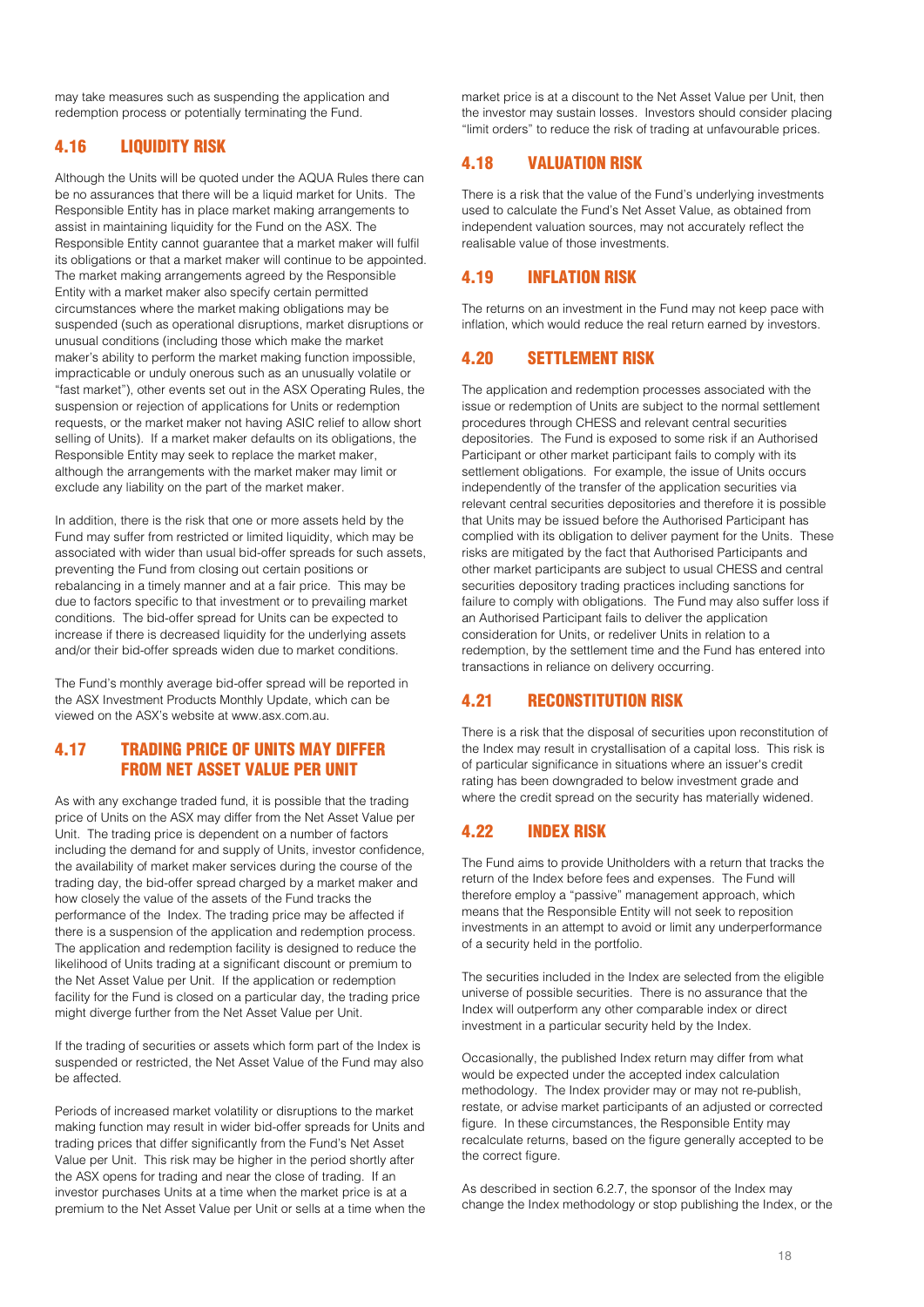Responsible Entity's licence to use the Index may terminate, in which case the Responsible Entity may change the index for the Fund. The Net Asset Value of the Fund may be adversely affected by such adjustments.

## 4.23 RISK OF INDEX TRACKING ERROR

The Fund should not be expected to track the performance of the Index exactly, automatically and continuously. The Fund's returns may not match the returns of the Index for various reasons. For example, the Fund will incur fees, operating expenses and transaction costs in buying and selling securities, which are not applicable to the Index. In addition, performance may differ due to differences between the Fund's portfolio and the Index resulting from regulatory or other investment restrictions, liquidity or other constraints, differences between the timing of investment transactions and the valuation time for determining the Fund's Net Asset Value, the Fund's need to hold an amount of cash from time to time, or other factors.

## 4.24 COUNTERPARTY RISK

Counterparties used in connection with the Fund's investment activities may default on their obligations, for instance by failing to make a payment when due. This may be due to insolvency or other events of default. Such counterparties may include service providers and trading and derivatives counterparties, as well as the Fund's custodian. Default on the part of a counterparty could result in financial loss to the Fund.

## 4.25 CYBER-SECURITY RISK

With the increased use of technology to conduct business, the Responsible Entity, the Fund and their service providers can be susceptible to information security and related risks including cyber-security attacks or incidents.

Cyber incidents can result from deliberate attacks or unintentional events, and include gaining unauthorised access to digital systems, networks or devices for purposes of misappropriating assets or sensitive information, corrupting data, or causing operational disruption. Cyber-attacks may also be carried out in a manner that does not require gaining unauthorised access, such as causing denial-of-service attacks on websites (i.e. efforts to make network services unavailable to intended users).

Cyber-security breaches may cause disruptions to the Fund's operations, potentially resulting in financial loss.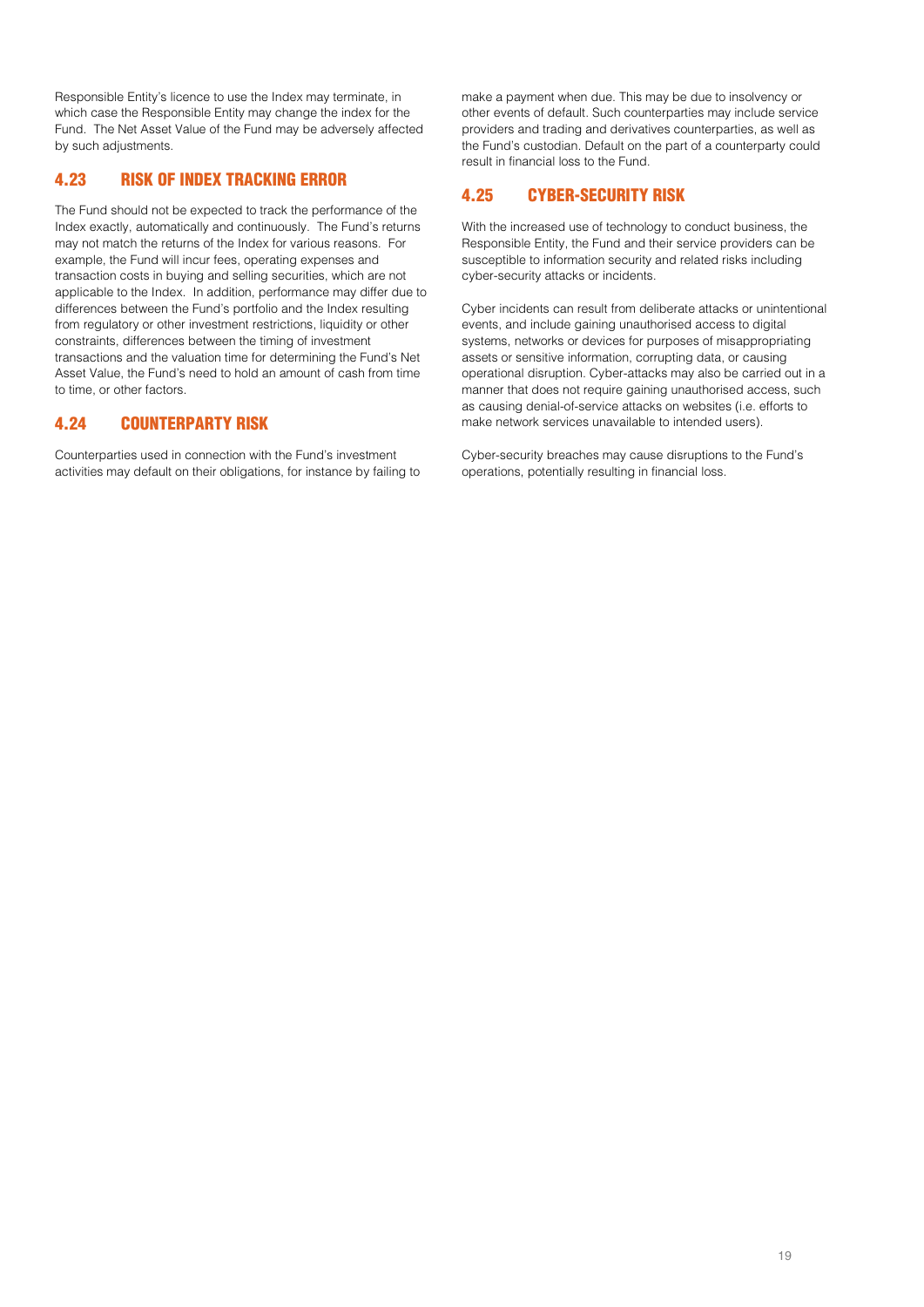# <span id="page-20-0"></span>5 HOW TO BUY AND SELL UNITS

Only Authorised Participants may apply for Units directly through this PDS.

#### Other investors cannot apply for Units through this PDS. Such investors may buy and sell Units by trading on the ASX through a stockbroker or via a financial adviser.

Prior to being issued Units, an Authorised Participant must execute an Authorised Participant Agreement that deals with, amongst other things, the rights and obligations of the Authorised Participant in relation to applying for Units. See section 6.3 for further information about the Authorised Participant Agreement.

Unitholders who are not Authorised Participants may only redeem Units in the special circumstances described in section 5.6. However, all Unitholders may normally sell their Units by trading on the ASX.

To effect an application or redemption, Authorised Participants must complete the Application Form or Redemption Form attached to this PDS (or available on the BetaShares website at [www.betashares.com.au\)](http://www.betashares.com.au/).

Applications for, and redemptions of, Units will be settled through the CHESS system.

## 5.1 MINIMUM APPLICATIONS AND **REDEMPTIONS**

The minimum application and redemption amount is one Creation Unit, unless otherwise agreed with the Responsible Entity. The number of Units that constitute a Creation Unit for the Fund is determined by the Responsible Entity and notified to Authorised Participants.

Applications and redemptions must be for whole multiples of Creation Units, unless otherwise agreed with the Responsible Entity.

## 5.2 IN-KIND APPLICATIONS AND REDEMPTIONS

An Authorised Participant must normally apply for, or redeem, Units in-kind, unless the Responsible Entity agrees to a cash application or redemption.

"In-kind" means that, rather than delivering cash in respect of an application and receiving cash proceeds in respect of a redemption, the Authorised Participant will deliver or receive securities plus or minus a balancing cash component acceptable to the Responsible Entity.

An in-kind application or redemption will consist of two components:

- application/redemption securities component; and
- cash component (described below).

An application or redemption fee (as applicable) is payable as described in section 3.

The application/redemption securities component generally corresponds to the composition of the Index (or a sample of securities from the Index that reflects the Fund's portfolio) and is prepared in respect of a Creation Unit by the Responsible Entity prior to the opening of trading for every ASX Business Day for the Fund. Details of the daily application/redemption securities will be available by contacting the Responsible Entity on 1300 487 577 (within Australia) or +61 2 9290 6888 (outside Australia).

The Responsible Entity reserves the right to permit or require delivery of a previously agreed basket of securities as the application/redemption securities component that varies from the composition of the relevant Index. From time to time, there may also be some differences between the application securities that are to be delivered by an Authorised Participant and the redemption securities delivered by the Responsible Entity upon redemption.

The application securities and the redemption securities will be the applicable securities determined by the Responsible Entity for the day on which the Issue Price or Withdrawal Amount for the application or redemption is determined (see "Applications and Redemptions" below). In certain circumstances the Responsible Entity may allow an application for or redemption of a number of Units that is not a whole multiple of the Creation Unit. In those circumstances, the Responsible Entity will agree the specific basket of application securities or redemption securities (as applicable) with the Authorised Participant.

The cash component reflects:

- the difference between the value of the application securities or redemption securities delivered by, or to, the Authorised Participant and the aggregate of the Net Asset Value per Unit for the number of Units being applied for or redeemed, as at the applicable valuation time. This is a balancing amount that aims to ensure there is no impact (e.g. no dilution in value) for existing Unitholders arising out of an application or redemption; and
- an amount payable by the Authorised Participant or the Responsible Entity (as applicable) as part of the consideration in respect of an application or redemption request, being the income or interest attributable to the application/redemption securities for the period between the applicable valuation time and the time the issue or redemption of Units settles.

## 5.3 CASH APPLICATIONS AND REDEMPTIONS

If agreed to by the Responsible Entity, a cash application involves payment to the Responsible Entity or custodian by an Authorised Participant of cash (plus an application fee) in return for the issue of Units by the Responsible Entity to the Authorised Participant.

If agreed to by the Responsible Entity, a cash redemption involves delivery of Units by an Authorised Participant to the Responsible Entity or custodian in return for the payment of cash proceeds (minus a redemption fee) by the Responsible Entity to the Authorised Participant.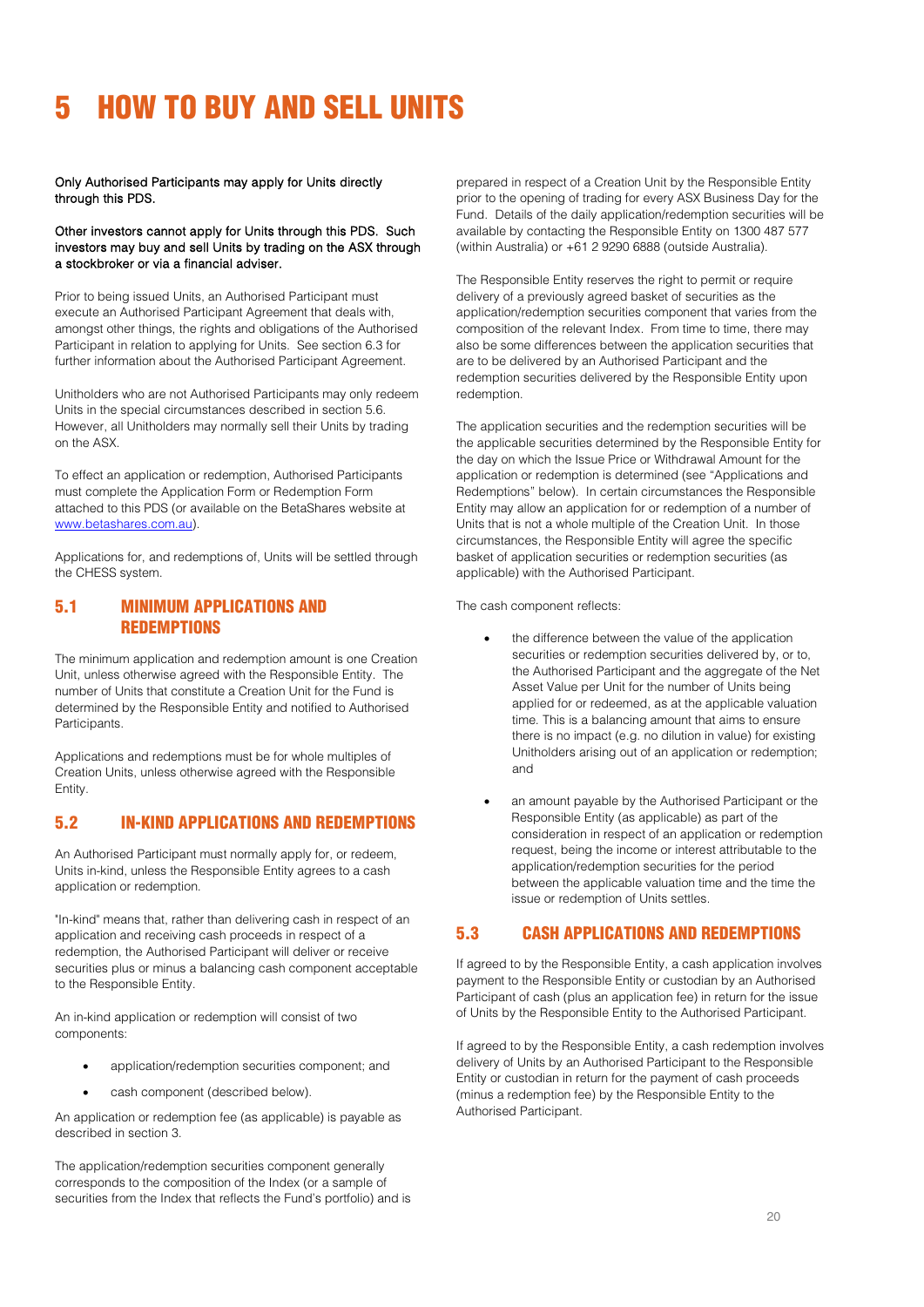## 5.4 PROCESSING OF APPLICATIONS AND **REDEMPTIONS**

Application/Redemption forms received from Authorised Participants before the Dealing Deadline on an ASX Business Day are processed at the Issue Price/Withdrawal Amount (being the Net Asset Value per Unit) for the Fund applicable to that day.

Application/Redemption forms received from Authorised Participants on or after the Dealing Deadline on an ASX Business Day, or on a non-ASX Business Day, will be treated as being received on the next ASX Business Day.

## 5.5 APPLICATIONS AND REDEMPTIONS

For applications, Authorised Participants must deliver to the Responsible Entity or custodian the "in-kind" application securities plus any required cash component (plus the application fee). In return, Authorised Participants will receive Units.

If the Responsible Entity agrees to a cash application, the Authorised Participant must deliver a cash amount equal to the Issue Price for the relevant Units (plus the application fee) plus a cash component representing interest accrued in respect of the bond investments of the Fund attributable to the application for the period between the applicable valuation time and the time the issue of Units settles. In return, they will receive the relevant Units.

An in-kind application received by the Dealing Deadline (on day T) will generally enable the Authorised Participant to receive the new Units in its CHESS account in accordance with the standard CHESS settlement period (two ASX Business Days later (T+2) as at the date of this PDS), provided the Authorised Participant has delivered the application consideration as follows - the application securities via relevant central securities depositories on T+2 and the cash component and application fee via CHESS by the standard CHESS settlement cut-off time (11:30am as at the date of this PDS) on T+2, or as otherwise agreed with the Authorised Participant.

Units will generally be issued on the ASX Business Day after the trade date and quoted with effect from the settlement of the issue of the relevant Units through CHESS.

For redemptions, Authorised Participants must deliver the Units of the Fund to the Responsible Entity or custodian plus the redemption fee. In return, Authorised Participants will receive the "in-kind" redemption securities plus any required cash component.

If the Responsible Entity agrees to a cash redemption, the Authorised Participant will receive cash equal to the Withdrawal Amount for the relevant Units (less the redemption fee) plus a cash component representing interest accrued in respect of the bond investments of the Fund attributable to the redemption for the period between the applicable valuation time and the time the redemption of Units settles.

An in-kind redemption request received by the Dealing Deadline (on day T) will generally enable the Authorised Participant to receive the redemption payment as follows - the redemption securities via relevant central securities depositories on T+2 and the cash component less the redemption fee via CHESS, provided the Authorised Participant has transferred the redemption Units via CHESS by the standard CHESS settlement cut-off time (11:30am as at the date of this PDS) on T+2, or as otherwise agreed with the Authorised Participant.

These transactions via CHESS and relevant central securities depositories respectively will occur on a delivery versus payment basis, unless otherwise agreed with an Authorised Participant.

Details of the securities and/or amounts payable pursuant to applications, or receivable upon redemptions, will be notified to the Authorised Participant on the ASX Business Day following the effective date of the application or redemption.

By signing an Authorised Participant Agreement, an Authorised Participant agrees to be bound by certain execution and settlement procedures in relation to applications for and redemptions of Units, which are set out in the Authorised Participant Agreement. Settlement failure procedures apply if an Authorised Participant does not comply with its obligations under the procedures. The procedures allow the Responsible Entity to cancel an application or redemption in certain circumstances and to take certain other action. The Responsible Entity may also reject any application in whole or in part at any time, without giving reasons.

## 5.6 UNITHOLDER REDEMPTIONS IN SPECIAL **CIRCUMSTANCES**

All Unitholders may normally sell their Units by trading on the ASX. Unitholders who are not Authorised Participants will not normally have a right to redeem their Units directly with the Fund. However, all Unitholders will have a right to a cash redemption and to receive payment within a reasonable time if Units are suspended from quotation on the ASX for more than five consecutive trading days, unless:

- the Fund is being wound up;
- the Fund is not "liquid" as defined in the *Corporations Act*; or
- the Responsible Entity has suspended redemptions in accordance with the Constitution.

Unitholders may redeem in these circumstances by completing the Redemption Form attached to this PDS. They will receive cash in Australian dollars equal to the aggregate Withdrawal Amount for the relevant Units (less any redemption fee).

No minimum redemption amount will apply.

## 5.7 SUSPENSIONS OF APPLICATIONS AND **REDEMPTIONS**

There may be occasions where the Responsible Entity may suspend the issue of Units or delay or reject redemption requests. This may occur, for example, around the end of a distribution period when the Responsible Entity is calculating and paying the distributable income for the relevant period or where there are factors, as determined by the Responsible Entity, which prevent the accurate calculation of Unit prices. The Responsible Entity will advise Unitholders of any suspension of applications or delay or rejection of redemptions.

Where the Responsible Entity cannot accurately determine the Net Asset Value per Unit, the Responsible Entity may suspend applications for Units and/or delay or reject redemptions of Units.

The Responsible Entity may also scale down redemptions in certain circumstances.

See section 6.2.8 and 6.2.9 for further information.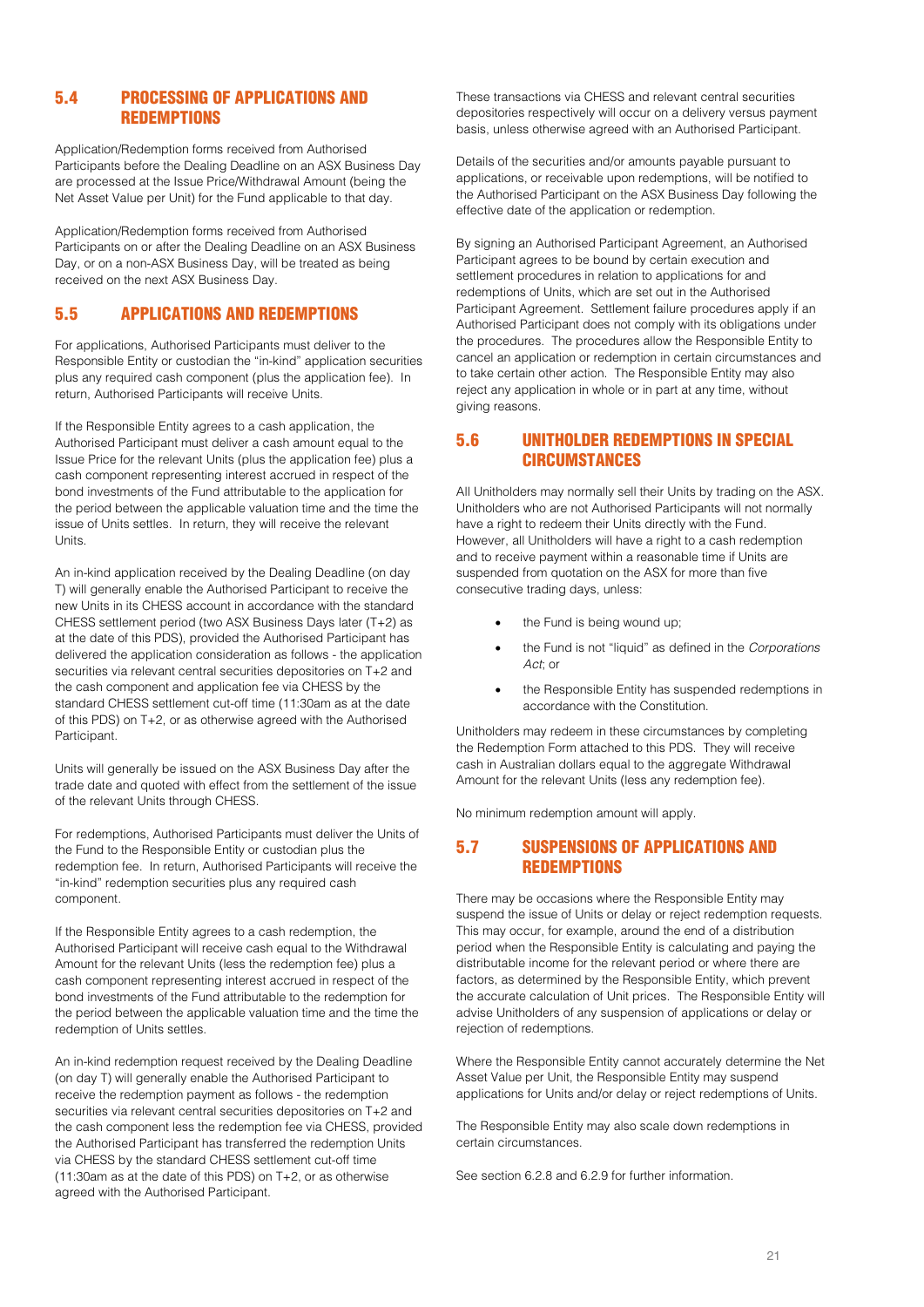## 5.8 VALUATIONS AND PRICING

The amount per Unit payable by an Authorised Participant upon an application for Units is known as the Issue Price, and is equal to the Net Asset Value per Unit.

The amount per Unit to which an Authorised Participant (or other Unitholder as described in section 5.6) is entitled on the redemption of Units is known as the Withdrawal Amount, and is equal to the Net Asset Value per Unit.

The Issue Price and the Withdrawal Amount are calculated in the same manner and will have the same value at any time. This value is determined by dividing the Net Asset Value of the Fund by the number of Units on issue in the Fund at the time the Issue Price and/or Withdrawal Amount are determined (the valuation time).

The Withdrawal Amount paid to a Unitholder on the redemption of Units may include a distribution of the distributable income of the Fund. Please refer to section 7.1.6 for information regarding how this entitlement is determined.

The Net Asset Value of the Fund is calculated by deducting from the aggregate value of the assets of the Fund all liabilities such as accrued fees and other costs, and provisions relating to the Fund. Fees and other costs, including the Responsible Entity's fees, are normally accrued daily. The Fund's assets reflect their market value. The valuation methods applied by the Responsible Entity to value the Fund's assets and liabilities must be consistent with the range of ordinary commercial practice for valuing them.

Details of the daily Net Asset Value per Unit (and hence the Issue Price and Withdrawal Amount) will be made available on the BetaShares website a[t www.betashares.com.au.](http://www.betashares.com.au/)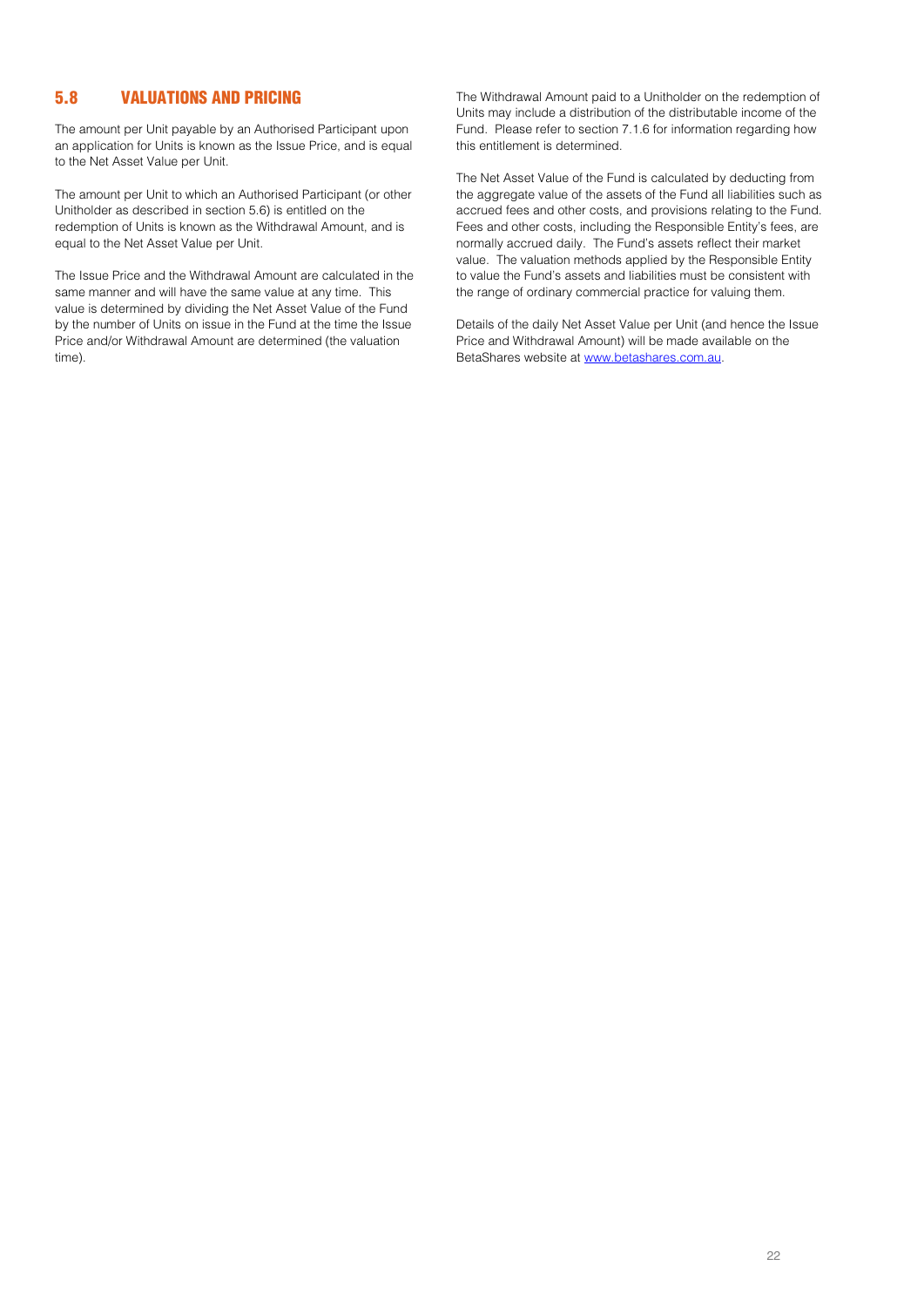# <span id="page-23-0"></span>6 ADDITIONAL INFORMATION

## 6.1 THE ROLE OF CERTAIN ENTITIES IN REGARD TO THE FUND

There are a number of parties, in addition to the Responsible Entity, involved in the ongoing operation and administration of the Fund or who otherwise provide services in connection with the Fund:

#### 6.1.1 Custodian and Administrator

The custodian provides custodial services to the Responsible Entity, including holding the assets of the Fund. The custodian may, from time to time, appoint sub-custodians. The custodian has a limited role and has no obligation to monitor whether the Responsible Entity is complying with its obligations as responsible entity of the Fund.

The administrator provides administration services to the Responsible Entity. These services include fund accounting, maintenance of books and records, calculating distribution amounts, valuing the Fund's assets and liabilities, calculating the Issue Price and Withdrawal Amount, and taxation and other services. The Responsible Entity may change the custodian and administrator without prior notice to Unitholders.

As of the date of this PDS, the custodian and administrator is:

Citigroup Pty Limited Level 23 2 Park Street Sydney NSW 2000

#### 6.1.2 Registrar

As for any quoted security, the role of the Registrar is to keep a record of the Unitholders in the Fund. This includes details such as the quantity of Units held, tax file numbers (if provided) and details of distribution reinvestment plan participation. The Responsible Entity may change the Registrar without prior notice to Unitholders.

As of the date of this PDS, the registrar is:

Link Market Services Level 12 680 George Street Sydney NSW 2000

#### 6.1.3 Market maker

The role of a market maker is to provide liquidity in the market for Units and to satisfy supply and demand for Units. They do this by:

- Subject to certain conditions, providing liquidity to the market through acting as the buyer and seller of Units during a significant part of the trading day; and
- Creating and redeeming Units in the primary market pursuant to this PDS, which helps to ensure the number of Units on issue matches supply and demand.

The Responsible Entity seeks to appoint market making firms:

• that have experience in making markets in exchangetraded securities both in Australia and internationally;

- that have the necessary skill and expertise to perform market making functions; and
- that are ASX participants (or trade through an ASX participant).

To qualify for admission as an ASX participant, a firm must meet admission requirements set out in the ASX Operating Rules, which require the firm to hold an Australian financial services licence that authorises it to carry on its business as a market participant and to satisfy the ASX of various matters including organisational competence and business integrity.

Information about the market maker(s) selected by the Responsible Entity from time to time can be obtained by contacting the Responsible Entity.

The arrangements with the market maker specify certain permitted circumstances where the market making obligations may be suspended (such as operational disruptions, market disruptions or unusual conditions (including those which make the market maker's ability to perform the market making function impossible, impracticable or unduly onerous such as an unusually volatile or "fast market"), other events set out in the ASX Operating Rules, the suspension or rejection of applications for Units or redemption requests, or the market maker not having ASIC relief to allow short selling of Units). If a market maker defaults on its obligations, the Responsible Entity may seek to replace the market maker, although the arrangements with the market maker may limit or exclude any liability on the part of the market maker. The arrangements with the market maker may also provide that the market maker has no liability or responsibility to Unitholders for any act or omission made in connection with the market making arrangements.

Unitholders should be aware that a market maker will retain for its own account any trading profit and bear any loss which may be generated by its market making activities. Subject to the AQUA Rules and the agreement with the market maker, the Responsible Entity may appoint or terminate a market maker in respect of the Fund. The Responsible Entity may determine to no longer appoint a market maker in respect of the Fund in circumstances where it is no longer required to do so under the AQUA Rules.

#### 6.1.4 Auditor

The Responsible Entity has appointed KPMG as the auditor of the financial statements of the Fund and of the Responsible Entity's compliance plan for the Fund.

#### 6.1.5 Monitoring of service providers

The Responsible Entity has procedures in place to monitor the performance of those service providers to whom functions have been outsourced. Monitoring methods include, where appropriate, daily observation of service provider performance, review of regular compliance and audit reports, regular meetings with service providers and performance assessments.

## 6.2 OTHER INFORMATION YOU NEED TO KNOW

#### 6.2.1 BetaShares as the responsible entity

BetaShares, as the responsible entity, is responsible for the management and administration of the Fund. The Responsible Entity holds an Australian Financial Services Licence (AFSL 341181) that authorises it to act as the responsible entity of the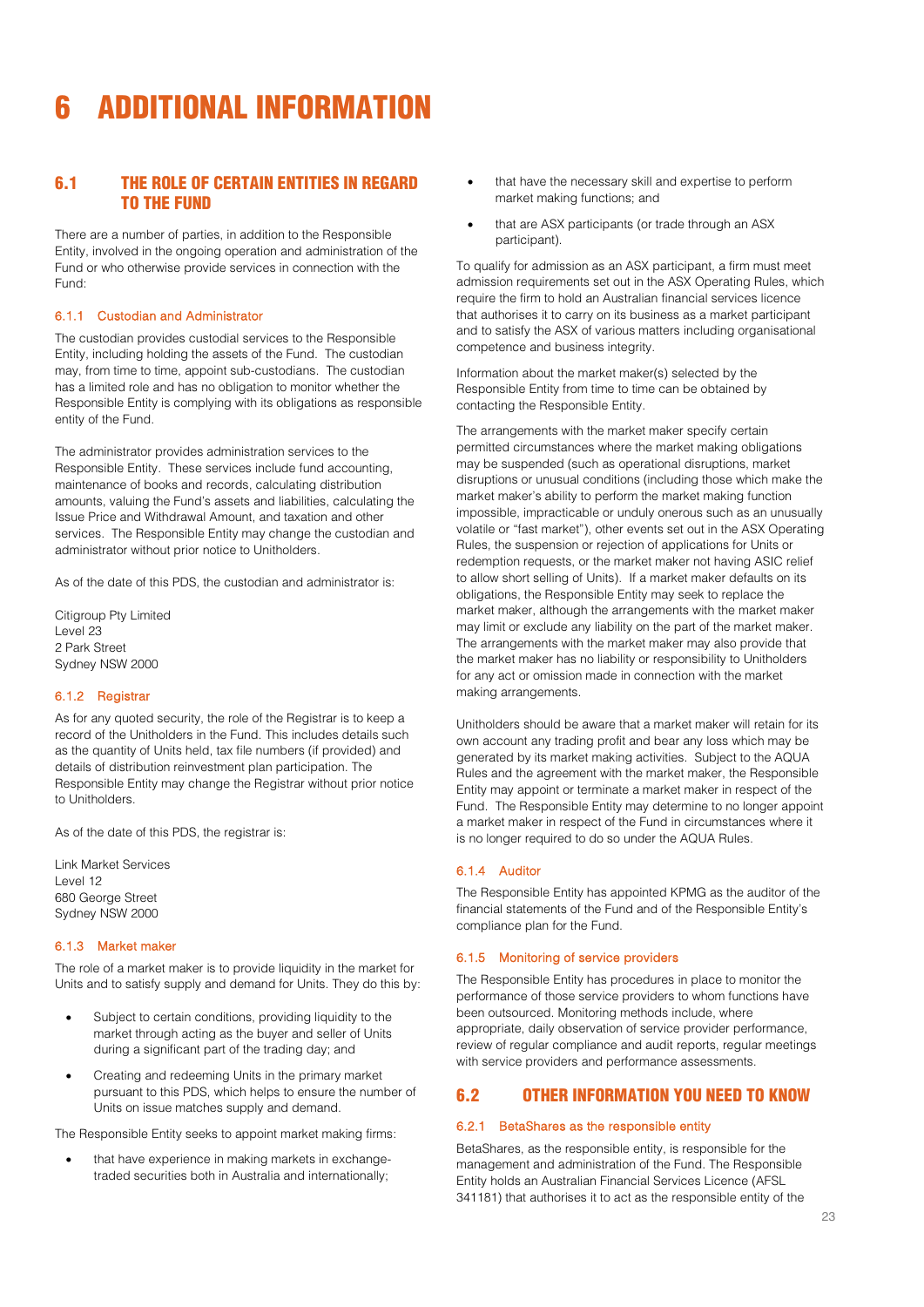Fund. The powers and duties of the Responsible Entity are set out in the Constitution of the Fund, the *Corporations Act* and general trust law.

The Responsible Entity has the power to appoint an agent, or otherwise engage a person, to do anything that it is authorised to do in connection with the Fund and, for the purpose of determining whether the Responsible Entity has properly performed its duties as responsible entity, the Responsible Entity is taken to have done (or failed to do) anything that the agent or person has done (or failed to do) because of the appointment or engagement, even if they were acting fraudulently or outside the scope of their authority or engagement.

#### 6.2.2 The Constitution

The Fund is a registered managed investment scheme governed by a Constitution. Under the Constitution, the Responsible Entity has all the powers it is possible to confer on a trustee as though it were the absolute owner of the Fund's assets and acting in its personal capacity. The Constitution sets out the rights of the Unitholders and the obligations of the Responsible Entity, as responsible entity of the Fund. This PDS outlines some of the more important provisions of the Constitution.

A copy of the Constitution may be inspected by Unitholders at the Responsible Entity's office, during business hours. The Responsible Entity will provide Unitholders with a copy of the Constitution upon request.

#### 6.2.3 Amendments to the Constitution

The Responsible Entity may amend the Constitution from time to time, subject to the provisions of the Constitution and the *Corporations Act.* Generally, the Responsible Entity can only amend the Constitution where the Responsible Entity reasonably considers that the change will not adversely affect the rights of Unitholders. Otherwise the Constitution can only be amended if approved at a meeting of Unitholders by a resolution approved by at least 75% of the votes cast by Unitholders entitled to vote on the resolution.

#### 6.2.4 The compliance plan

The Responsible Entity has prepared and lodged a compliance plan for the Fund with ASIC. The compliance plan sets out the key criteria that the Responsible Entity will follow to ensure that it is complying with the *Corporations Act* and the Constitution. Each year the compliance plan, and the Responsible Entity's compliance with the compliance plan, will be independently audited, as required by the *Corporations Act,* and the auditor's report will be lodged with ASIC.

#### 6.2.5 The compliance committee

The Responsible Entity has established a compliance committee with a majority of members that are external to the Responsible Entity. The compliance committee's functions include:

- monitoring the Responsible Entity's compliance with the compliance plan and reporting its findings to the Responsible Entity;
- reporting breaches of the *Corporations Act* or the Constitution to the Responsible Entity;
- reporting to ASIC if the committee is of the view that the Responsible Entity has not taken or does not propose to take appropriate actions to deal with breaches reported to it by the committee; and

assessing the adequacy of the compliance plan. recommending any changes and reporting these to the Responsible Entity.

#### 6.2.6 Unit pricing policy

The Responsible Entity has documented its policy on how it exercises discretions when determining Unit prices for the Fund. The policy has been designed to meet ASIC requirements and is available on request to all Unitholders and prospective Unitholders at no charge.

#### 6.2.7 Change of Index

Subject to the contractual arrangements with the Index provider, it is possible that the Responsible Entity may change the Index applicable to the Fund. This may be for reasons such as (but not limited to):

- the Index provider ceases to publish the particular Index or materially changes the methodology or constituents of the Index;
- a new index becomes available which supersedes the existing Index;
- a new index becomes available which is, in the opinion of the Responsible Entity, more cost effective for the Fund and/or is regarded as the market standard for investors in the particular market and/or would be regarded as of greater benefit to the Unitholders (for reasons including a reduction in transaction costs) than the existing Index;
- it becomes difficult to invest in securities comprised within the Index;
- the Index provider increases its charges to a level which the Responsible Entity considers too high or if the Index licence provided by the Index provider in connection with the use of the Index is terminated; or
- the quality (including accuracy and availability of data) of the Index has, in the opinion of the Responsible Entity, deteriorated.

#### 6.2.8 Suspensions of applications and redemptions

The Constitution of the Fund allows the Responsible Entity to suspend the issue of Units in the Fund by publishing a notice to that effect. Application Forms received during a period of suspension may be rejected or treated as received when the period of suspension ceases. The Responsible Entity may also reject any application in whole or in part at any time without giving reasons.

The Constitution provides that, in some circumstances, the period for satisfaction of redemption requests (generally two ASX Business Days) may be extended, or that redemption requests may be suspended or rejected for as long as the relevant circumstances apply. Those circumstances are where:

- the Responsible Entity has taken all reasonable steps to realise sufficient assets to pay amounts due in respect of Units to which a redemption request applies and is unable to do so due to circumstances outside its control, such as restricted or suspended trading in the market for an asset;
- the Responsible Entity believes that it is impracticable or not possible to transfer, in the manner acceptable to the Responsible Entity, sufficient assets to satisfy the redemption request (for example, because of disruption to a settlement or clearing system);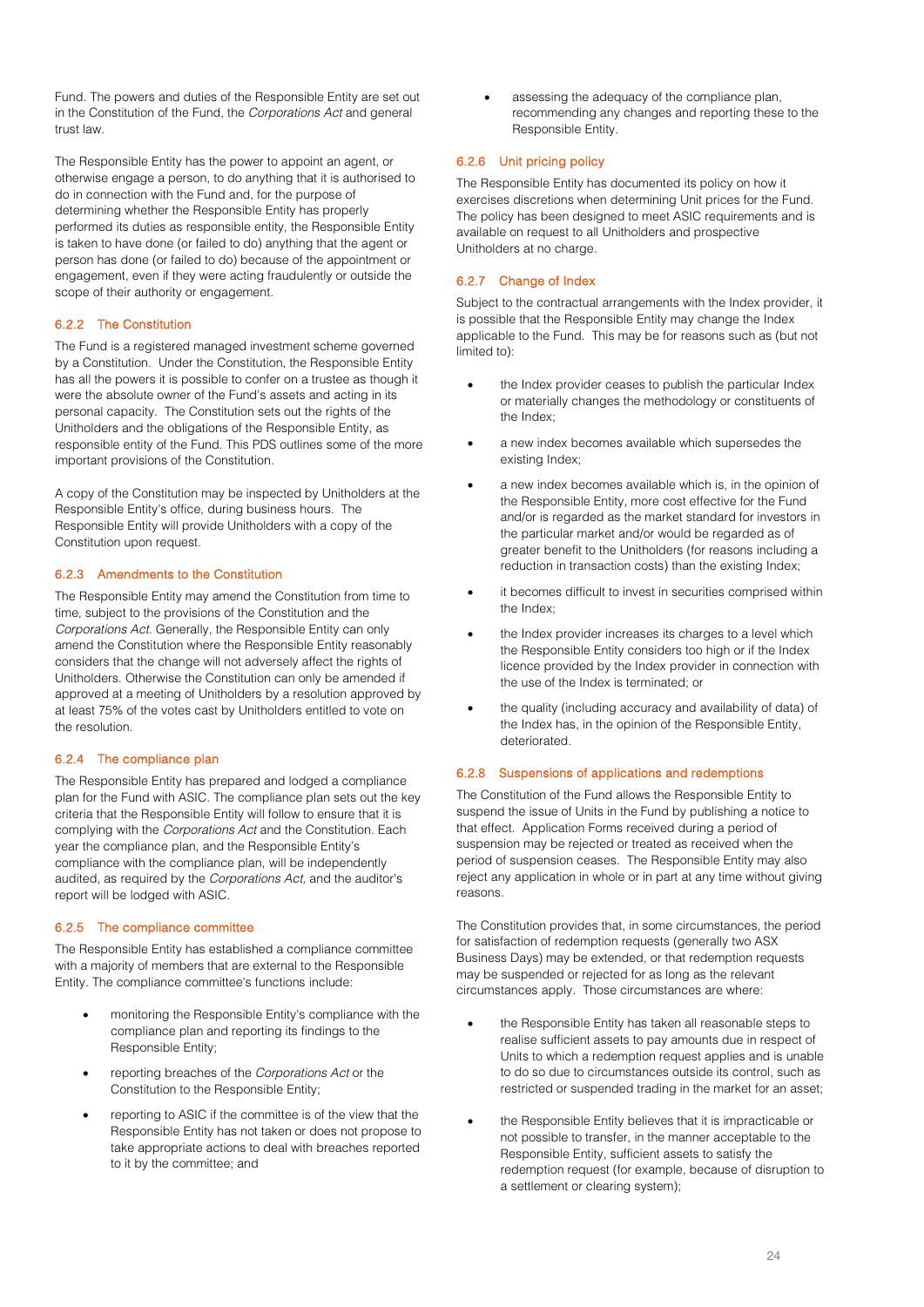- the Responsible Entity believes that it is not practicable to determine the redemption securities for an in-kind redemption or carry out the calculations necessary to satisfy a redemption request (for example, because the Index on which the redemption securities component is to be based is not compiled or published, or it is impracticable to calculate the Net Asset Value because of restricted or suspended trading in the market for an asset or because the value of any asset cannot otherwise promptly or accurately be ascertained);
- the quotation of any Units on the ASX is suspended or the trading of any Units is otherwise halted, interrupted or restricted by the ASX, or the trading of any Units is subject to a period of deferred settlement, or there is a period during which the Units are subject to a consolidation or division;
- the Units cease to be admitted to trading status on the ASX;
- a redemption request is received in a financial year and the Responsible Entity determines that the date on which the completion of the redemption of the Units would otherwise occur would be in the next financial year;
- a redemption request is received during any period before or after a distribution date which period the Responsible Entity determines to be necessary or desirable to facilitate the calculation and distribution of distributable income;
- the Responsible Entity does not consider that it is in the best interests of Unitholders of the Fund taken as a whole to transfer or realise sufficient assets to satisfy the redemption request; or
- the Responsible Entity believes that assets cannot be realised at prices that would be obtained if assets were realised in an orderly fashion over a reasonable period in a stable market.

#### 6.2.9 Spreading redemption requests

The Constitution of the Fund provides that, if the Responsible Entity receives one or more redemption requests in respect of a particular valuation time that seek the redemption in aggregate of more than 10% of the total number of Units on issue, the Responsible Entity may scale down pro rata each redemption request so that no more than 10% of the number of Units on issue will be redeemed in respect of that valuation time. If a redemption request is scaled down in this way, the relevant Unitholder shall be deemed to have made a redemption request with respect to the unsatisfied balance of the Units the subject of the redemption request and that request will be deemed to have been received immediately following the first valuation time. The balance of such unsatisfied redemption request will be satisfied in priority to any subsequently received redemption request and will generally be satisfied in full no later than the 10<sup>th</sup> valuation time following the first valuation time.

#### 6.2.10 Non-Authorised Participant redemption request

If there are no Authorised Participants, the Responsible Entity may accept a redemption request from a person who is not an Authorised Participant, provided such person is an Australian Resident at the time of giving the redemption request.

#### 6.2.11 Information relating to redemptions

The information in section [5](#page-20-0) relating to redemptions assumes the Fund is liquid within the meaning of section 601KA of the *Corporations Act*. The Fund will be liquid if at least 80% of its assets, by value, are liquid assets under the *Corporations Act*. Broadly, liquid assets include money in an account or on deposit with a bank, bank accepted bills, marketable securities and other property which the Responsible Entity reasonably expects can be realised for its market value within the period specified in the Constitution for satisfying redemption requests. At the date of this PDS, the Responsible Entity expects that the Fund will be liquid under the *Corporations Act*. If the Fund is not liquid, a Unitholder will not have a right to redeem Units and can only redeem where the Responsible Entity makes a withdrawal offer to Unitholders in accordance with the *Corporations Act*. The Responsible Entity is not obliged to make such offers.

#### 6.2.12 Rights of a Unitholder

A Unit confers a beneficial interest on a Unitholder in the assets of the Fund but not an entitlement or interest in any particular part of the Fund or any asset.

The terms and conditions of the Fund's Constitution are binding on each Unitholder in the Fund and all persons claiming through them respectively, as if the Unitholder or person were a party to the Constitution.

### 6.2.13 Reimbursement of expenses

In addition to any other indemnity which the Responsible Entity may have under the Fund's Constitution or at law, the Responsible Entity is indemnified and entitled to be reimbursed out of, or paid from, the assets of the Fund for all liabilities, losses and expenses incurred by it in relation to the proper performance of its duties as responsible entity of the Fund.

#### 6.2.14 Retirement of BetaShares

BetaShares may retire as responsible entity of the Fund by calling a meeting of Unitholders to enable Unitholders to vote on a resolution to choose a company to be the new responsible entity. The Responsible Entity may be removed from office by an extraordinary resolution (i.e. a resolution passed by at least 50% of the total votes that may be cast by Unitholders entitled to vote on the resolution) passed at a meeting of Unitholders, in accordance with the *Corporations Act.* 

#### 6.2.15 Termination

The Responsible Entity may wind up the Fund at any time. Following winding up, the net proceeds will be distributed to Unitholders pro-rata according to the number of Units they hold.

#### 6.2.16 Limitation of liability of Unitholders

The Constitution of the Fund provides that the liability of each Unitholder is limited to the amount subscribed, or agreed to be subscribed, by the Unitholder, subject to:

- i. the indemnities each Unitholder gives the Responsible Entity for losses or liabilities incurred by the Responsible Entity:
	- a. in relation to the Unitholder's failure to provide requested information;
	- b. for tax or user pays fees as a result of a Unitholder's action or inaction, any act or omission by the Unitholder or any matter arising in connection with the Units held by the Unitholder;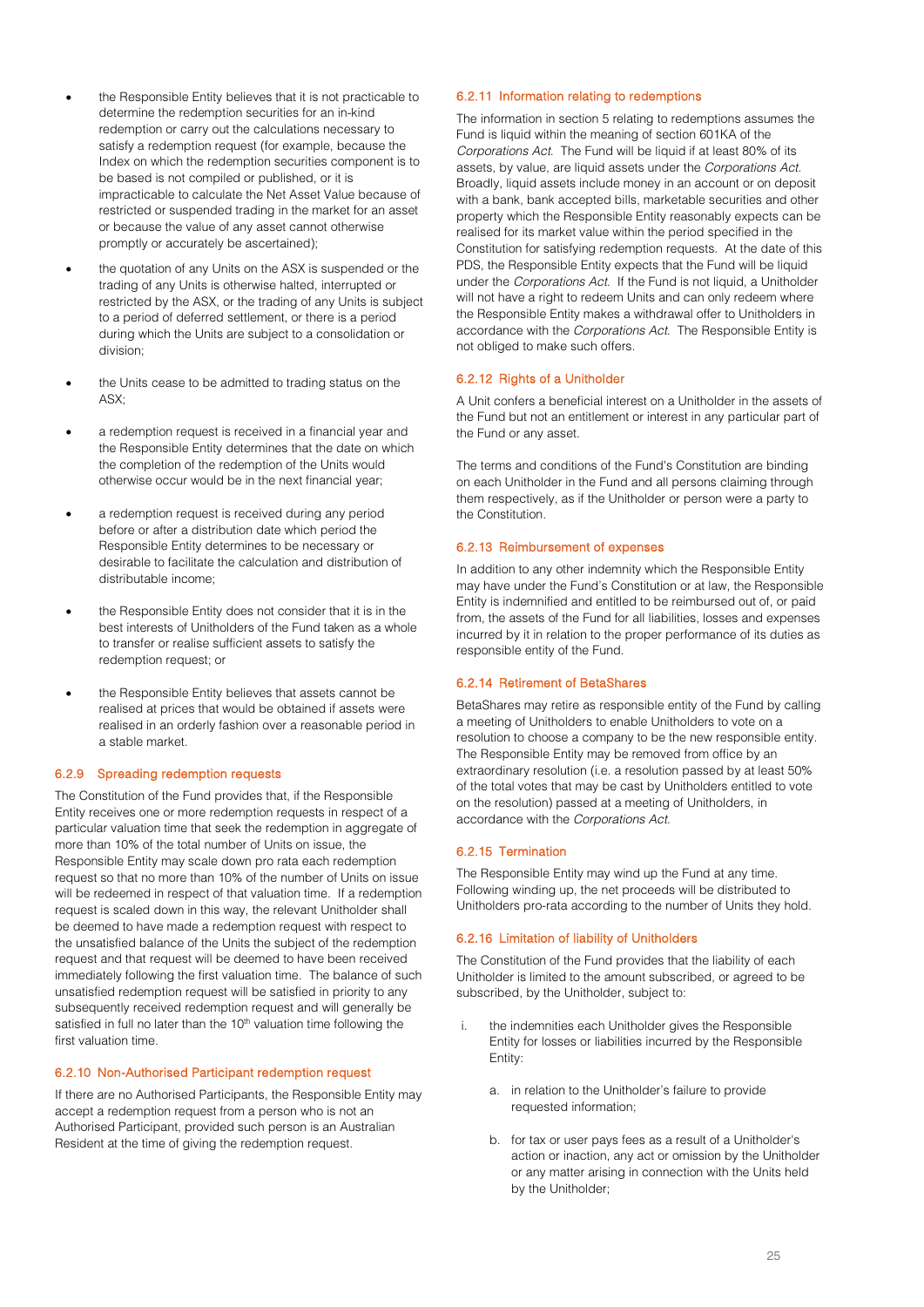- c. in relation to the Unitholder paying or failing to pay the issue price or application or redemption fees in accordance with the constitution or otherwise failing to comply with the constitution; and
- ii. execution and settlement procedures prescribed by the Responsible Entity that relate to the issue and redemption of Units.

Subject to the matters described above, a Unitholder is not required to indemnify the Responsible Entity or a creditor of the Responsible Entity against any liability of the Responsible Entity in respect of the Fund. However, no complete assurance can be given in this regard, as the ultimate liability of a Unitholder has not been finally determined by the courts.

#### 6.2.17 Meeting of Unitholders

The Responsible Entity may convene a meeting of Unitholders of the Fund at any time, (e.g. to approve certain amendments to the Fund's Constitution or to wind up the Fund). The *Corporations Act* provides that Unitholders also have limited rights to call meetings and have the right to vote at any Unitholder meetings. Except where the Fund's Constitution provides otherwise, or the *Corporations Act* requires otherwise, a resolution of Unitholders must be passed by Unitholders who hold Units exceeding 50% in value of the total value of all Units held by Unitholders who vote on the resolution.

A resolution passed at a meeting of Unitholders held in accordance with the Fund's Constitution binds all Unitholders of the Fund.

#### 6.2.18 Indemnities and limitation of liability of the Responsible Entity

The Responsible Entity is indemnified out of the assets of the Fund for any liability incurred by it in properly performing or exercising any of its powers or duties in relation to the Fund. To the extent permitted by the *Corporations Act*, the indemnity includes any liability incurred by the Responsible Entity as a result of any act or omission of a delegate or agent appointed by the Responsible Entity.

The Responsible Entity is not liable in contract, tort or otherwise to Unitholders for any loss suffered in any way relating to the Fund except to the extent that the *Corporations Act* imposes such liability.

#### 6.2.19 Defective applications

The Constitution of the Fund allows the Responsible Entity to cancel Units in certain circumstances including where the Responsible Entity determines that the applicant was not entitled to apply for or hold the Units, the Application Form was incorrectly executed or was otherwise defective or where the execution and settlement procedures were not complied with.

#### 6.2.20 Discretionary redemptions

The Constitution of the Fund allows the Responsible Entity to redeem some or all of a Unitholder's Units at any time. The Responsible Entity will give the Unitholder at least 60 days' notice of such redemption, unless the Unitholder is not entitled to hold Units under any applicable law.

#### 6.2.21 Information from Unitholders

The Constitution of the Fund provides that the Responsible Entity may request any information from Unitholders where it believes that such information is necessary to (a) comply with any law or regulatory request; or (b) lessen the risk of the Fund or any

Unitholder suffering a material detriment. If a Unitholder fails to provide the requested information, the Unitholder must indemnify the Responsible Entity for any loss suffered by the Responsible Entity in relation to such failure.

#### 6.2.22 Borrowings

The Fund's Constitution places no formal limits on borrowing. It is not the Responsible Entity's intention to enter into borrowing for the Fund, except that temporary borrowings may be used occasionally to manage certain cash flows. Any borrowing may be on a secured or unsecured basis and any borrowing costs would be borne by the Fund.

#### 6.2.23 If you have a complaint

If a Unitholder has a complaint regarding the Fund or services provided by the Responsible Entity, please contact Client Services on 1300 487 577 (within Australia) or +61 2 9290 6888 (outside Australia) from 9:00 am to 5:00 pm Sydney time, Monday to Friday, or refer the matter in writing to:

#### [Complaints@betashares.com.au;](mailto:Complaints@betashares.com.au) or

Manager Client Services BetaShares Capital Limited Level 11, 50 Margaret Street Sydney NSW 2000

A copy of the complaints handling policy can be obtained at no charge by contacting the Responsible Entity.

To expedite a resolution of the matter, copies of all relevant documentation and other information supporting the complaint should be provided when making the complaint.

The Responsible Entity will try to resolve complaints as soon as possible, but in any event, will inform the Unitholder in writing of its determination regarding the complaint within 30 days of receiving the initial complaint.

In the event that a Unitholder is not satisfied with the outcome of a complaint, the Unitholder has the right to request the Responsible Entity to review its decision or to refer the matter to an external complaints resolution scheme. The Responsible Entity is a member of the Australian Financial Complaints Authority (AFCA). AFCA provides fair and independent financial services complaint resolution that is free to consumers. Unitholders can contact AFCA on:

Website: [www.afca.org.au](http://www.afca.org.au/)

## Email: [info@afca.org.au](mailto:info@afca.org.au) Phone: 1800 931 678 (free call)

In writing to: Australian Financial Complaints Authority Limited GPO Box 3, Melbourne VIC 3001

Certain eligibility requirements apply for AFCA to hear a complaint, as set out in AFCA's complaint resolution scheme rules. AFCA is only available to retail clients.

#### 6.2.24 Protecting your privacy

Privacy laws regulate, among other matters, the way organisations collect, use, disclose, keep secure and give people access to their personal information.

The Responsible Entity is committed to respecting the privacy of a Unitholder's personal information. The Responsible Entity's privacy policy states how the Responsible Entity manages personal information.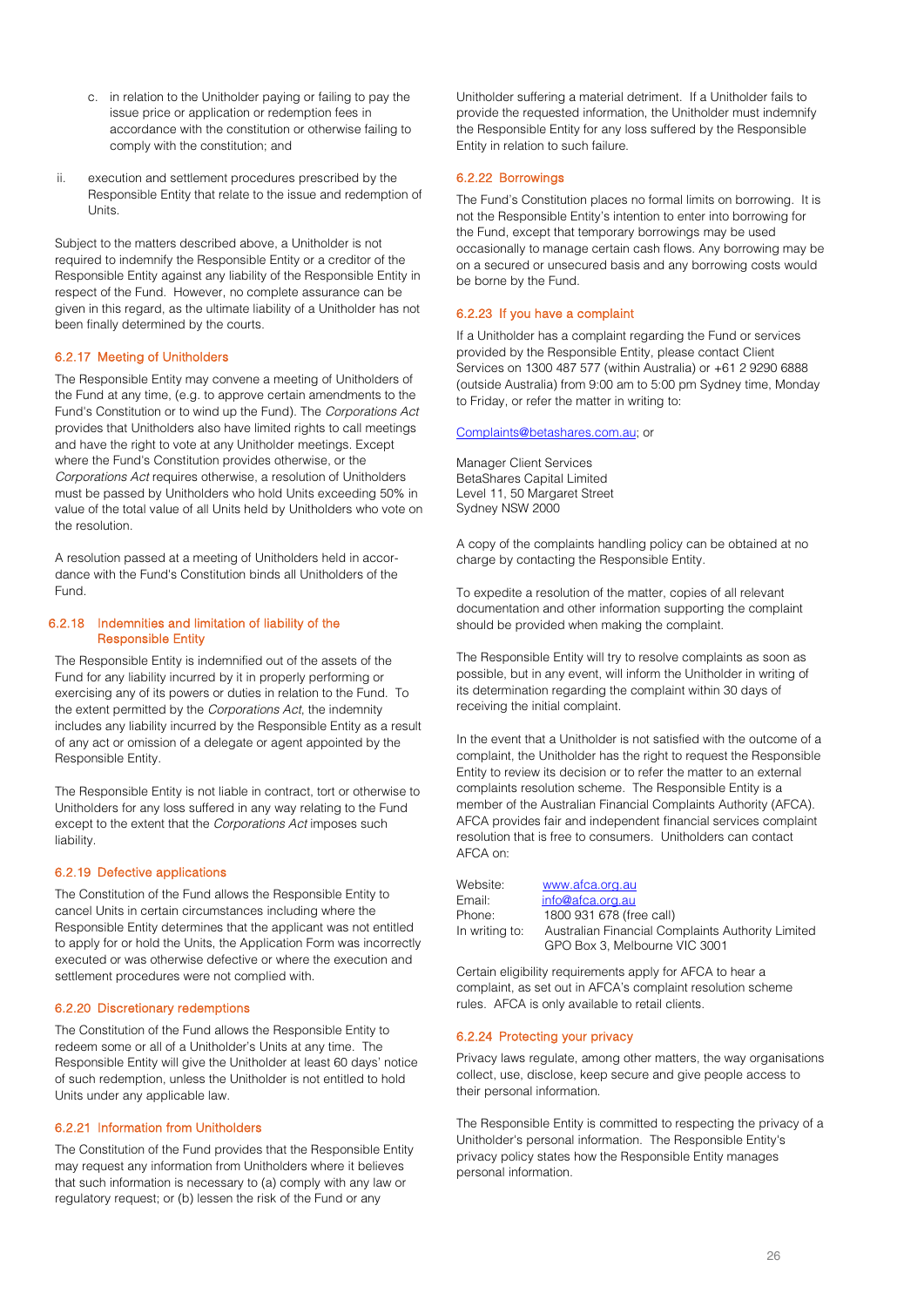The Responsible Entity may collect personal information in the course of managing the Fund. Some information must be collected for the purposes of compliance with the Anti-Money Laundering and Counter Terrorism Financing Act 2006*.* 

The Responsible Entity may provide personal information to a Unitholder's adviser if written consent is provided to the Responsible Entity. The Responsible Entity may disclose personal information to authorities investigating criminal or suspicious activity and to the Australian Transaction Reports and Analysis Centre (AUSTRAC) in connection with anti-money laundering and counter-terrorism financing.

The Responsible Entity may provide a Unitholder's personal information to its service providers for certain related purposes (as described under the *Privacy Act* 1988) such as account administration and the production and mailing of statements. The Responsible Entity may also use a Unitholder's personal information and disclose it to its service providers to improve customer service (including companies conducting market research) and to keep Unitholders informed of the Responsible Entity's or its partners' products and services, or to their financial adviser or broker to provide financial advice and ongoing service.

The Responsible Entity will assume consent to personal information being used for the purposes of providing information on services offered by the Responsible Entity and being disclosed to market research companies for the purposes of analysing the Responsible Entity's investor base unless otherwise advised.

Unitholders may request access to the personal information held about them at any time and ask the Responsible Entity to correct this information if it is incomplete, incorrect or out of date.

To obtain a copy of the privacy policy at no charge, contact the Responsible Entity on 1300 487 577 (within Australia) or +61 2 9290 6888 (outside Australia).

#### 6.2.25 Anti-money laundering

The Responsible Entity is bound by laws regarding the prevention of money laundering and the financing of terrorism, including the *Anti-Money Laundering and Counter-Terrorism Financing Act 2006* (AML/CTF Laws). By completing the Application or Redemption Form, the Unitholder agrees that:

- it does not subscribe to the Fund under an assumed name;
- any money used to invest in the Units is not derived from or related to any criminal activities;
- any proceeds of the investment will not be used in relation to any criminal activities;
- if the Responsible Entity requests, the Unitholder will provide to it any additional information that is reasonably required for the purposes of AML/CTF Laws (including information about the investor, any beneficial interest in the Units, or the source of funds used to invest);
- the Responsible Entity may obtain information about the Unitholder or any beneficial owner of a Unit from third parties if it is believed this is necessary to comply with AML/CTF Laws; and
- in order to comply with AML/CTF Laws, the Responsible Entity may be required to take action, including:
	- o delaying or refusing the processing of any application or redemption; or

o disclosing information that the Responsible Entity holds about the Unitholder or any beneficial owner of the Units to the Responsible Entity's related bodies corporate or service providers, or relevant regulators of AML/CTF Laws (whether in or outside of Australia).

#### 6.2.26 Foreign Account Tax Compliance Act (FATCA) & OECD Common Reporting Standard (CRS)

FATCA was enacted by the U.S. Congress to target noncompliance by U.S. taxpayers using foreign accounts. In order to prevent FATCA withholding tax being applied to any U.S. connected payments made to the Fund in Australia, the Fund is required to collect and report information to the Australian Taxation Office relating to certain U.S. accounts, which may be exchanged with the U.S. Internal Revenue Service.

Similar to FATCA, the CRS is the single global standard for the collection, reporting and exchange of financial account information on foreign tax residents. Australian financial institutions need to collect and report financial account information regarding non-residents to the Australian Taxation **Office** 

Accordingly, the Fund may request that you provide certain information about yourself (for individual investors) or your controlling persons (where you are an entity) in order for the Fund to comply with its FATCA or CRS compliance obligations.

#### 6.2.27 Other services

The Responsible Entity in its personal capacity, or companies related to the Responsible Entity, may invest in the Fund or provide services to the Fund. Any such services will be provided on terms that would be reasonable if the parties were dealing at arm's length.

#### 6.2.28 Warning statement for New Zealand investors

The following disclosure is made to enable the Fund's Units to be offered by the Responsible Entity in New Zealand under the mutual recognition scheme between Australia and New Zealand:

- 1. This offer to New Zealand investors is a regulated offer made under Australian and New Zealand law. In Australia, this is Chapter 8 of the Corporations Act 2001 (Aust) and regulations made under that Act. In New Zealand, this is subpart 6 of Part 9 of the Financial Markets Conduct Act 2013 and Part 9 of the Financial Markets Conduct Regulations 2014.
- 2. This offer and the content of the offer document are principally governed by Australian rather than New Zealand law. In the main, Australia's Corporations Act 2001 (Aust) and the regulations made under that Act set out how the offer must be made.
- 3. There are differences in how financial products are regulated under Australian law. For example, the disclosure of fees for managed investment schemes is different under the Australian regime.
- 4. The rights, remedies, and compensation arrangements available to New Zealand investors in Australian financial products may differ from the rights, remedies, and compensation arrangements for New Zealand financial products.
- 5. Both the Australian and New Zealand financial markets regulators have enforcement responsibilities in relation to this offer. If you need to make a complaint about this offer, please contact the Financial Markets Authority, New Zealand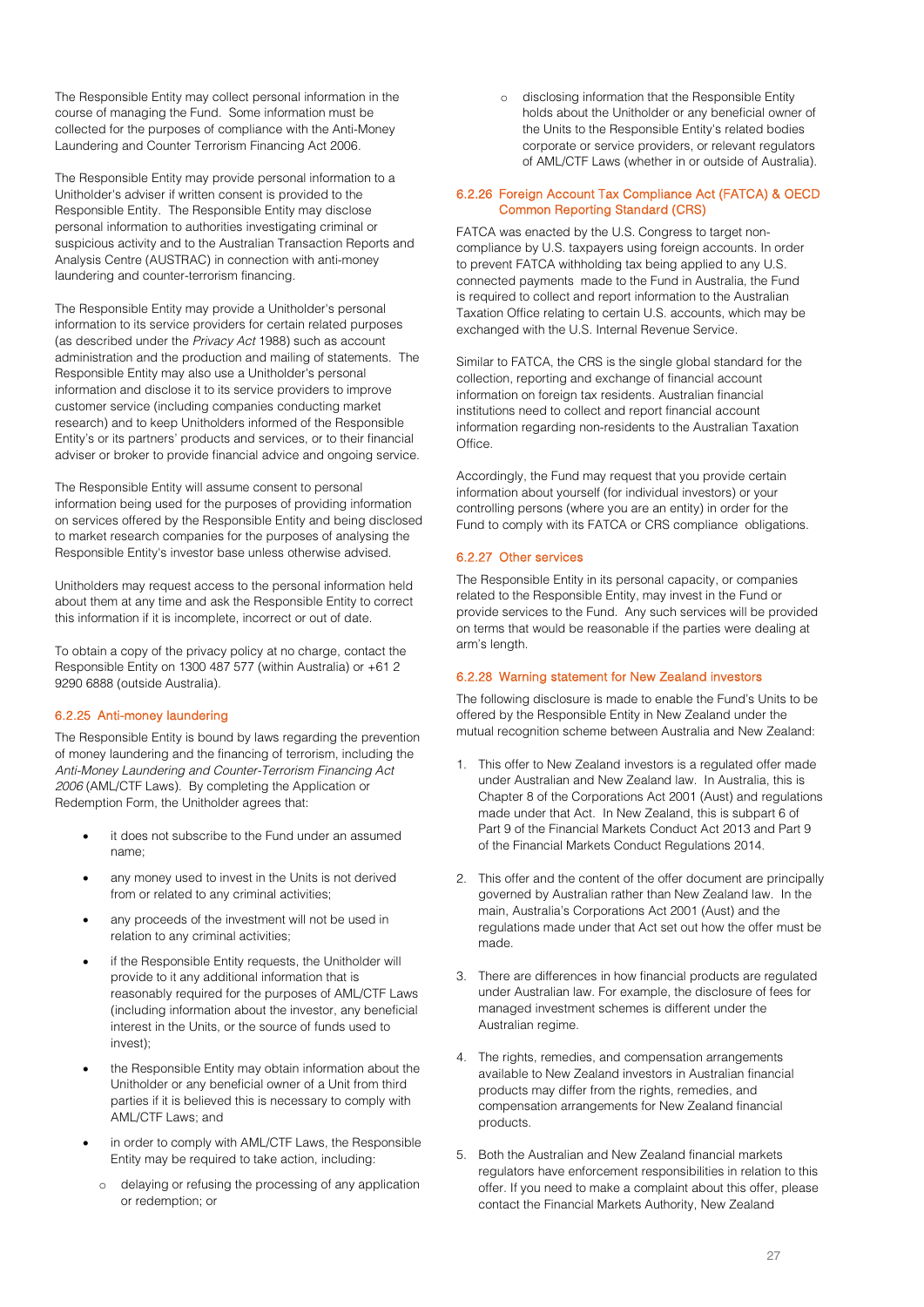[\(http://www.fma.govt.nz\)](http://www.fma.govt.nz/). The Australian and New Zealand regulators will work together to settle your complaint.

- 6. The taxation treatment of Australian financial products is not the same as for New Zealand financial products.
- 7. If you are uncertain about whether this investment is appropriate for you, you should seek the advice of a financial advice provider.

#### **Currency exchange risk**

- 1. The offer may involve a currency exchange risk. The currency for the financial products is not New Zealand dollars. The value of the financial products will go up or down according to changes in the exchange rate between that currency and New Zealand dollars. These changes may be significant.
- 2. If you expect the financial products to pay any amounts in a currency that is not New Zealand dollars, you may incur significant fees in having the funds credited to a bank account in New Zealand in New Zealand dollars.

#### **Trading on financial product market**

If the financial products are able to be traded on a financial product market and you wish to trade the financial products through that market, you will have to make arrangements for a participant in that market to sell the financial products on your behalf. If the financial product market does not operate in New Zealand, the way in which the market operates, the regulation of participants in that market, and the information available to you about the financial products and trading may differ from financial product markets that operate in New Zealand.

#### **Dispute resolution process**

The dispute resolution process described in this offer document is available only in Australia and is not available in New Zealand.

#### 6.2.29 No minimum Unit holding requirement

The Responsible Entity does not require an investor who invests through an Australian securities exchange to hold a minimum number of Units in the Fund and therefore permits such an investor to establish a holding in the Fund of one Unit or more. The Responsible Entity may, after giving at least 60 days' notice to Unitholders, update this PDS to specify a minimum number of Units which must be held at any time. Where a minimum holding amount has been set and an existing Unitholder's holding is below the minimum holding amount, in accordance with the Fund's Constitution we may choose to redeem that Unitholder's holding, after giving 60 days' notice to the Unitholder.

This does not affect the minimum application and redemption amounts applicable to Authorised Participants who apply for, or redeem, Units directly with the Fund.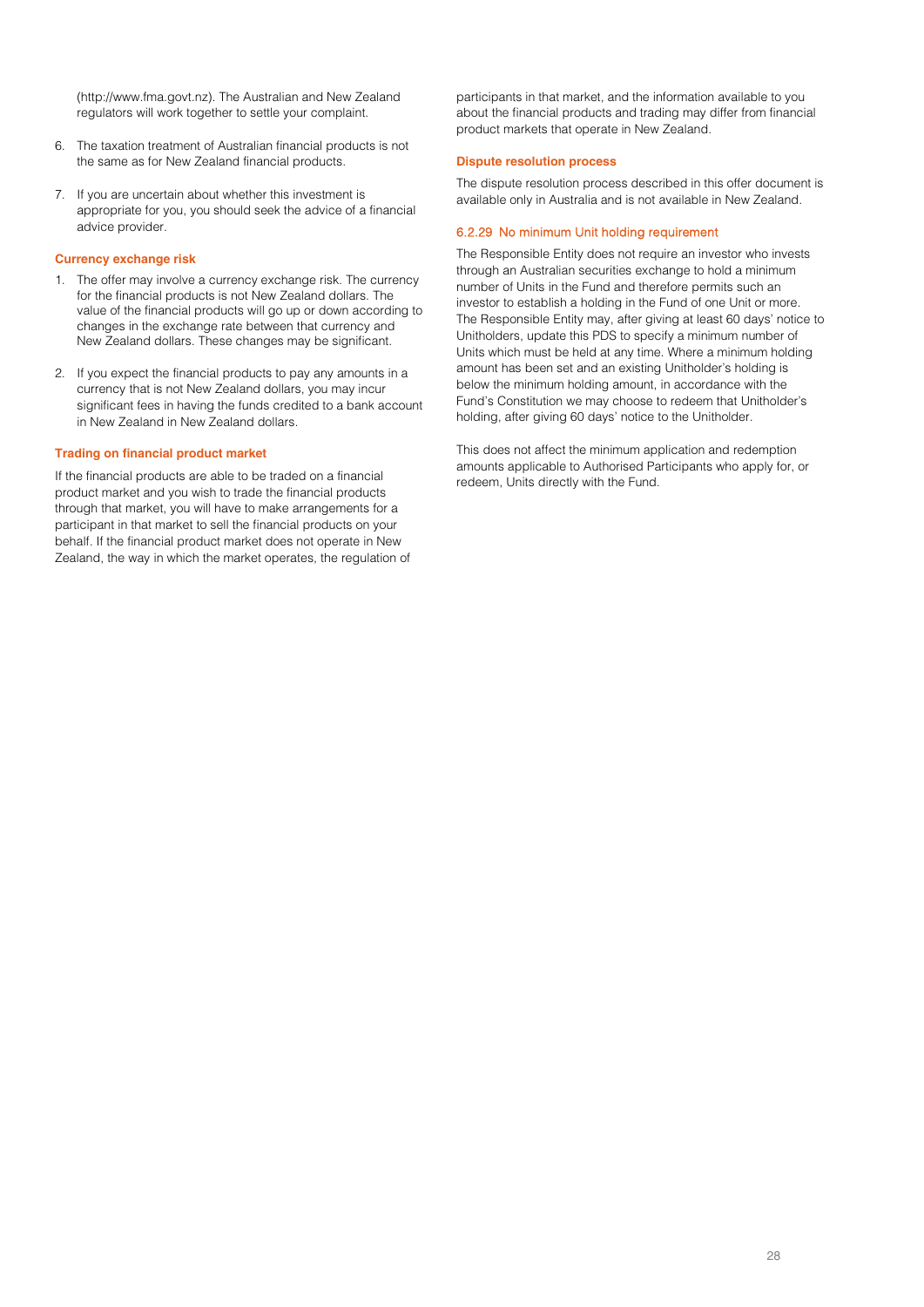## 6.3 MATERIAL CONTRACTS

The Responsible Entity (or the Responsible Entity's holding company) has entered into (or will enter into prior to the date Units are first issued in the Fund) a number of contracts in relation to the offer of the Fund, as set out below.

#### TABLE 6.3: MATERIAL CONTRACTS

| CONTRACT AND PARTY                              | <b>DESCRIPTION</b>                                                                                                                                                                                                                                                                                                                                                                                                                                                                                                                                                                                                                                                                                                     |
|-------------------------------------------------|------------------------------------------------------------------------------------------------------------------------------------------------------------------------------------------------------------------------------------------------------------------------------------------------------------------------------------------------------------------------------------------------------------------------------------------------------------------------------------------------------------------------------------------------------------------------------------------------------------------------------------------------------------------------------------------------------------------------|
| Index Licence Agreement                         | This agreement allows the Responsible Entity to use the Index in the operation of the Fund.                                                                                                                                                                                                                                                                                                                                                                                                                                                                                                                                                                                                                            |
| <b>Bloomberg Index Services</b><br>Limited      |                                                                                                                                                                                                                                                                                                                                                                                                                                                                                                                                                                                                                                                                                                                        |
| Custody agreement                               | This agreement sets out the services provided by the custodian on an ongoing basis together with<br>service standards.                                                                                                                                                                                                                                                                                                                                                                                                                                                                                                                                                                                                 |
| Citigroup Pty Limited                           |                                                                                                                                                                                                                                                                                                                                                                                                                                                                                                                                                                                                                                                                                                                        |
| Investment administration<br>agreement          | This agreement sets out the services provided by the administrator (accountancy services, tax services<br>and fund administration services including Unit price calculations), together with service standards.                                                                                                                                                                                                                                                                                                                                                                                                                                                                                                        |
| Citigroup Pty Limited                           |                                                                                                                                                                                                                                                                                                                                                                                                                                                                                                                                                                                                                                                                                                                        |
| Registry agreement                              | This agreement sets out the services provided by the Registrar on an ongoing basis together with<br>service standards.                                                                                                                                                                                                                                                                                                                                                                                                                                                                                                                                                                                                 |
| <b>Link Market Services</b><br>Limited          |                                                                                                                                                                                                                                                                                                                                                                                                                                                                                                                                                                                                                                                                                                                        |
| Authorised participant<br>agreement             | An Authorised Participant Agreement deals with execution and settlement procedures in relation to the<br>application for and redemption of Units. The terms of each Authorised Participant Agreement may vary<br>and each may be amended from time to time.                                                                                                                                                                                                                                                                                                                                                                                                                                                            |
| <b>Authorised Participants</b>                  | Under the Authorised Participant Agreement, the Authorised Participant makes certain representations<br>to the Responsible Entity about its status as an appropriately licensed entity and agrees to comply with<br>the Constitution and with the execution and settlement procedures.                                                                                                                                                                                                                                                                                                                                                                                                                                 |
| Nominee deed poll                               | Under this document, if applicable, the Applicant Nominee agrees to hold Units the subject of an<br>application by an Authorised Participant as nominee for the Authorised Participant pending settlement.                                                                                                                                                                                                                                                                                                                                                                                                                                                                                                             |
| Citigroup Pty Limited                           |                                                                                                                                                                                                                                                                                                                                                                                                                                                                                                                                                                                                                                                                                                                        |
| Nominee terms<br><b>Authorised Participants</b> | By signing the Application Form, if applicable, the Authorised Participant covenants for the benefit of the<br>Applicant Nominee to be bound by the Nominee Terms under which the Applicant Nominee will hold<br>application Units for the Authorised Participant subject to a security interest in favour of the Responsible<br>Entity pending settlement of the application. Under the Nominee Terms, if the Authorised Participant<br>does not comply with its obligations relating to the issue of Units, the Responsible Entity may direct the<br>Applicant Nominee that the Units not be transferred to the Authorised Participant, in which case the<br>Units are to be held solely for the Responsible Entity. |

## 6.4 ASIC RELIEF

#### Equal Treatment Relief

ASIC Class Order 13/721 exempts the Responsible Entity from the equal treatment requirement in section 601FC(1)(d) of the *Corporations Act*, to the extent necessary to allow the Responsible Entity to restrict eligibility to submit redemption requests in relation to Units to Authorised Participants. The Responsible Entity will not treat Unitholders of the same class equally to the extent that it restricts redemptions from the Fund to such Authorised Participants.

Relief is granted subject to certain conditions, including the condition that that all Unitholders will have a right to a cash redemption if Units are suspended from trading on the ASX for more than five consecutive trading days, unless:

the Fund is being wound up;

- the Fund is no longer a liquid scheme; or
- the Responsible Entity has suspended redemptions in accordance with the Fund's constitution.

If such a redemption occurs, any redemption fee per Unit payable by Unitholders who are not Authorised Participants must not be greater than the redemption fee per Unit that would generally be payable on redemption by an Authorised Participant for a cash redemption when withdrawing the minimum parcel of Units.

#### Ongoing Disclosure Relief

ASIC Class Order 13/721 exempts the Responsible Entity from the ongoing disclosure requirements in section 1017B of the *Corporations Act* on the condition that the Responsible Entity complies with the continuous disclosure provisions of the *Corporations Act* that apply to an unlisted disclosing entity as if the Fund was an unlisted disclosing entity. The Responsible Entity will comply with these continuous disclosure provisions as if the Fund was an unlisted disclosing entity.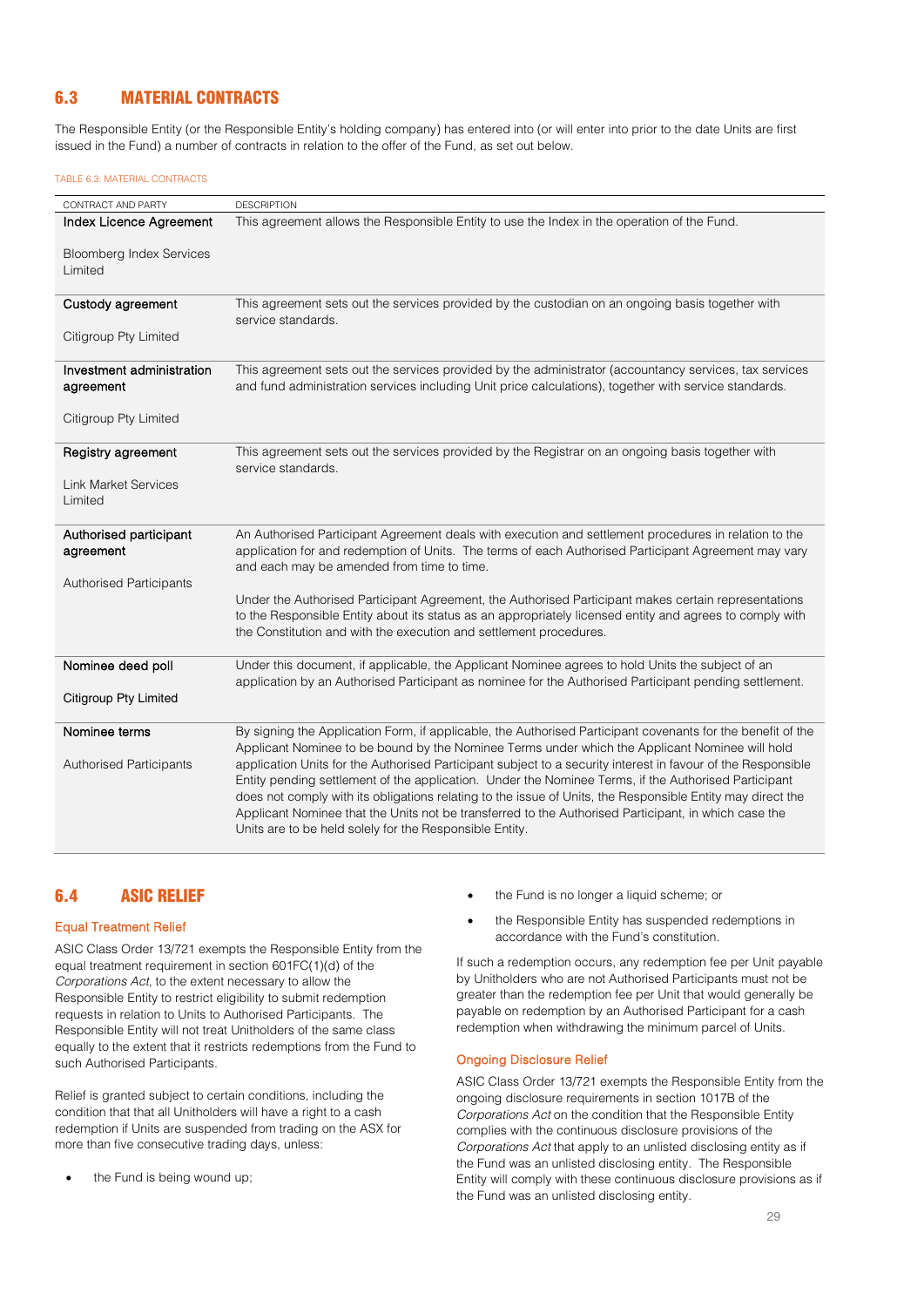#### Periodic Statements Relief

ASIC Class Order 13/1200 exempts the Responsible Entity from certain periodic statement requirements. In particular, the Responsible Entity is not required (and does not propose) to include in periodic statements details of the price at which an investor transacts in Units on the ASX, or information on the return on an investment in Units acquired on the ASX (for the year in which the Units are acquired), if the Responsible Entity is not able to calculate this and the periodic statement explains why the information was not included and how it can be obtained.

## 6.5 DOCUMENTS LODGED WITH ASIC

The Responsible Entity is subject to certain regular reporting and disclosure obligations in relation to the Fund as if it were an unlisted "disclosing entity" under the Corporations Act. We will comply with our continuous disclosure obligations under the law by publishing material information on our website in accordance with ASIC's good practice guidance for website disclosure.

As an investor in the Fund, a Unitholder may obtain the following documents from the Responsible Entity (as at the date of this PDS, no such documents have been lodged with ASIC):

- the annual report most recently lodged with ASIC in respect of the Fund;
- any half-year financial report lodged with ASIC in respect of the Fund after the lodgement of the abovementioned annual report and before the date of this PDS; and
- any continuous disclosure notices given in respect of the Fund after the lodgement of the abovementioned annual report and before the date of this PDS.

The Responsible Entity will send a requesting Unitholder a printed or electronic copy of any of the above documents free of charge within 5 business days of the request.

Copies of documents lodged with ASIC in relation to the Fund may be obtained from, or inspected at, an ASIC office.

### 6.6 COOLING OFF

There is no cooling off period in relation to the subscription for Units in the Fund. This means that once an Application Form is submitted, an applicant cannot decide to withdraw the application.

## 6.7 INDIRECT INVESTORS

When an investor invests through a master trust or wrap platform or an IDPS, the operator of the trust, platform or IDPS is investing on the investor's behalf. Consequently the operator (or the custodian of the platform), and not the investor as an indirect investor, holds the Units and therefore has the rights of a Unitholder in the Fund. For example, if an investor is an indirect investor they will not have rights to attend and vote at Unitholder meetings, to withdraw Units or receive distributions. Instead the platform operator will exercise those rights in accordance with their arrangements with the investor. For information about their investment, an investor should contact their platform operator.

## 6.8 INFORMATION AVAILABLE FROM **BETASHARES**

The Responsible Entity is subject to regular reporting and disclosure obligations, in its capacity as responsible entity of the Fund and issuer of the Units. The following information can be

obtained from the Responsible Entity by visiting the BetaShares website at [www.betashares.com.au](http://www.betashares.com.au/) or by contacting BetaShares on 1300 487 577 (within Australia) or +61 2 9290 6888 (outside Australia):

- The daily Net Asset Value (NAV) for the Fund;
- The daily NAV per Unit for the Fund;
- The Fund's portfolio holdings, updated daily;
- The Responsible Entity's Unit pricing policy;
- The latest PDS for the Fund:
- Copies of announcements made to the ASX via the ASX Market Announcements Platform (including continuous disclosure notices and distribution information);
- Information about distributions as soon as possible after they are declared;
- Annual and any half-year reports and financial statements for the Fund;
- Details of the Distribution Reinvestment Plan;
- Information in relation to the Fund to enable Authorised Participants and market makers to estimate the Net Asset Value per Unit of the Fund during the course of a trading day; and
- The Target Market Determination prepared by the Responsible Entity pursuant to the "design and distribution" obligations set out in Part 7.8A of the Corporations Act, which sets out the class of consumers that comprise the target market for the Fund.

## 6.9 DISCLAIMERS

Citigroup Pty Limited ("Citigroup") has been appointed as the custodian and administrator for the Fund. Citigroup's role as custodian is limited to holding the assets of the Fund. As administrator, Citigroup is responsible for the day to day administration of the Fund. Citigroup has no supervisory role in relation to the operation of the Fund and has no liability or responsibility to Unitholders for any act done or omission made in accordance with the custody and investment administration agreements.

Citigroup and the Fund's registrar, Link Market Services, were not involved in preparing, nor take any responsibility for this PDS and Citigroup and Link Market Services make no guarantee of the success of the Fund nor the repayment of capital or any particular rate of capital or income return

"Bloomberg®" and the Bloomberg Australian Enhanced Yield Composite Bond Index are service marks of Bloomberg Finance L.P. and its affiliates, including Bloomberg Index Services Limited ("BISL"), the administrator of the index (collectively, "Bloomberg"), and have been licensed for use for certain purposes by BetaShares. The Fund is not sponsored, endorsed, sold or promoted by Bloomberg. Bloomberg does not make any representation or warranty, express or implied, to the owners of or counterparties to the Fund or any member of the public regarding the advisability of investing in securities generally or in the Fund particularly. The only relationship of Bloomberg to BetaShares is the licensing of certain trademarks, trade names and service marks and of the Bloomberg Australian Enhanced Yield Composite Bond Index, which is determined, composed and calculated by BISL without regard to betaShares or the Fund. Bloomberg has no obligation to take the needs of BetaShares or the owners of the Fund into consideration in determining,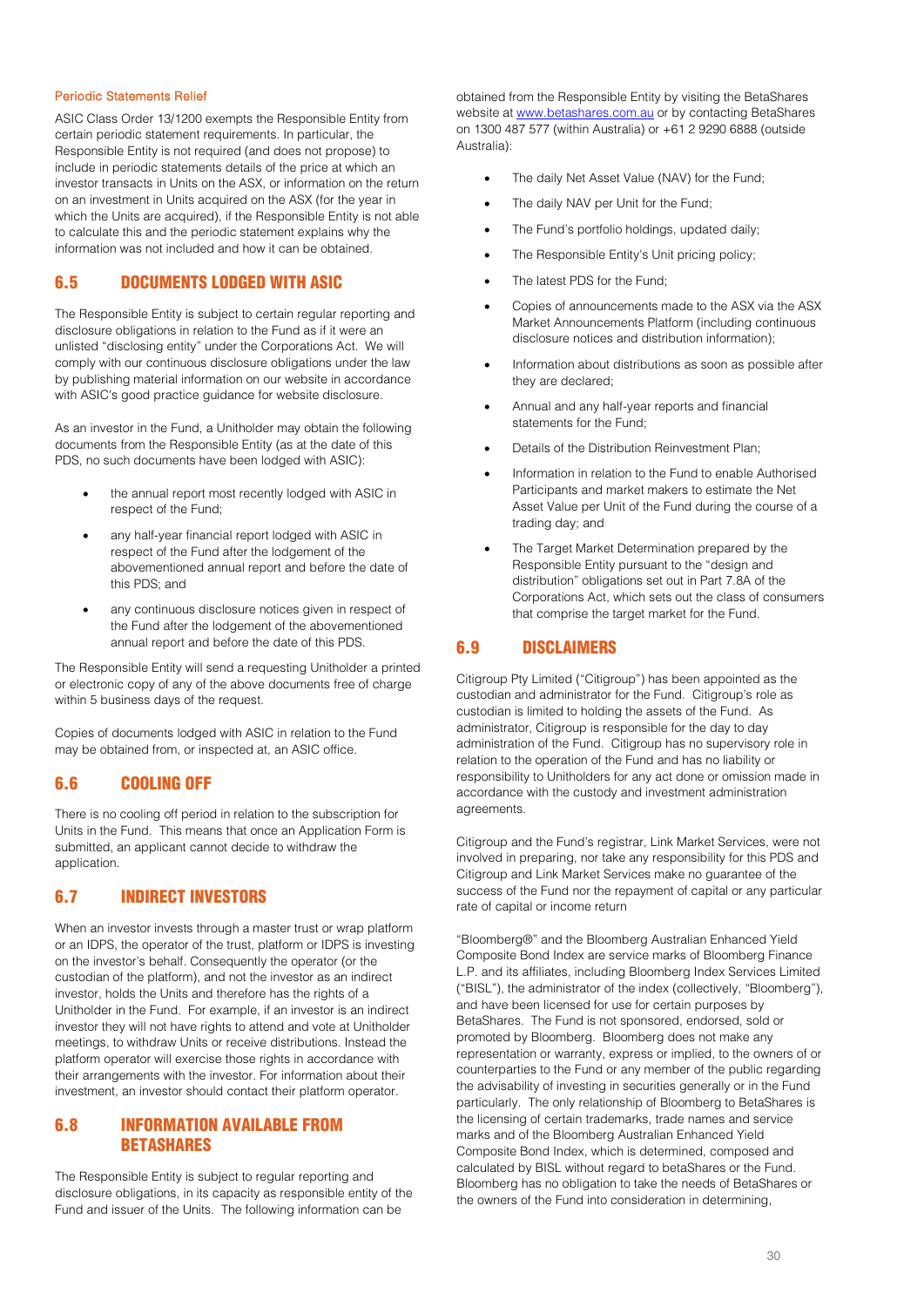composing or calculating the Bloomberg Australian Enhanced Yield Composite Bond Index. Bloomberg is not responsible for and has not participated in the determination of the timing of, prices at, or quantities of the Fund's units to be issued. Bloomberg shall not have any obligation or liability, including, without limitation, to the Fund's customers, in connection with the administration, marketing or trading of the Fund. BLOOMBERG DOES NOT GUARANTEE THE ACCURACY AND/OR THE COMPLETENESS OF THE BLOOMBERG AUSTRALIAN ENHANCED YIELD COMPOSITE BOND INDEX OR ANY DATA RELATED THERETO AND SHALL HAVE NO LIABILITY FOR ANY ERRORS, OMISSIONS OR INTERRUPTIONS THEREIN. BLOOMBERG DOES NOT MAKE ANY WARRANTY, EXPRESS OR IMPLIED, AS TO RESULTS TO BE OBTAINED BY BETASHARES, OWNERS OF THE FUND OR ANY OTHER PERSON OR ENTITY FROM THE USE OF THE BLOOMBERG AUSTRALIAN ENHANCED YIELD COMPOSITE BOND INDEX OR ANY DATA RELATED THERETO. BLOOMBERG DOES NOT MAKE ANY EXPRESS OR IMPLIED WARRANTIES AND EXPRESSLY DISCLAIMS ALL WARRANTIES OF MERCHANTABILITY OR FITNESS FOR A PARTICULAR PURPOSE OR USE WITH RESPECT TO THE BLOOMBERG AUSTRALIAN ENHANCED YIELD COMPOSITE BOND INDEX OR ANY DATA RELATED THERETO. WITHOUT LIMITING ANY OF THE FOREGOING, TO THE MAXIMUM EXTENT ALLOWED BY LAW, BLOOMBERG, ITS LICENSORS, AND ITS AND THEIR RESPECTIVE EMPLOYEES,

CONTRACTORS, AGENTS, SUPPLIERS, AND VENDORS SHALL HAVE NO LIABILITY OR RESPONSIBILITY WHATSOEVER FOR ANY INJURY OR DAMAGES - WHETHER DIRECT, INDIRECT, CONSEQUENTIAL, INCIDENTAL, PUNITIVE OR OTHERWISE - ARISING IN CONNECTION WITH THE FUND OR THE BLOOMBERG AUSTRALIAN ENHANCED YIELD COMPOSITE BOND INDEX OR ANY DATA OR VALUES RELATING THERETO - WHETHER ARISING FROM THEIR NEGLIGENCE OR OTHERWISE, EVEN IF NOTIFIED OF THE POSSIBILITY THEREOF.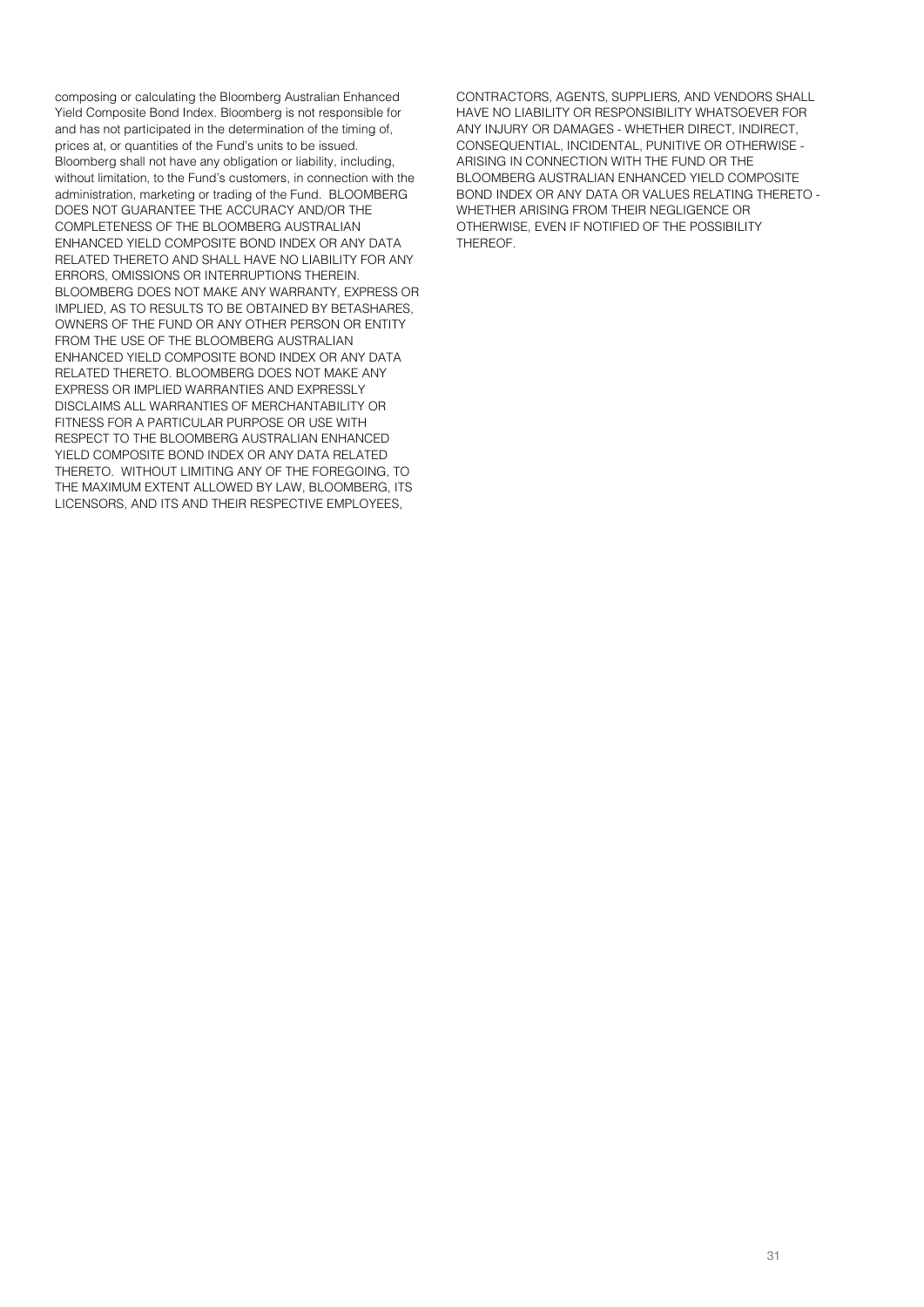# <span id="page-32-0"></span>**TAXATION**

The taxation information in this PDS is provided for general information only. It is a broad overview of some of the Australian tax consequences associated with investing in the Fund for a potential Australian resident investor. It does not take into account the specific circumstances of each person who may invest in the Fund. It should not be used as the basis upon which potential investors make a decision to invest.

As the circumstances of each investor are different, the Responsible Entity strongly recommends that investors obtain professional independent tax advice relating to the tax implications of investing in and dealing in Units.

The taxation information in this PDS has been prepared based on tax laws and administrative interpretations of such laws available at the date of this PDS. These laws and interpretations may change.

#### 7.1.1 Taxation of the Fund

The Responsible Entity intends to manage the Fund such that the Fund is not subject to Australian tax. Recent changes in the tax law have introduced a new elective taxation regime that is available to certain eligible management investment trusts, known as "Attribution Managed Investment Trusts" (AMITs). The AMIT regime became generally available from 1 July 2016, with the existing tax rules for managed funds applying unless an election is made to enter the regime.

As at the date of this PDS, the Responsible Entity intends that an irrevocable election for the Fund to enter the AMIT regime will be in effect from the financial year in which the Fund is launched.

The Responsible Entity does not generally expect the Fund to be subject to tax on the income of the Fund, as it is intended that:

- for eligible funds that enter the AMIT regime: all taxable income and other relevant amounts will be "attributed'' to the unitholders in each financial year; and
- for funds that have not entered the AMIT regime or cease to be eligible to be AMITs: Unitholders will be presently entitled to all the income of a fund in each financial year, with the existing non-AMIT tax rules for managed funds continuing to apply.

Instead, Unitholders pay tax on their share of the Fund's income. Under the AMIT regime, the Fund may make cash distributions that differ from taxable income attributed by the Fund to Unitholders.

#### 7.1.2 Taxation of Australian resident Unitholders

The taxable income of the Fund which is attributed to Unitholders, or to which a Unitholder becomes entitled, during a financial year, forms part of the Unitholder's assessable income for that year, even if payment of the entitlement does not occur until after the end of the financial year, or the proceeds are reinvested in more of the Fund's Units.

A Unitholder may receive an entitlement to the income of the Fund for a financial year if the Unitholder holds Units at the end of a distribution period, or if the Unitholder redeems any Unit during the financial year.

#### 7.1.3 Taxable income of the Fund

The tax impact for a Unitholder of receiving an entitlement to the income of the Fund depends upon the nature of the Fund's income.

#### Types of income

The Fund can derive various types of income, depending on the types of investments it makes. The Fund can derive income in the form of interest, gains on the disposal of investments and other types of income.

Generally, such income derived by the Fund is taxable, although tax credits may be available to Unitholders to offset some or all of any resulting tax liability. For example, income received by the Fund from foreign sources may be subject to tax in the country of source, and Australian tax resident investors may be entitled to claim a foreign income tax offset against their Australian tax liability in respect of their share of the foreign tax paid.

#### Tax deferred / non-assessable amounts

The Fund may distribute "tax deferred amounts" for non-AMITs, or other non-assessable amounts (other non-attributable amounts) for AMITs, relating to distributions of capital by the Fund, which are generally non-assessable for tax purposes. Where nonassessable, tax deferred amounts / non-assessable amounts reduce the capital gains tax ("CGT") cost base of a Unitholder's Units, and may increase the capital gain or reduce the capital loss subsequently realised on disposal of the Units. Where the total tax deferred amounts / non-assessable amounts received by a Unitholder have exceeded the cost base of their Units, the excess is treated as a capital gain to the Unitholder.

#### Taxation of Financial Arrangements (TOFA)

The TOFA rules may apply to "financial arrangements" (e.g. debt securities) held by the Fund. Under the TOFA rules, gains and losses on financial arrangements are generally assessed for tax purposes on a compounding accruals basis (where the gains/losses are sufficiently certain) rather than a realisation basis.

For Unitholders who hold Units as trading stock, distributions from the Fund including capital gains and tax deferred / nonassessable amounts may be fully taxable as ordinary income, depending on the Unitholder's particular circumstances.

Unitholders will be provided with statements after the end of each financial year detailing the components, for tax purposes, of any distributions or attribution of income received from the Fund during the financial year, including on the redemption of Units.

#### 7.1.4 Selling or transferring Units

If a Unitholder disposes of Units by selling or transferring the Units to another person (e.g. selling on-market), the Unitholder may be liable for tax on any gains realised on that disposal of Units.

If a Unitholder is assessed otherwise than under the CGT provisions on a disposal of Units (e.g. if the Unitholder is in the business of dealing in securities like Units), any profits made on the disposal of the Units should be assessable as ordinary income. Such Unitholders may be able to deduct any losses made on the disposal of Units.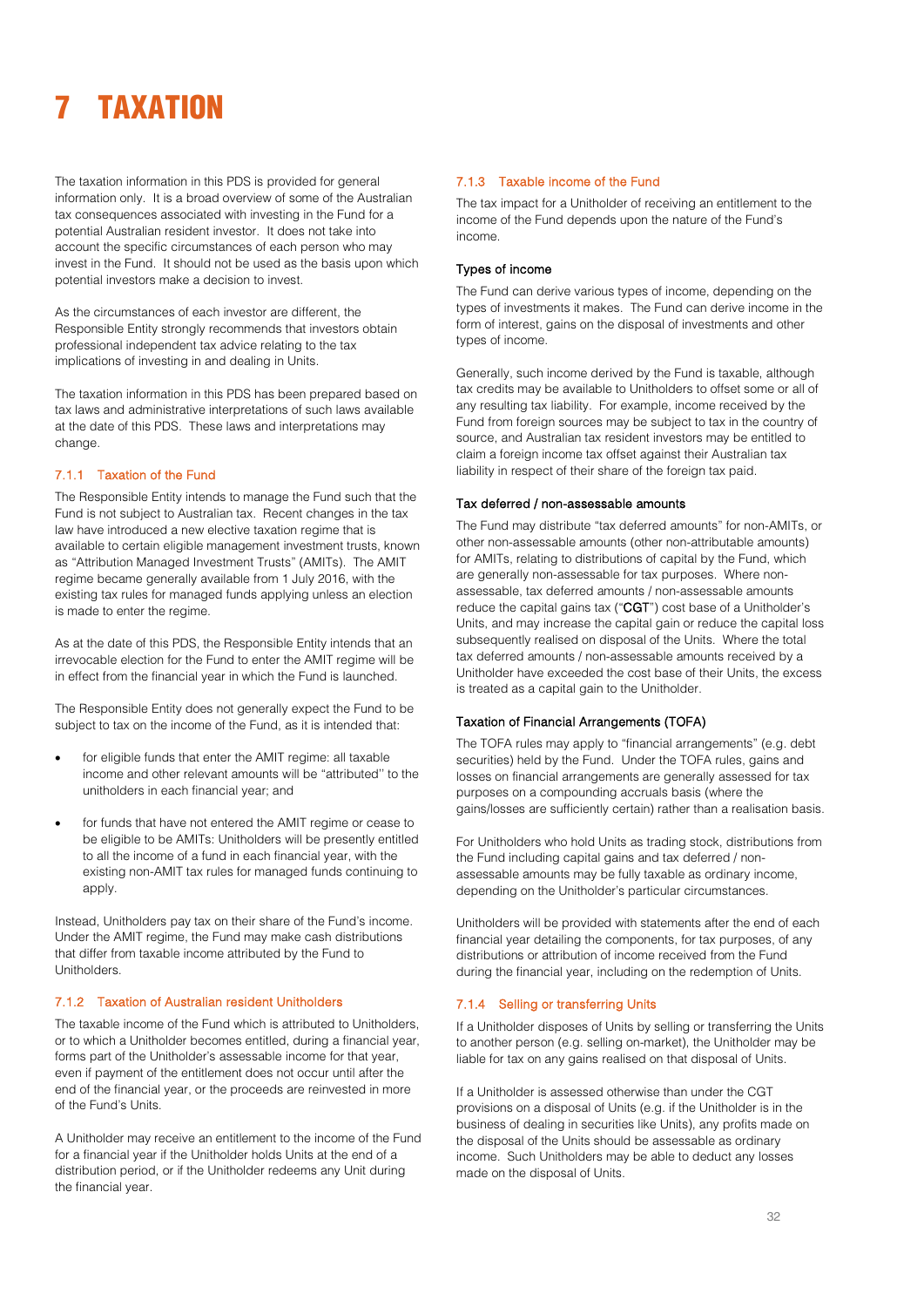If a Unitholder is assessed under the CGT provisions on disposal of Units, the Unitholder may make a capital gain or loss on the disposal of those Units, in the year in which the contract for the disposal is entered into. Some Unitholders may be eligible for the CGT discount upon disposal of Units if the Units have been held for at least 12 months (excluding the acquisition and disposal dates) and the relevant requirements are satisfied. Unitholders should obtain professional independent tax advice about the availability of the CGT discount.

Any capital loss arising on a disposal of Units may be able to be offset against capital gains made in that year or in subsequent years.

#### 7.1.5 Goods and Services Tax (GST)

The issue and redemption of Units should not be subject to GST. However, fees and expenses, such as management costs, incurred by the Fund would likely attract GST (at the rate of 10%).

Given the nature of the activities of the Fund, it may not be entitled to claim input-tax credits for the full amount of the GST incurred. However, for the majority of the expenses, a Reduced Input-Tax Credit (RITC) may be able to be claimed.

The GST and expected RITC relating to fees and expenses is incorporated in the management cost for the Fund.

#### 7.1.6 Applications and redemptions

A person will generally only be eligible to apply for and redeem Units if they are an Authorised Participant.

This section seeks to provide a summary of the tax consequences for Authorised Participants who are assessed on the disposal of Units otherwise than under the CGT provisions (e.g. because they are in the business of dealing in securities like Units).

Authorised Participants should obtain professional independent tax advice regarding the tax consequences of applying for and the redemption of their Units, particularly if they are assessed on the disposal of Units under the capital gains provisions.

#### Applications

The Units which an Authorised Participant acquires on an application for Units should be taken to have been acquired at a cost equal to the purchase price of those Units.

#### **Redemptions**

An Authorised Participant who redeems Units will become entitled to receive the Withdrawal Amount on the redemption (this may be reduced by the redemption fee).

The redemption of Units by an Authorised Participant may result in the Authorised Participant being assessed on some of the taxable income of the Fund, through a distribution of income or an attribution under the AMIT regime. This includes, but is not limited to, income and other gains realised by the Fund to fund the redemption of Units by the Authorised Participant, and potentially,

where fair and reasonable, a portion of undistributed income or gains for the year as at the time of the redemption.

The Withdrawal Amount may therefore comprise a share of the income of the Fund as well as the payment of the redemption price for the Units which are to be redeemed.

An Authorised Participant whose Units are redeemed should be assessed on any profit arising on the redemption of the Units. An Authorised Participant who redeems Units may be entitled to a deduction for any loss arising on the redemption of Units.

For the purposes of determining the profit or loss arising on the redemption, the redemption price (being the Withdrawal Amount less the share of income provided as part of the Withdrawal Amount) should be regarded as the proceeds received in respect of the disposal.

That part of the Withdrawal Amount that is a share of income should also be assessable, based on the components of the distribution of income.

The Responsible Entity will notify persons who have redeemed Units during a financial year of the composition of the Withdrawal Amount, including the composition of any income entitlement they received in connection with the redemption of Units during that year, following the end of the financial year, once that information becomes available.

#### 7.1.7 Tax reform

Tax reform activity that affects trusts is generally ongoing, and such reforms may impact on the tax position of the Fund and its investors. Accordingly, Unitholders should monitor the progress of any proposed legislative changes or judicial developments, and seek their own professional advice, specific to their own circumstances, in relation to the taxation implications of investing in the Fund.

#### 7.1.8 Tax File Number ("TFN") or Australian Business Number ("ABN")

Unitholders will be requested by the Fund to provide their TFN or ABN (if applicable) or claim an exemption in relation to their investment in the Fund. It should be noted that there is no obligation to provide a TFN, however, Unitholders who do not provide their TFN or ABN or claim an exemption may have tax deducted from distributions at the highest marginal rate.

#### 7.1.9 Other comments

In cases where Units are to be redeemed by a Unitholder that is an Australian resident for tax purposes, the Fund should generally not be required to withhold any amounts from the Withdrawal Amount paid on redemption of Units.

Distributions to non-resident Unitholders (including on redemption) may have tax withheld by the Responsible Entity.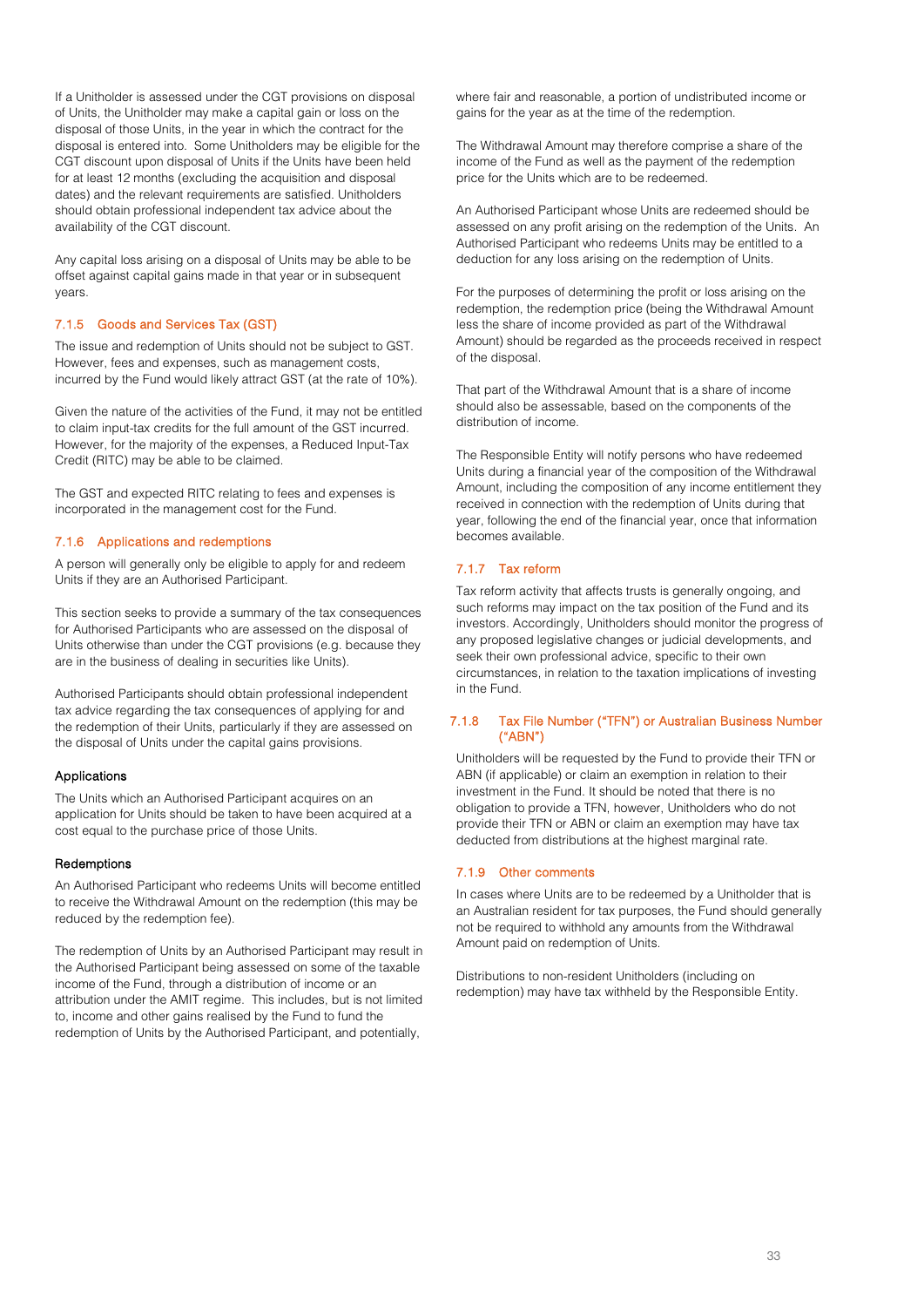## <span id="page-34-0"></span>8 GLOSSARY

These definitions are provided to assist investors in understanding some of the expressions used in this PDS:

| <b>Applicant Nominee</b>         | An entity which holds Units pending settlement on behalf of Authorised Participants applying<br>for Units. As at the date of this PDS the Applicant Nominee is Citigroup Pty Limited. The<br>Responsible Entity may determine that the Applicant Nominee is no longer to be appointed<br>to hold Units pending settlement on behalf of Authorised Participants applying for Units.                                      |
|----------------------------------|-------------------------------------------------------------------------------------------------------------------------------------------------------------------------------------------------------------------------------------------------------------------------------------------------------------------------------------------------------------------------------------------------------------------------|
| <b>AQUA Product</b>              | A product admitted under the ASX Operating Rules to the AQUA market of the ASX.                                                                                                                                                                                                                                                                                                                                         |
| <b>AQUA Rules</b>                | Schedule 10A of the ASX Operating Rules and related rules and procedures, as amended,<br>varied or waived from time to time.                                                                                                                                                                                                                                                                                            |
| <b>ASIC</b>                      | Australian Securities and Investments Commission.                                                                                                                                                                                                                                                                                                                                                                       |
| <b>ASX</b>                       | ASX Limited or the Australian Securities Exchange, as the case requires.                                                                                                                                                                                                                                                                                                                                                |
| <b>ASX Business Day</b>          | A "Business Day" as defined in the ASX Operating Rules, unless determined otherwise by<br>the Responsible Entity.                                                                                                                                                                                                                                                                                                       |
| <b>ASX Listing Rules</b>         | The listing rules of the ASX as amended, varied or waived from time to time.                                                                                                                                                                                                                                                                                                                                            |
| <b>ASX Operating Rules</b>       | The operating rules of the ASX as amended, varied or waived from time to time.                                                                                                                                                                                                                                                                                                                                          |
| <b>Authorised Participant</b>    | A financial institution which is a trading participant under the ASX Operating Rules (or which<br>has engaged a trading participant to act on its behalf), which has entered into an Authorised<br>Participant Agreement with the Responsible Entity.                                                                                                                                                                   |
| Authorised Participant Agreement | An agreement between the Responsible Entity and an Authorised Participant in relation to<br>Unit applications and redemptions.                                                                                                                                                                                                                                                                                          |
| <b>CHESS</b>                     | The Clearing House Electronic Sub-register System or any system that replaces it.                                                                                                                                                                                                                                                                                                                                       |
| Constitution                     | The constitution governing the Fund, as amended or replaced from time to time.                                                                                                                                                                                                                                                                                                                                          |
| <b>Corporations Act</b>          | Corporations Act 2001 (Cth).                                                                                                                                                                                                                                                                                                                                                                                            |
| <b>Creation Unit</b>             | A particular number of Units of the Fund, as determined by the Responsible Entity from time<br>to time and notified to Authorised Participants.                                                                                                                                                                                                                                                                         |
| <b>Dealing Deadline</b>          | For an in-kind application/redemption 4:00 pm, and for a cash application/redemption (if<br>agreed to by the Responsible Entity) 1:00 pm, Sydney time on each ASX Business Day (or<br>such other time advised by the Responsible Entity to Authorised Participants), being the<br>time by which an Application/Redemption Form must be received by the Responsible Entity<br>to be processed for that ASX Business Day. |
| ETF                              | Exchange Traded Fund.                                                                                                                                                                                                                                                                                                                                                                                                   |
| Fund or BetaShares Fund          | BetaShares Australian Composite Bond ETF.                                                                                                                                                                                                                                                                                                                                                                               |
| Index                            | The index of securities whose performance the Fund will aim to track, before fees and<br>expenses. The Index is the Bloomberg Australian Enhanced Yield Composite Bond Index.                                                                                                                                                                                                                                           |
| <b>Issue Price</b>               | The Net Asset Value divided by the number of Units on issue in the Fund.                                                                                                                                                                                                                                                                                                                                                |
| Net Asset Value or NAV           | The net asset value of the Fund calculated in accordance with section 5.8.                                                                                                                                                                                                                                                                                                                                              |
| Nominee Terms                    | In relation to an application for Units, the nominee terms made available by the Responsible<br>Entity to the applicant, as described in section 6.3.                                                                                                                                                                                                                                                                   |
| <b>PDS</b>                       | Product Disclosure Statement.                                                                                                                                                                                                                                                                                                                                                                                           |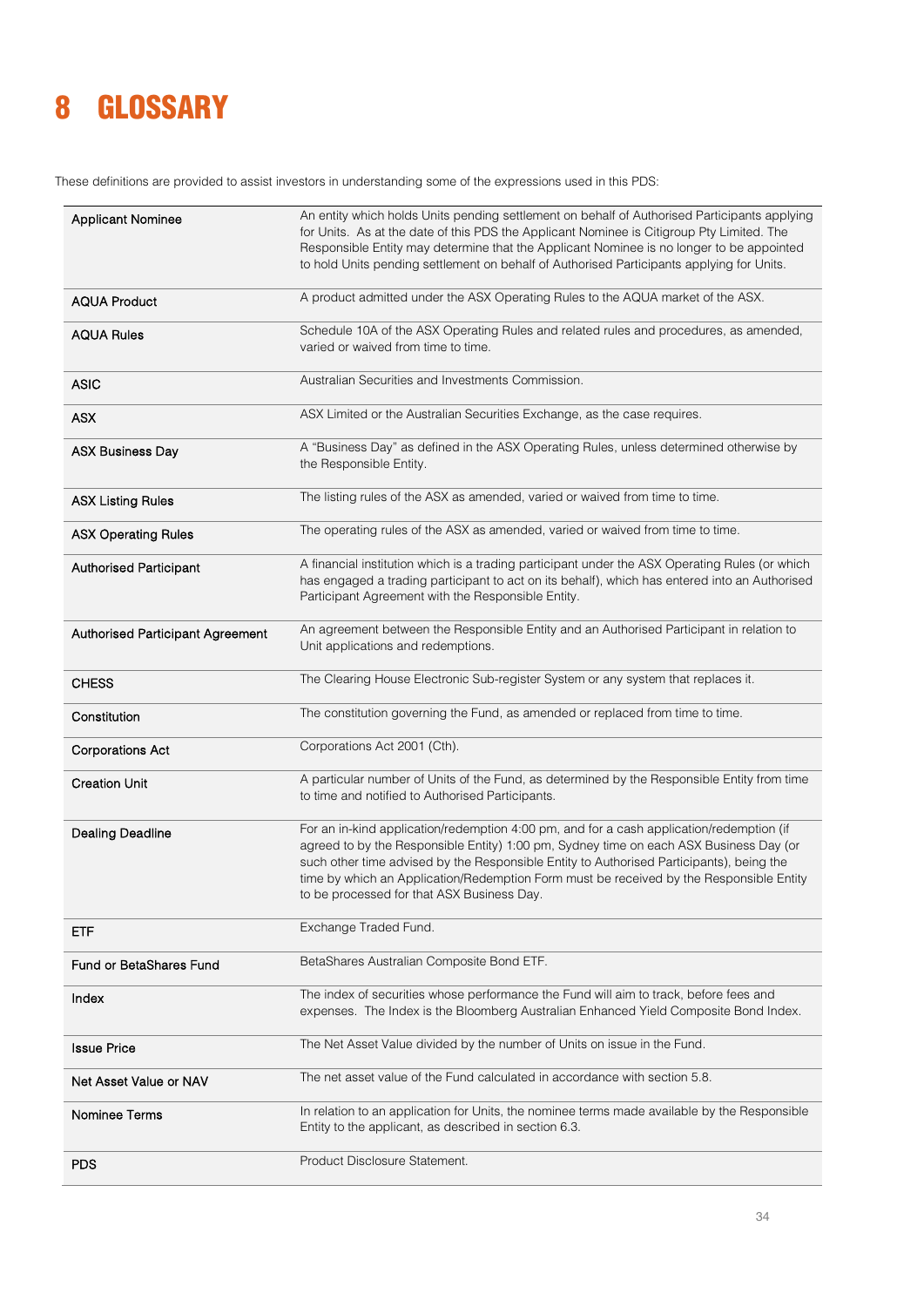| Registrar         | Link Market Services Limited (ABN 54 083 214 537), or any other registry that the<br>Responsible Entity appoints to maintain the register. |
|-------------------|--------------------------------------------------------------------------------------------------------------------------------------------|
| Tax Act           | The Income Tax Assessment Act 1936 (Cth), the Income Tax Assessment Act 1997 (Cth) or<br>both, as appropriate.                             |
| Unit              | A unit in the Fund.                                                                                                                        |
| Unitholder        | A holder of a Unit.                                                                                                                        |
| Withdrawal Amount | The Net Asset Value divided by the number of Units on issue in the Fund.                                                                   |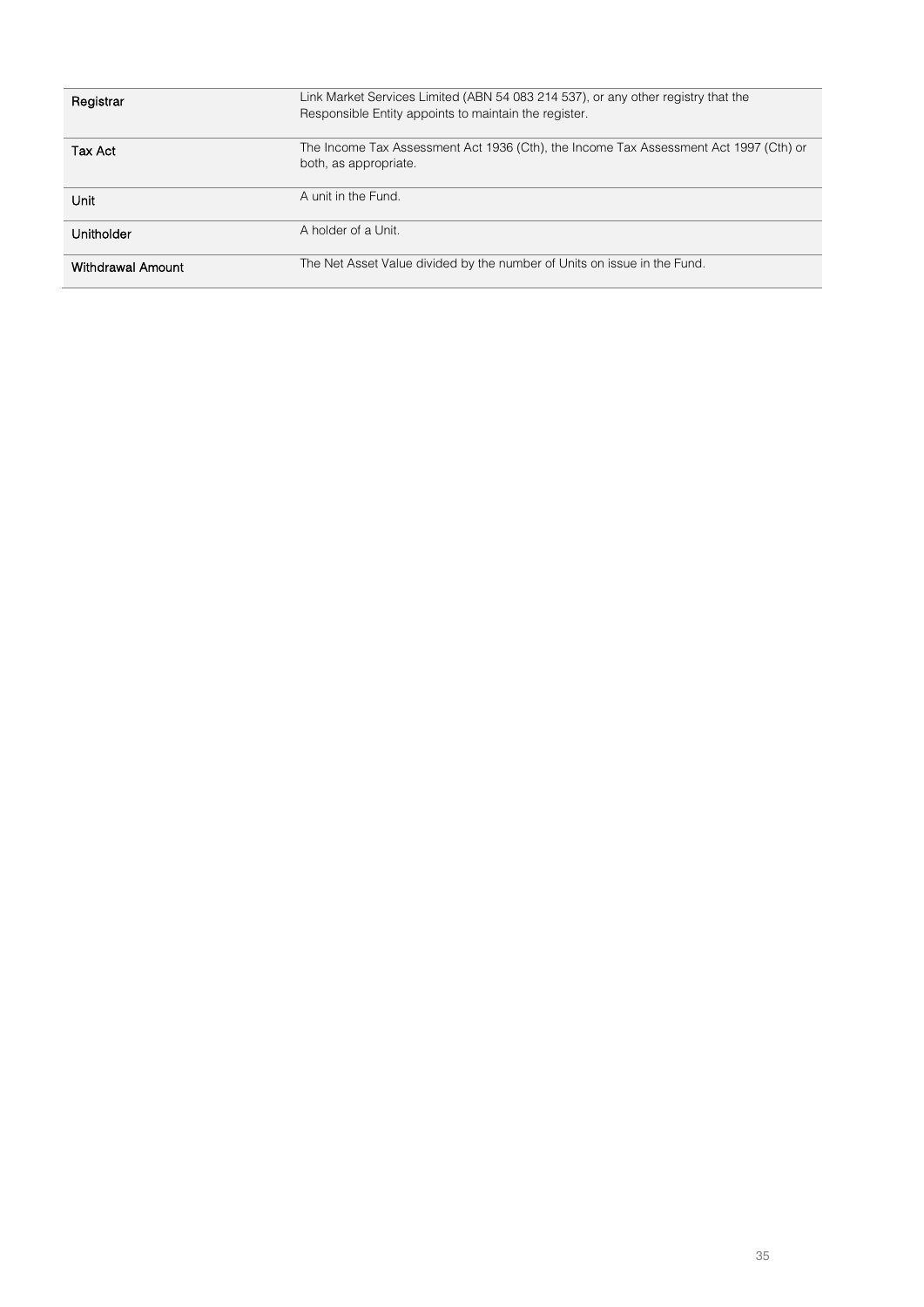## <span id="page-36-0"></span>**FORMS** APPLICATION FORM

#### Product Disclosure Statement dated 24 January 2022 issued by BetaShares Capital Ltd, ABN 78 139 566 868, AFSL 341181 as Responsible Entity.

*Please note: This form is for use by Authorised Participants. Other investors can buy Units on the ASX through a stockbroker or via a financial adviser.* 

*It is important to read the Product Disclosure Statement (PDS) carefully. If this PDS was obtained electronically, a paper copy of this PDS (including any supplementary PDS) and the Application Form will be provided free of charge upon request. If you give another person access to the Application Form you must at the same time and by the same means give the other person access to this PDS and any supplementary PDS. Capitalised terms have the same meaning as in the PDS.*

Please fax the completed Application Form to (02) 9262 4950 or scan it and send it by email to orders@betashares.com.au.

### APPLICANT DETAILS

| Suburb <u>and the community of the community of the community of the community of the community of the community of the community of the community of the community of the community of the community of the community of the co</u> |  |  |
|--------------------------------------------------------------------------------------------------------------------------------------------------------------------------------------------------------------------------------------|--|--|
|                                                                                                                                                                                                                                      |  |  |
|                                                                                                                                                                                                                                      |  |  |
|                                                                                                                                                                                                                                      |  |  |

#### NUMBER OF UNITS APPLIED FOR

This Applicant hereby applies to the Responsible Entity for Units as specified below.

Please note*: The minimum application is the number of Units that constitute one Creation Unit (as described in the PDS). Applications must be made in whole multiples of Creation Units unless the Responsible Entity agrees otherwise.*

Fund: BetaShares Australian Composite Bond ETF (ASX Code: OZBD)

#### ACKNOWLEDGEMENTS

By signing this Application Form:

- I/We confirm that the representations and warranties made and given in the Authorised Participant Agreement continue to be true and correct.
- I/We confirm that all of the information in this Application Form is true and correct.
- I/We represent and warrant that I/we have received the PDS (electronic or hard copy) in Australia.
- I/We declare I/we have read the PDS and agree to be bound by the terms and conditions of the PDS and the Constitution of the Fund in which I/we are investing (as amended or replaced from time to time).
- I/We agree to the Applicant Nominee holding Units on the applicant's behalf pending settlement of this application in accordance with the Nominee Terms, if required, as determined by the Responsible Entity.
- I/We covenant, for the benefit of the Applicant Nominee, to be bound by the Nominee Terms, if applicable.
- I/We understand that none of BetaShares Holdings Pty Ltd, BetaShares Capital Ltd, any investment manager or their related entities, directors or officers guarantees the performance of, the repayment of capital invested in, or the payment of income from the Fund.
- I/We acknowledge that an investment in Units is subject to risk which may include possible delays in repayment and loss of income and capital invested.
- I/We declare that the applicant has the capacity and power to make an investment in accordance with the application.
- I/We declare that in making a decision to invest the only information and representations provided by the Responsible Entity are those contained in this PDS to which this application relates.
- I/We understand the risks of the investment and have obtained all professional financial and taxation advice independently of the Responsible Entity as we consider necessary prior to deciding to invest in the Fund.
- I/We acknowledge that I/we have read and understood the privacy disclosure statement in the PDS and agree to information about the applicant being collected, used and disclosed in accordance with that statement.
- If signed under power of attorney, the/each attorney verifies that no notice or revocation of that power has been received.
- I/We intend this Application Form to take effect as a deed poll.

#### Applicant signatures

| Signature of Authorised Person                                                                                                                                                                                                |
|-------------------------------------------------------------------------------------------------------------------------------------------------------------------------------------------------------------------------------|
| Name of Authorised Person (block letters)                                                                                                                                                                                     |
| Position (block letters) expression and the position of the state of the state of the state of the state of the state of the state of the state of the state of the state of the state of the state of the state of the state |
| Signature of Authorised Person                                                                                                                                                                                                |
|                                                                                                                                                                                                                               |
| Name of Authorised Person (block letters)                                                                                                                                                                                     |
| Position (block letters)                                                                                                                                                                                                      |

Date:\_\_\_\_\_\_\_\_\_\_\_\_\_\_\_\_\_\_\_\_\_\_\_\_\_\_\_\_\_\_\_\_\_\_\_\_\_\_\_\_\_\_\_\_\_\_\_\_

Number of Units: Application method: Inkind/cash (cash by agreement only) Market maker name (if applicable):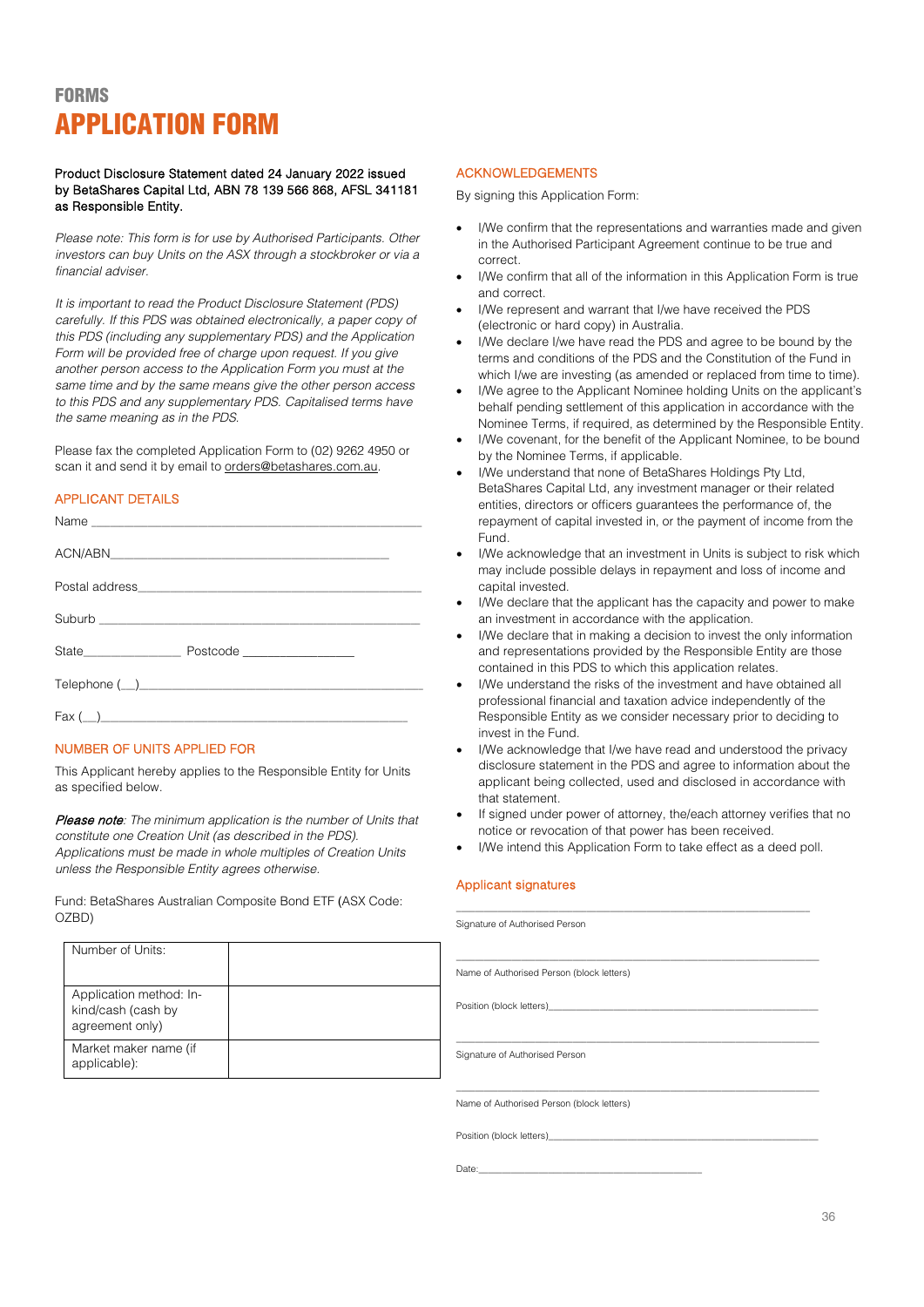## <span id="page-37-0"></span>**FORMS** REDEMPTION FORM

Product Disclosure Statement dated 24 January 2022 issued by BetaShares Capital Ltd, ABN 78 139 566 868, AFSL 341181 as Responsible Entity.

*Please note: This form is for use by Authorised Participants (and other Unitholders where they have a right to redeem Units as described in the PDS). Unitholders can also sell Units on the ASX through a stockbroker or via a financial adviser.*

*It is important to read the Product Disclosure Statement (PDS) carefully. If this PDS was obtained electronically, a paper copy of this PDS (including any supplementary PDS) and the Redemption Form will be provided free of charge upon request. Capitalised terms have the same meaning as in the PDS.*

Please fax the completed Redemption Form to (02) 9262 4950 or scan it and send it by email to orders@betashares.com.au.

### UNITHOLDER DETAILS

|                                         | capital or distributable income of the Fund.<br>I/We confirm that I/we have read and understood the PD<br>$\bullet$ |
|-----------------------------------------|---------------------------------------------------------------------------------------------------------------------|
|                                         | relates to redemptions.<br>• If signed under power of attorney, the/each attorney verif                             |
|                                         | that no notice or revocation of that power has been recei                                                           |
|                                         | Applicant signatures                                                                                                |
| State Manuel Postcode                   |                                                                                                                     |
|                                         | Signature of Authorised Person                                                                                      |
| $\text{Fax} (\underline{\hspace{1cm}})$ | Name of Authorised Person (block letters)                                                                           |

#### NUMBER OF UNITS TO BE REDEEMED

We hereby request the Responsible Entity to redeem Units as specified below.

Please note*: The minimum redemption is the number of Units that constitute one Creation Unit, unless the PDS provides otherwise. Redemptions must be made in whole multiples of Creation Units unless the Responsible Entity agrees otherwise.*

Fund: BetaShares Australian Composite Bond ETF (ASX Code: OZBD)

| Number of Units:                                                 |  |
|------------------------------------------------------------------|--|
| Redemption method: In-<br>kind/cash (cash by<br>agreement only): |  |
| Market maker name (if<br>applicable):                            |  |

#### SIGNATURE BY REDEEMING UNITHOLDER

By signing this Redemption Form:

- If an Authorised Participant, I/we confirm that the representations and warranties made and given in the Authorised Participant Agreement in relation to redemption requests continue to be true and correct.
- I/We confirm that I/we am/are entitled to deliver or arrange delivery of the Units the subject of the redemption request to the Responsible Entity or its custodian.
- I/We agree to reimburse and indemnify the Responsible Entity for all taxes, duties and charges imposed against the Responsible Entity or its agents that may be assessed against the Responsible Entity as a result of my/our entitlement to the capital or distributable income of the Fund (Taxation Amount).
- I/We authorise the Responsible Entity to deduct from my/our income distributions payable from the Fund, on account of the Taxation Amount which the Responsible Entity is or may become liable to pay in respect of my/our entitlement to the capital or distributable income of the Fund.
- I/We confirm that I/we have read and understood the PDS as it relates to redemptions.
- If signed under power of attorney, the/each attorney verifies that no notice or revocation of that power has been received.

\_\_\_\_\_\_\_\_\_\_\_\_\_\_\_\_\_\_\_\_\_\_\_\_\_\_\_\_\_\_\_\_\_\_\_\_\_\_\_\_\_\_\_\_\_\_\_\_\_\_\_\_\_\_\_\_\_\_\_\_\_\_\_\_\_\_\_\_\_\_\_\_

\_\_\_\_\_\_\_\_\_\_\_\_\_\_\_\_\_\_\_\_\_\_\_\_\_\_\_\_\_\_\_\_\_\_\_\_\_\_\_\_\_\_\_\_\_\_\_\_\_\_\_\_\_\_\_\_\_\_\_\_\_\_\_\_\_\_\_\_\_\_\_\_

#### Applicant signatures

Position (block letters)\_

Signature of Authorised Person

Name of Authorised Person (block letters)

Position (block letters)

Date:\_\_\_\_\_\_\_\_\_\_\_\_\_\_\_\_\_\_\_\_\_\_\_\_\_\_\_\_\_\_\_\_\_\_\_\_\_\_\_\_\_\_\_\_\_\_\_\_